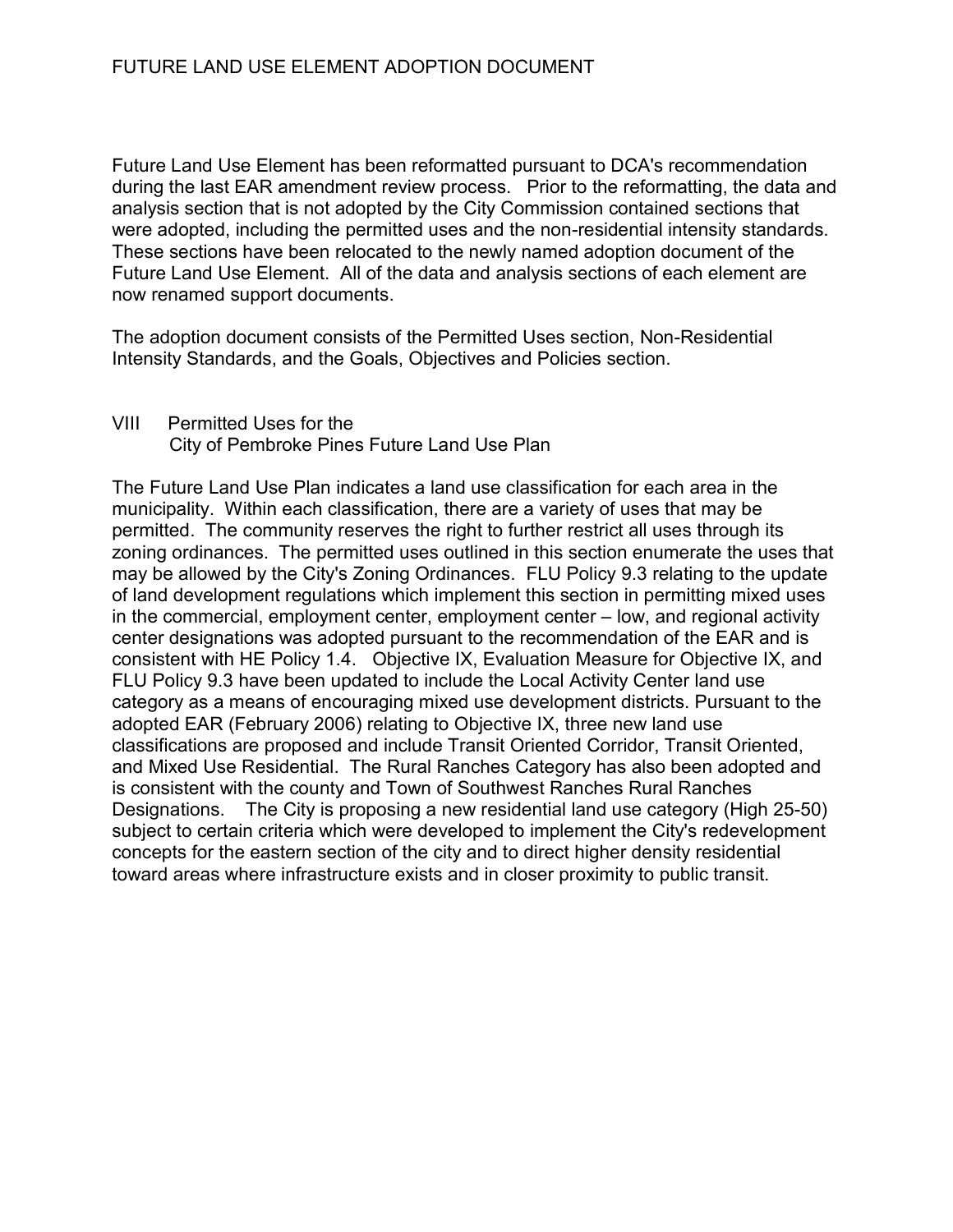### 1. Residential Use

The areas designated for residential use on the Future Land Use Map are intended primarily for dwellings, but other land uses related to a residential environment, including neighborhood shopping centers, neighborhood parks and schools may also be appropriate therein.

Uses permitted in areas designated residential are as follows:

a. Dwelling units, subject to the density limits for a parcel as designated on the Future Land Use Plan Map and as explained in the following subsection entitled "Residential Density."

b. Home occupations and other uses accessory to a dwelling unit.

c. Hotels, motels and similar lodging. The maximum number of hotel, motel or similar lodging units permitted on any parcel designated for residential use is double the maximum number of dwelling units permitted by the land use plan map designation.

d. Parks, golf courses and other outdoor recreational facilities, and recreational, civic, or other cultural buildings ancillary to primary outdoor recreational use of the site.

e. Community facilities designed to serve the residential area such as schools, day care centers, churches, clinics, nursing homes, rehabilitation centers, governmental administration, police and fire protection facilities, libraries and civic centers.

f. Public utilities, including water and waste-water treatment plants, pumping stations power plant substations and transmission facilities and solid waste disposal and transfer stations, excluding landfills and electrical power plants.

## g. Agriculture.

h. Offices and/or retail sales of merchandise or services may also be permitted if certified by the Broward County Planning Council, subject to the review and approval requirements of Policy 13.01.10 of the Broward County Land Use Plan, and the following limitations and provisions:

1. No more than a total of five (5%) percent of the area designated for residential use on the Future Broward County Land Use Plan Map (Series) within a flexibility zone may be used for offices and/or retail sales of merchandise or services.

2. No added contiguous area used for offices and/or retail sales of merchandise or services may exceed ten (10) acres. For the purpose of this provision, contiguous is defined as: attached; located within 500 feet; or separated only by streets and highways, canals and rivers or easements.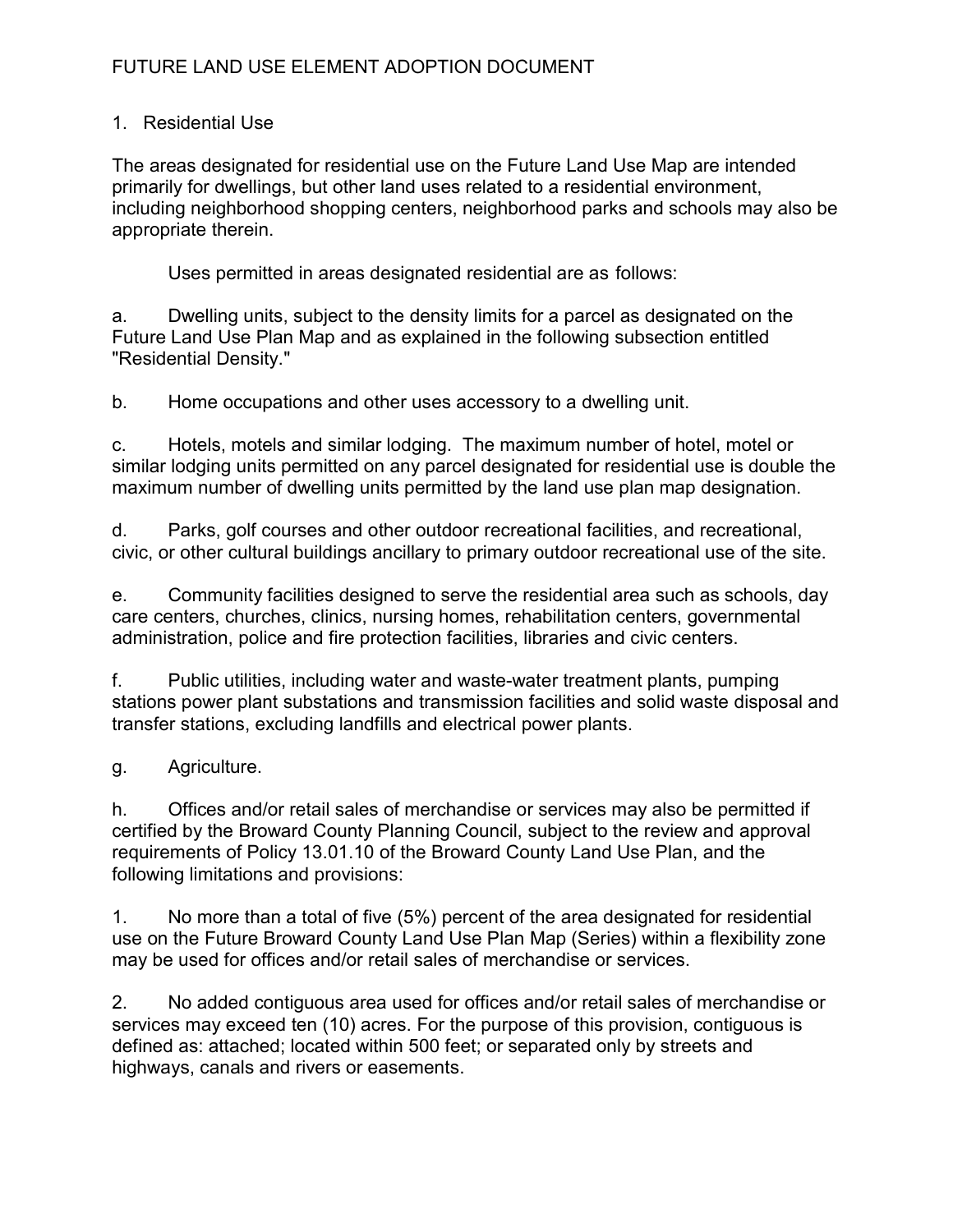3. Regardless of the constraints of 1 and 2 above, space within residential buildings in areas designated for Medium-High (16-25 du/ac) may be used for offices and/or retail sales of merchandise or services, as long as no more than 50% of the floor area is used for said purposes.

i. On parcels of land designated by the City Future Land Use Plan at a residential density of at least ten (10) dwelling units per gross acre, recreational vehicle sites at a maximum density of the maximum number of dwelling units designated for the parcel by the City Future Land Use Plan if location of recreational vehicles on the parcel of land for more than six months in any twelve month period is permitted, or double such number of dwelling units if such location for more than six months in any twelve month period is prohibited.

j. Special Residential Facilities; subject to meeting one of the Category definitions as contained in the Special Residential Facilities Permitted Uses subsection; meeting density provisions by Category type stated below; and the limitations as expressed by the land use plan map; and if applicable, the provisions regarding the use and allocation of flexibility units or bonus sleeping rooms.

Density Provisions:

1. Special Residential Facility Category (1) development shall count as one (1) dwelling unit each.

2. Special Residential Facility Category (2) development shall count as two (2) dwelling units each.

3. Special Residential Facility Category (3) development shall count as one (1) dwelling unit per every two (2) sleeping rooms regardless of the number of kitchens or baths.

Residential Density Standards

Residential areas are shown on the Future Land Use Map according to the following ranges of density:

1. The Estate (1) Residential category permits up to one (1) dwelling unit per gross acre.

2. The Low (1-2) Residential category permits up to two (2) dwelling units per gross acre.

3. The Low (2-3) Residential category permits up to three (3) dwelling units per gross acre.

4. The Low (3-5) Residential category permits up to five (5) dwelling units per gross acre.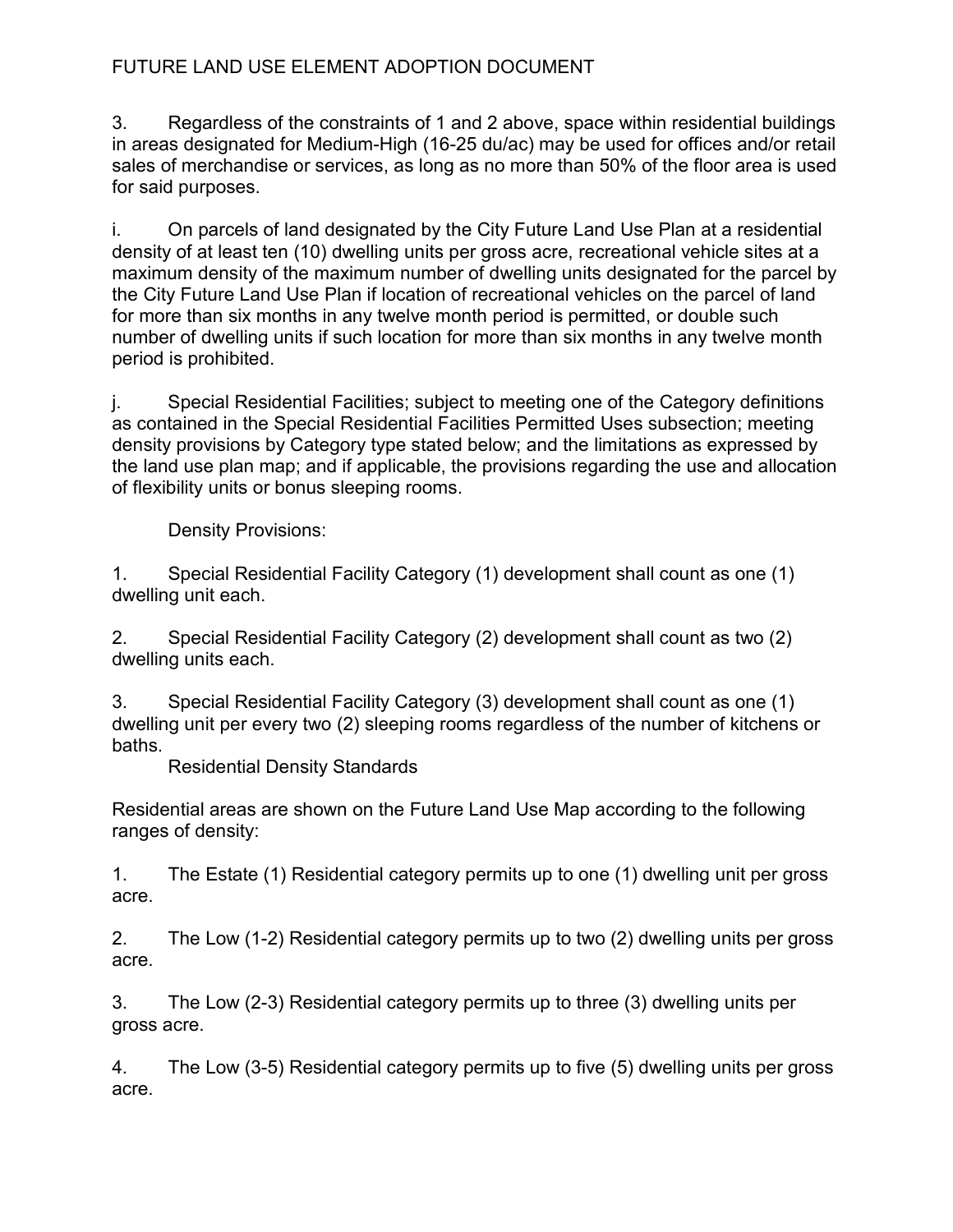5. The Low Medium (5-10) Residential category permits up to ten (10) dwelling units per gross acre.

6. The Medium (10-16) Residential category permits up to sixteen (16) dwelling units per gross acre.

7. The Medium High (16-25) Residential category permits up to twenty five (25) dwelling units per gross acre.

- 8. The High (25-50) Residential category permits up to fifty (50) dwelling units per gross acres subject to the following criteria:
	- a Minimum parcel size: Four (4) acres
	- b. Location: In an area generally identified by the City of Pembroke Pines for redevelopment along or within 1,000 feet of the following major corridors or key intersections:

 1. Pines Boulevard from the Florida Turnpike to Palm Avenue

 2. Pembroke Road from the Florida Turnpike to University Drive

3. University Drive from Sheridan

Street to Pembroke Road

4. Intersection of Pines Boulevard

and Palm Avenue

 5. Intersection of Pines Boulevard and University Drive

6. Intersection of Sheridan Street

and University Drive

c. At least twenty (20) percent of the dwellings units proposed for the parcel shall be of the following:

 1. Affordable or workforce housing as defined by Articles 8.1 and 8.2 of the Administrative Rules Document of the Broward County Land Use Plan. The units shall be guaranteed in a manner acceptable to the City of Pembroke Pines and Broward County, such as the use of restrictive covenants for a period of fifteen years; or

 2. Senior or elderly housing for persons 55 years of age or older. The units shall be guaranteed in a manner acceptable to the City of Pembroke Pines and Broward County, such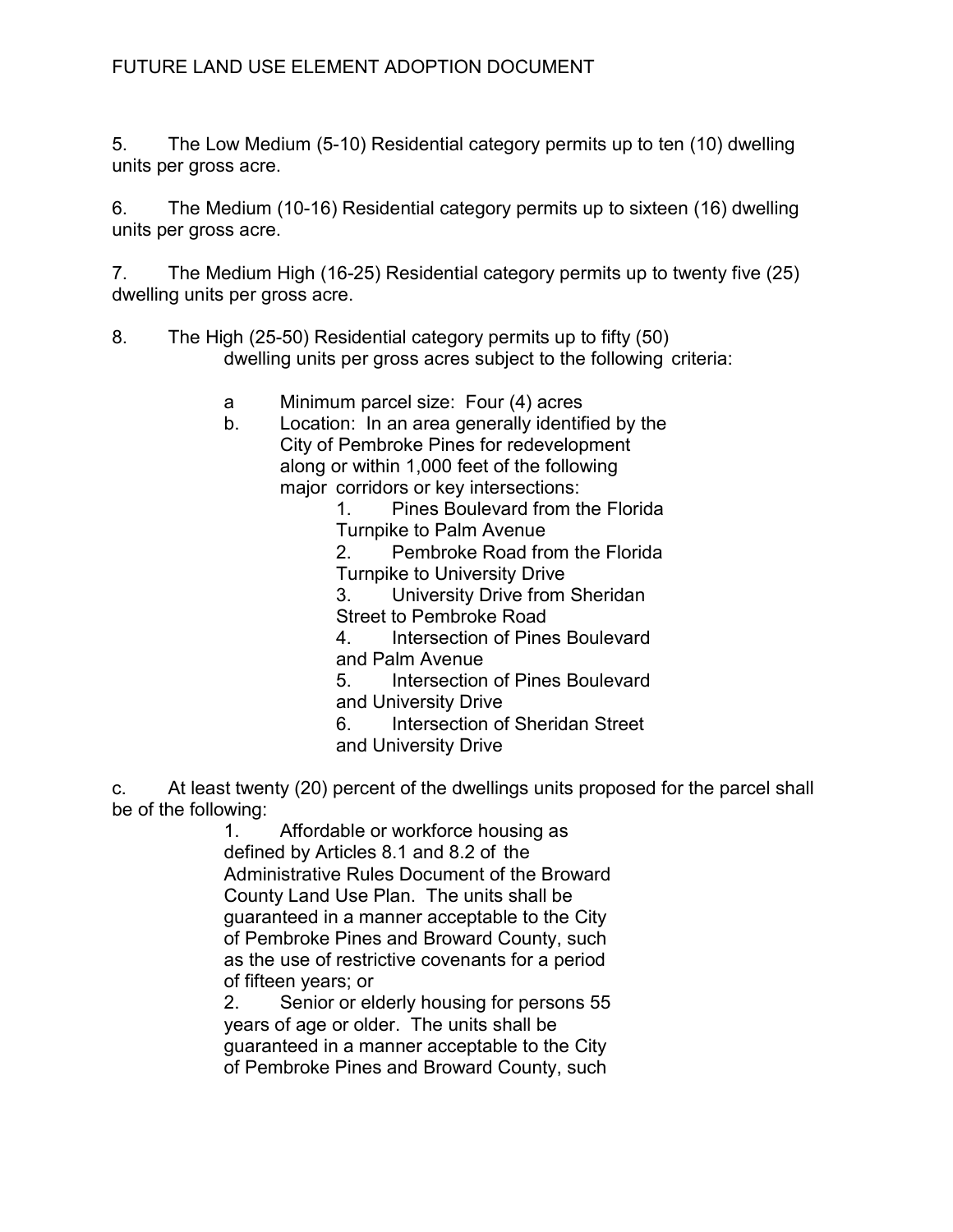as the use of restrictive covenants for a period of fifteen years.

- d. The parcel shall be directly accessible to a major arterial roadway and within 1/4 mile of mass transit route or facility.
- e. Building Heights shall not exceed eight (8) stories or 100 feet.
- f. The parcel shall provide a minimum 35 foot building setback from all abutting residentially developed properties. For buildings greater than 25 feet in height, an additional setback of one foot shall be provided for each additional five feet of building height.

 g. The first 20 feet of the required setback adjacent to residential properties shall be landscaped.

 h. For parcels adjacent to non-residential development, setbacks and buffering shall be in conformance with City's land development regulations and code of ordinances.

 i. Wherever there is conflict between the above and the City's Code of Ordinances, the most restrictive provision shall apply.

Other land use categories and land uses are subject to density standards as follows:

1. Residential development within the Agriculture land use category is subject to the density standards and provisions contained within the Agricultural Permitted Uses subsection.

2. Special Residential Facilities are subject to the density standards contained within applicable land use categories in the Permitted Uses Subsection.

3. Recreational vehicle sites are subject to the density standards contained within applicable land use categories in the Permitted Uses subsection.

4. Hotels, motels and similar lodging are subject to the density standards contained within applicable land use categories in the Permitted Uses subsection.

## Density Calculation

All references to density within the Future Land Use Plan mean gross density. Gross density means the number of dwelling units constructed or proposed within an area divided by the gross acreage of the area. Gross acreage means the total number of acres in an area, including acreage used or proposed for streets, lakes, waterways, and other proposed land uses permitted in residential areas by the Future Land Use Plan.

Calculations of acreage covered by different land use categories on the Future Land Use Map series will necessarily be approximate, due to the scale of the map. Where edges of land use categories are close to property lines, streets, transmission lines or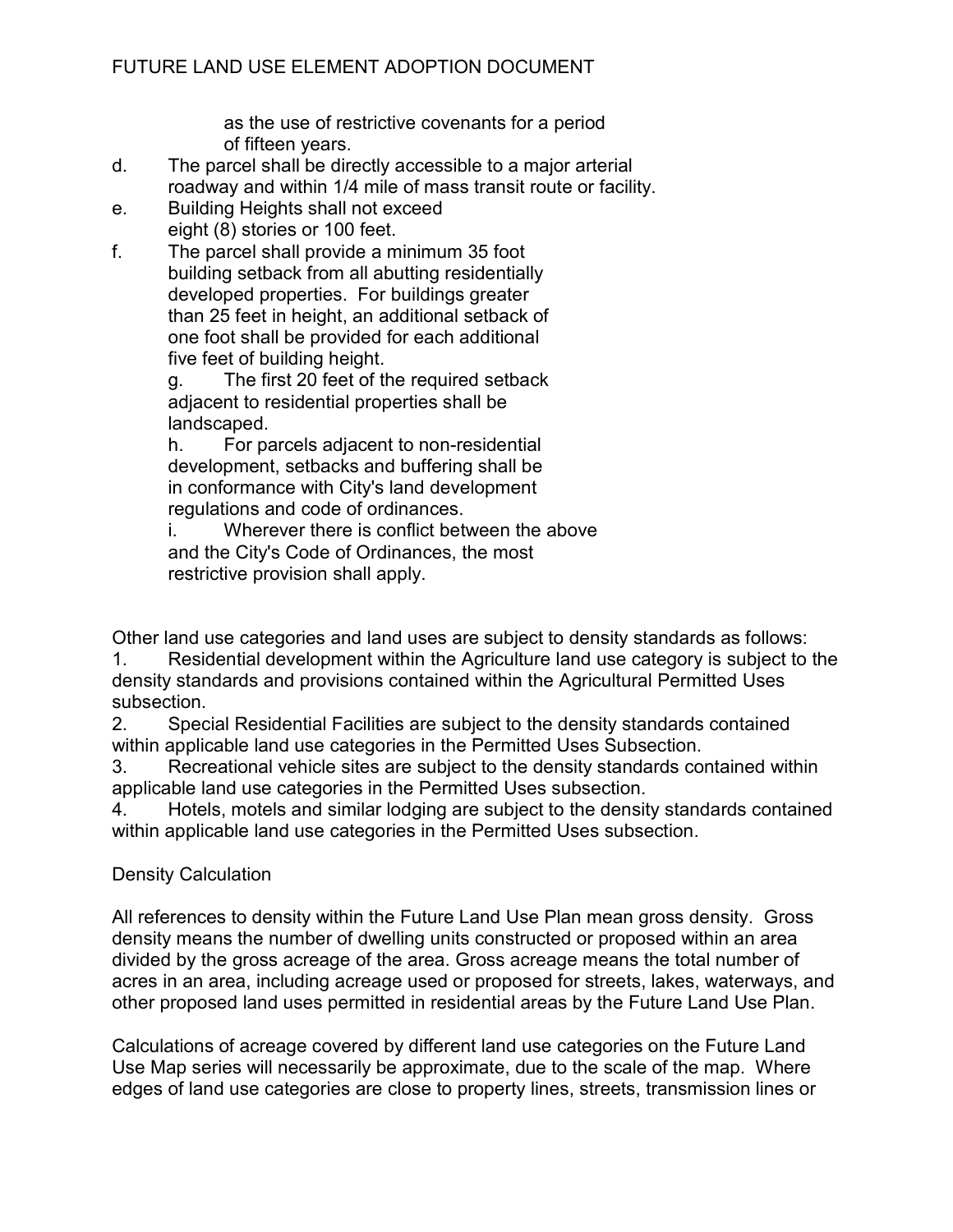other existing lines, edges should be construed to follow those lines. A lake or canal should be construed as having been assigned the same land use category as that assigned to adjacent unsubmerged land.

## Arrangement of Dwelling Units

Any arrangement of dwelling units on a parcel of land designated for residential use is compatible with the Pembroke Pines Future Land Use Plan as long as the maximum number of dwelling units permitted within the parcel is not exceeded. For example, the Pembroke Pines Future Land Use Plan does not regulate whether a developer uses 100 acres of land designated for Low (5) Residential density to build 500 single family homes or whether the same 100 acres are used to build a 500 unit high rise structure, with the balance of the land maintained as permanent open space. The distribution of units will be determined by local zoning and land development regulations.

### Dashed Line Areas

Some areas have been marked on the Future Land Use Plan Map by dashed lines circumscribing their edges. For each of these areas, the maximum overall density in dwelling units per acre is the number which appears in the circle inside the dashed line. That number can be multiplied by the number of acres inside the dashed line, including areas not designated for residential use, to ascertain the maximum number of dwelling units allowable within the dashed line. The dwelling units that are permitted within areas circumscribed by a dashed line may only be applied within the boundaries of the circumscribed area and may not be transferred.

### Flexibility Units

1. "Flexibility units," as defined in the Broward Next Broward County Land Use Plan, mean the difference between the number of dwelling units permitted within a flexibility zone by the Broward County Future Land Use Plan Map (Series) and the number of dwelling units permitted within the flexibility zone by the City's certified future land use plan map, plus additional remaining permitted dwelling units, fixed at the adoption date of the 2017 Broward County Land Use Plan and formerly defined as "Reserve Units" which were equal to two percent (2%) of the total number of dwelling units permitted by the City's certified future land use plan map.

2. Since the Pembroke Pines certified local land use plan map may be more restrictive than the Future Broward County Land Use Plan Map (Series) available flexibility units may be utilized by the City to rearrange residential densities consistent with the Broward County Land Use Plan.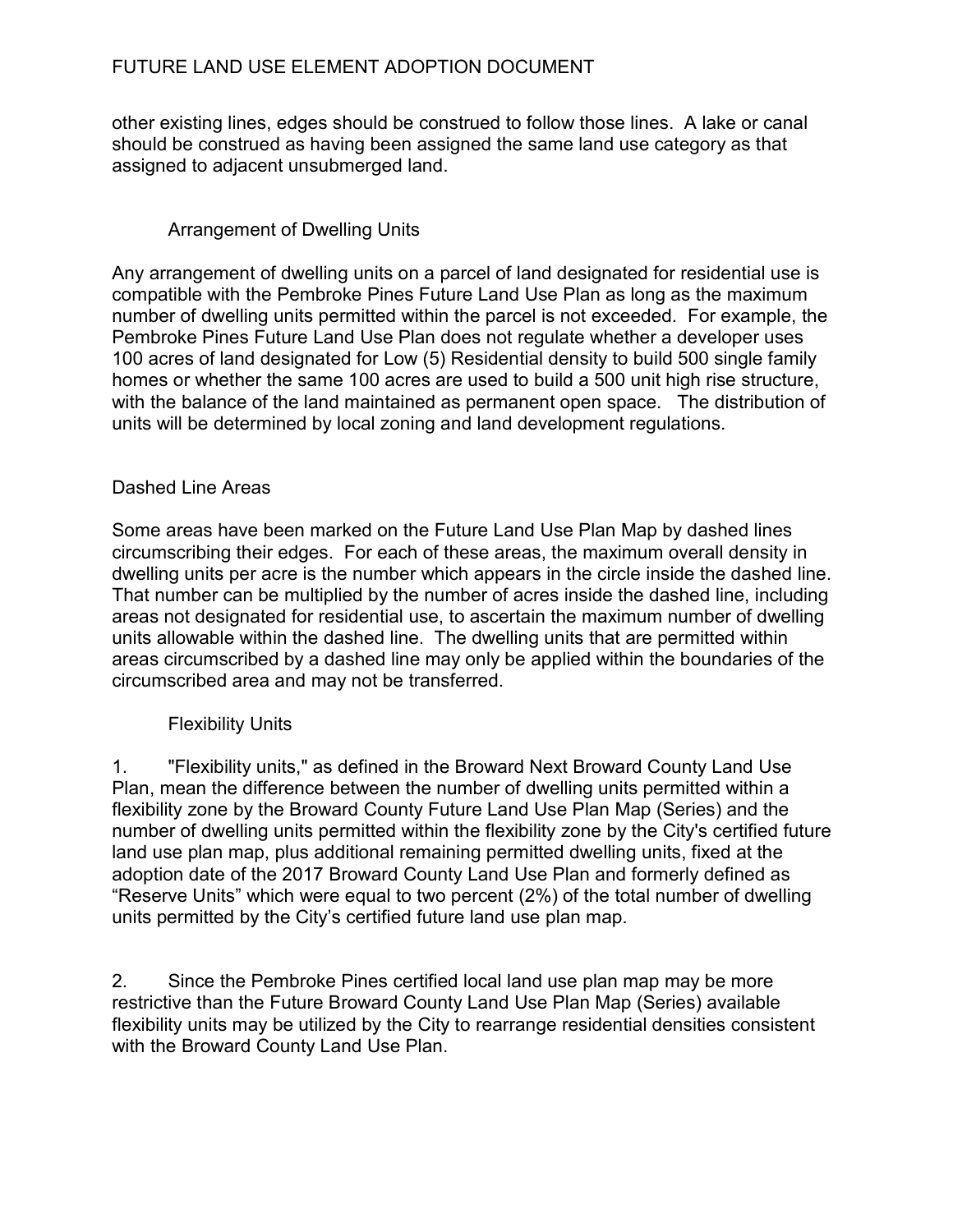3. Rearrangement of residential densities utilizing flexibility units will be administered within the City's unified "flexibility zone." The boundaries and rules governing "flexibility zones" and rearrangement of residential densities therein are subject to the provisions within the "Administrative Rules Document: Broward County Land Use Plan," as amended from time to time.

4. The maximum number of dwelling units permitted in the unified flexibility zone by the Pembroke Pines land use plan map shall not exceed the number of dwelling units permitted in the unified flexibility zone by the Future Broward County Land Use Plan Map (Series).

2. Allocation of flexibility units will be administered within the unified flexibility zone and not require amendment of the City's certified Land Use Plan. The boundaries and rules governing the unified flexibility zone and allocation of units therein, are subject to the provisions within the "Administrative Rules Document: Broward County Land Use Plan," as amended from time to time.

3. The number of flexibility units in the unified flexibility zone will be fixed at the adoption of the Future Broward County Land Use Plan Map (Series). The number of flexibility units assigned to a parcel designated for residential use on the Pembroke Pines Land Use Plan Map may not exceed 100% of the maximum number of dwelling units indicated for the parcel by the local land use plan map. However, the Future Land Use Plan, the zoning, and the applicable land development regulations shall not permit any density higher than fifty (50) dwelling units per gross acre.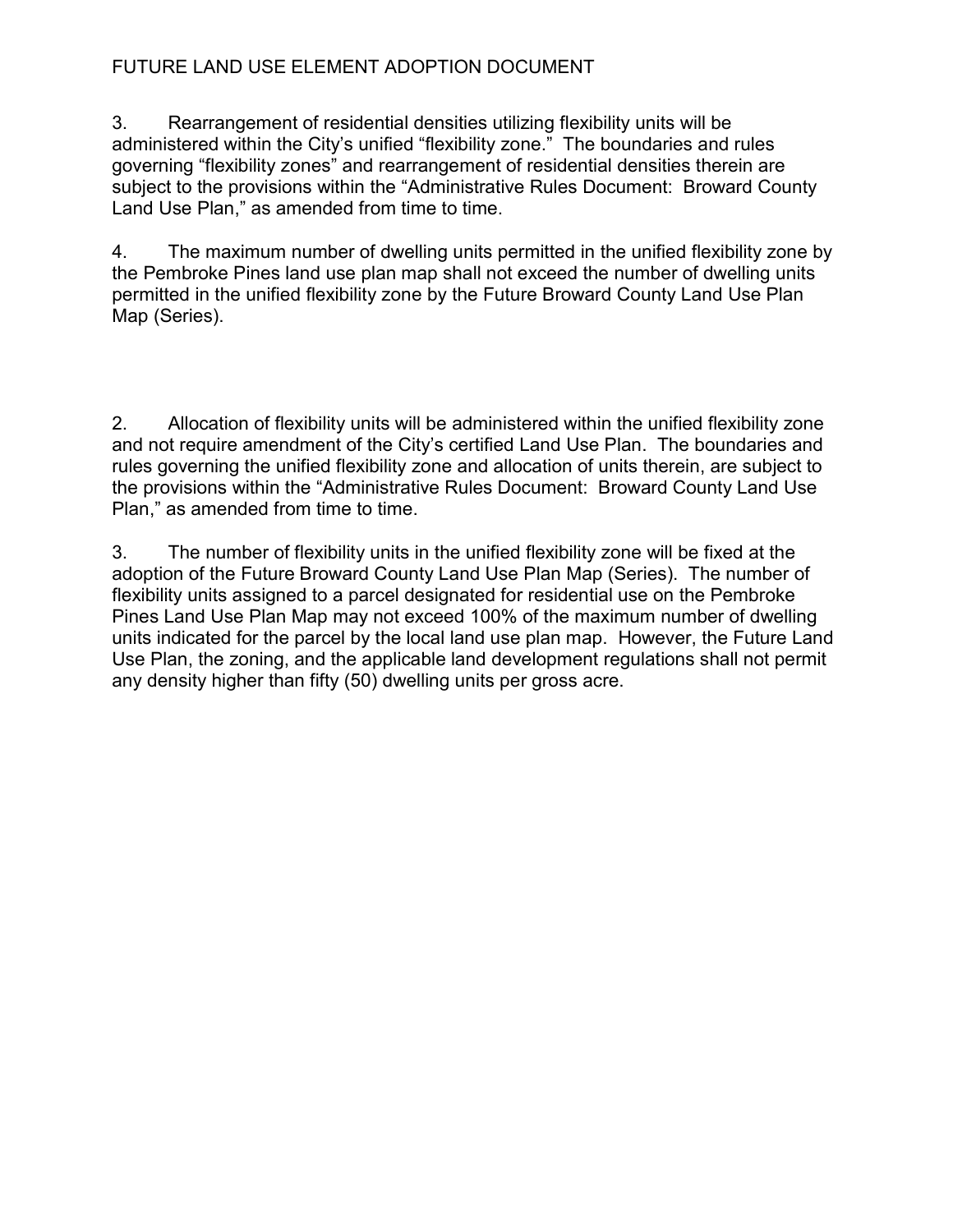### 2. Commercial Use

The areas designated for commercial use on the Future Land Use Plan Map provide land area for business, office, retail, service and other commercial enterprises which support the resident and tourist populations of Pembroke Pines.

Uses permitted in areas designated commercial are as follows:

a. Retail uses.

b. Office and business uses.

c. Wholesale, storage, light fabricating and warehouse uses, if deemed appropriate by the local jurisdiction.

d. Hotels, motels and similar lodging.

e. Recreation and open space, cemeteries, and commercial recreation uses.

f. Community facilities.

g. Special Residential Facility Category (2) development as defined in the Special Residential Facilities Permitted Uses subsection subject to the allocation of two (2) flexibility units in accordance with the Special Residential Facility provisions and policies for the application of these units.

h. Special Residential Facility Category (3) development as defined in the Special Residential Facilities Permitted Uses subsection subject to the allocation of flexibility units in accordance with the Special Residential Facility provisions and policies for the application of these units; each flexibility unit shall permit two (2) sleeping rooms regardless of the number of kitchens or baths.

i. Non- residential agricultural uses.

j. Residential uses are permitted without the need to amend the local land use map provided that the local government entity applies flexibility units to the parcel in the following manner:

1. The residential floor area of mixed commercial/residential structures does not exceed 50% of the total floor area of the building; and/or

2. The first floor of mixed commercial/residential structures is totally confined to commercial uses.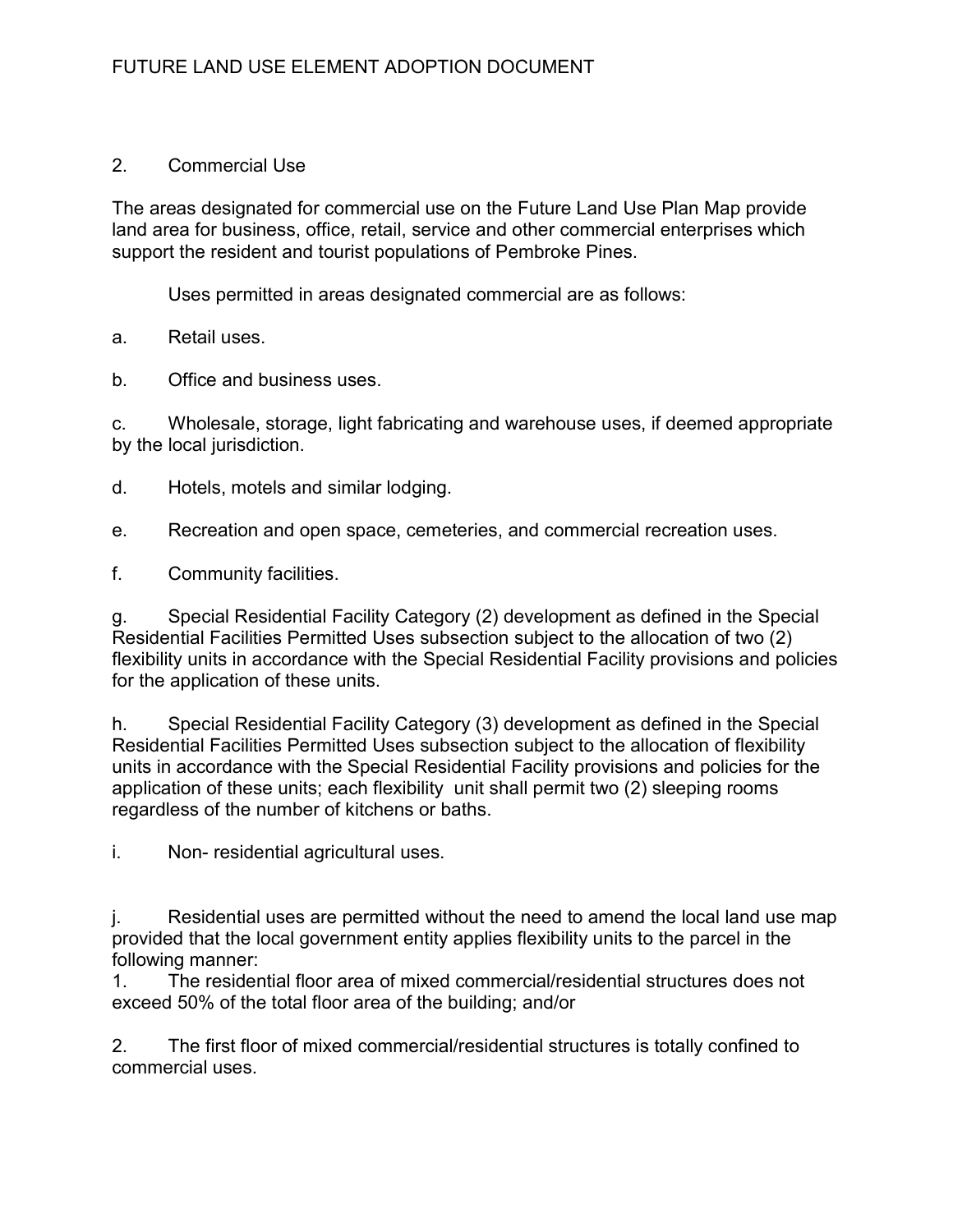3. For parcels 5 acres in size or less, free standing multifamily residential uses are permitted; within areas designated on the City and County Land Use Plan as Urban Infill, Urban Redevelopment or Downtown Revitalization Areas or Chapter 163 Redevelopment Areas, free standing multifamily residential uses are permitted on parcels 10 acres in size or less; and/or

4. For mixed commercial/residential developments greater than 5 acres in size (or 10 acres within areas designated on the County and City Land Use Plans as Urban Infill, Urban Redevelopment, or Downtown Revitalization Areas or Chapter 163 Redevelopment Areas) free-standing multifamily residential uses are permitted provided that the gross residential acreage does not exceed 5 acres (10 acres within areas designated on the County and City Land Use Plans as Urban Infill, Urban Redevelopment, or Downtown Revitalization Areas or Chapter 163 Redevelopment Areas) or 40% of the total gross acreage of the commercially designated parcel, whichever is greater, and that the entire mixed commercial/residential development be governed by specific zoning regulations that establish criteria to ensure proper integration and compatibility of land uses within and surrounding the development; and/or

5. Residential units within the same structure as commercial uses for the owner, manager or caretaker of the commercial uses may be located in areas designated commercial without the application of flexibility units.

- k. Transportation facilities.
- l. Communication facilities.
- m. Utilities, excluding landfills and electrical power plants.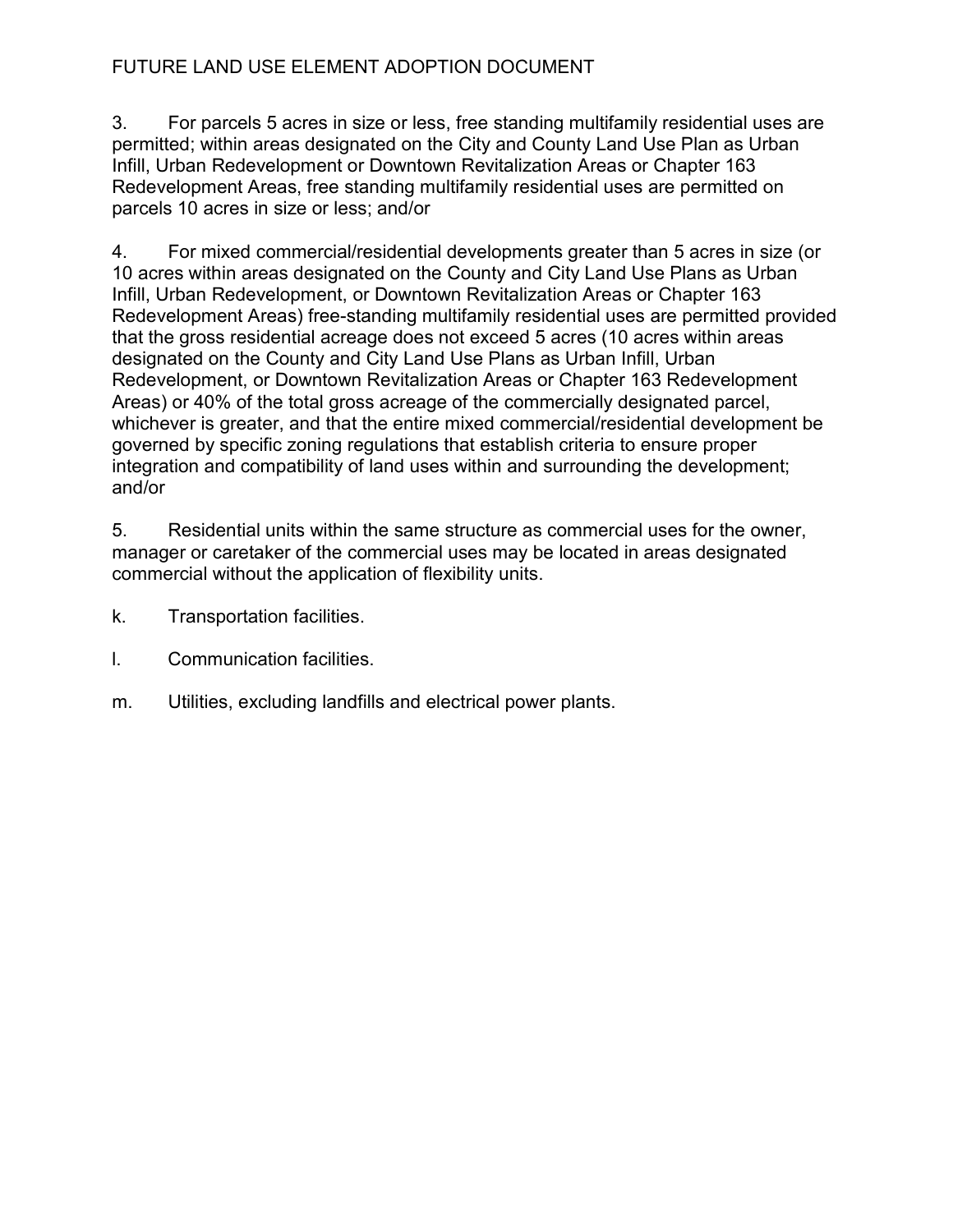### 3. Office Park Use

Office Park areas are designated on the Future Land Use Plan Map to encourage the location of planned office complexes and corporate headquarters in Pembroke Pines. Office Park areas should ensure a campus like atmosphere with substantial buildings and ample open space. Employee services such as shopping and eating establishments should be allowed, but should be limited to areas within buildings primarily devoted to office use.

Uses permitted in areas designated office park are as follows:

a. Offices for uses such as administrative, professional and business purposes.

b. Banking and financial institutions.

c. Educational, scientific and industrial research facilities, research laboratories, and medical or dental laboratories.

d. Restaurants and personal services which are accessory to the primary office uses.

e. Community facilities.

f. Special Residential Facility Category (2) development as defined in the Special Residential Facilities Permitted Uses subsection; subject to the allocation of two (2) flexibility units in accordance with the Special Residential Facilities Provisions.

g. Special Residential Facility Category (3) development as defined in the Special Residential Facilities Permitted Uses subsection; subject to the allocation of flexibility units in accordance with the Special Residential Facilities provisions; each flexibility unit shall permit two (2) sleeping rooms regardless of the number of kitchens or baths.

h. Utilities excluding sanitary landfills and electrical power plants.

- I. Communication facilities.
- j. Non- residential agricultural uses.
- k. Recreation and open space uses.
- l. Hotels, motels or similar lodging.

For an area to qualify for designation as highly suitable for increased DRI office threshold intensity in accordance with Section 380.0651(d) (2), Florida Statutes, and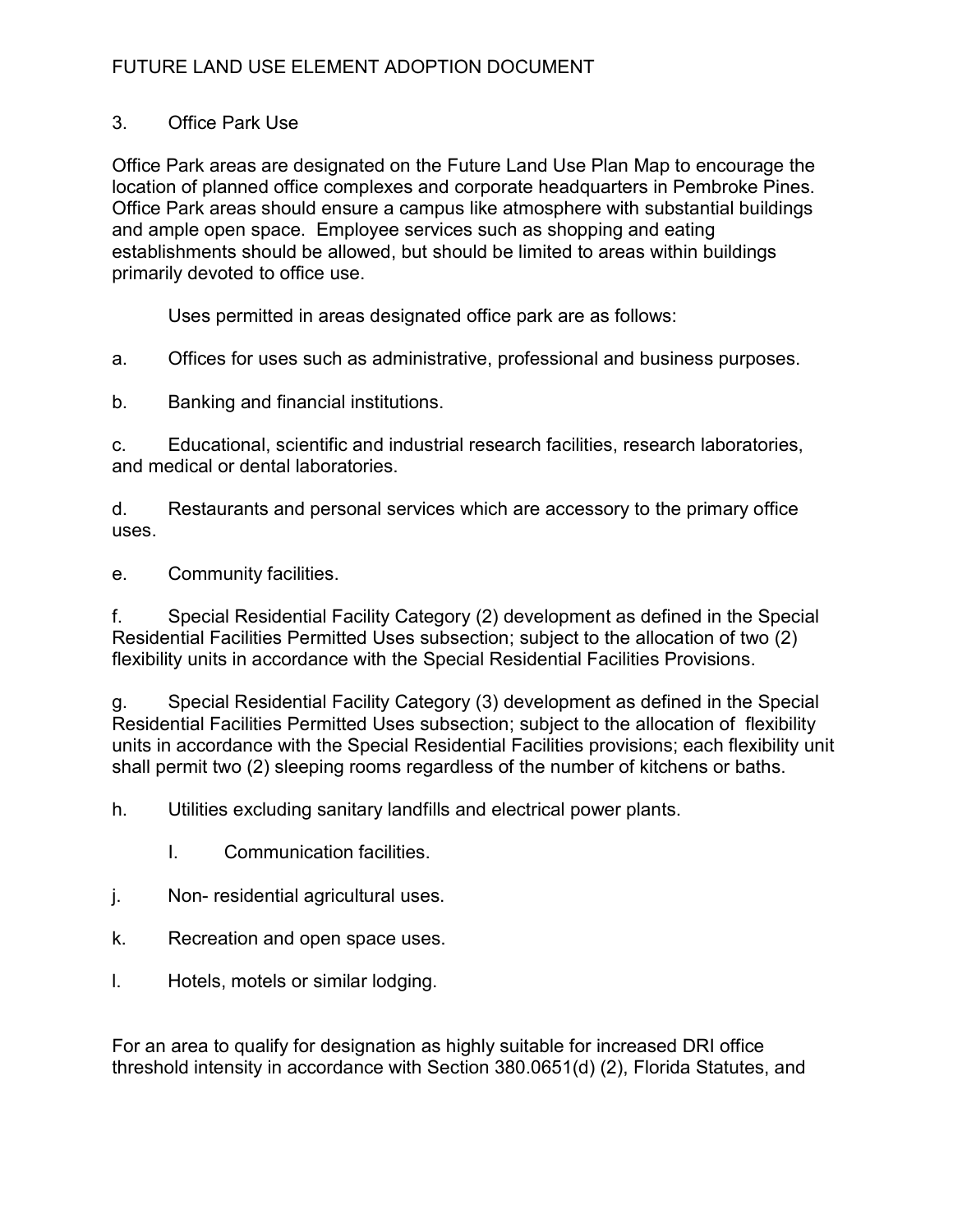City of Pembroke Pines Comprehensive Plan Objective XX and implementing policies 20.1 through 20.3, the following criteria must be met:

a. the area must be designated as Office Park by the City Land Use Plan and by the Broward County Land Use Plan;

b. adequate public facilities or committed public facilities must be available to serve a more intense office use;

c. the area must be proximate and accessible to I-75, a major arterial roadway, or mass transit facilities;

d. the area must have a geographic configuration of appropriate depth and frontage to support more intense office development;

f. consistency with the goals, objectives, and policies and other requirements of the City's Comprehensive Plan must be demonstrated; and

g. data and analysis associated with applications for the designation of an area as suitable for more intense office development shall include a vegetation and wildlife analysis, the identification and description of any wetlands in the area, the identification of any pre- and post-development flood prone areas, and a public facilities analysis which demonstrates that the designation will be consistent with the City's concurrency requirements and as applicable, the County's concurrency requirements.

The following areas have been designated as highly suitable for more intense office uses and for increased DRI threshold intensity in accordance with Section 380.0651(3) (d) 2, Florida Statutes, and the City of Pembroke Pines Future Land Use Element:

 Name: Duke Office Acreage: 36 General Location: South of Pines Boulevard, east of I-75

Data and Analysis Provided in Appendix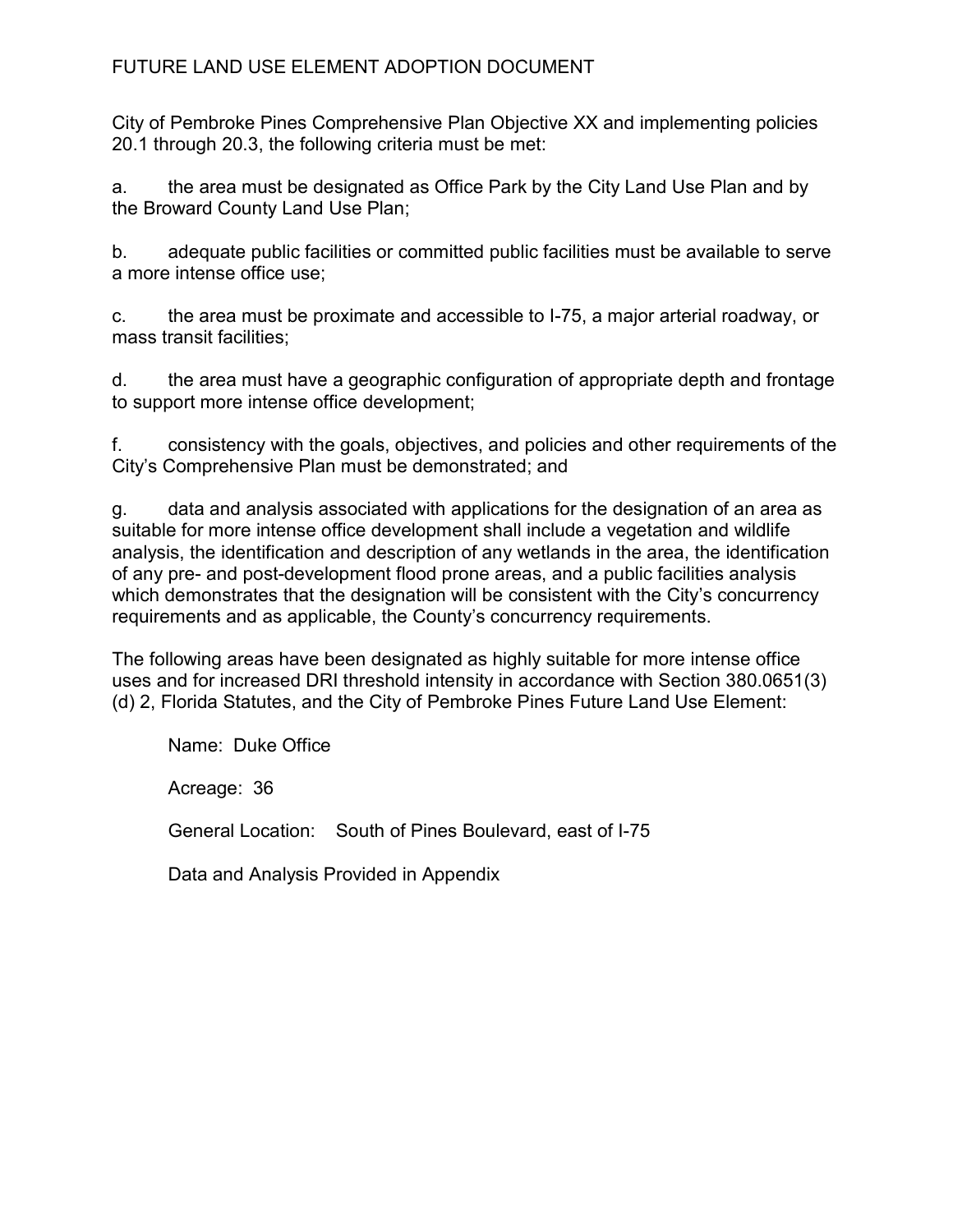### 4. Commercial Recreation Use

Commercial Recreation areas are designated on the Future Land Use Plan Map to accommodate major public and private commercial recreation facilities which offer recreational opportunities to the residents and tourists of Broward County. Although some of these facilities operate as an adjunct to or an integral part of other types of development, most of these facilities were conceived as profit making enterprises.

Those uses permitted in areas designated commercial recreation are as follows:

a. Outdoor and indoor recreation facilities such as active recreation complexes, marinas, stadiums, jai alai frontons, bowling alleys, golf courses, dog and horse racing facilities.

b. Accessory facilities, including outdoor and indoor recreation facilities, that are determined by the local government entity to be an integral part of and supportive to the primary recreation facility (excluding residential uses).

c. Hotels, motels and similar lodging ancillary to the primary commercial recreation use.

d. Other active and passive recreation uses.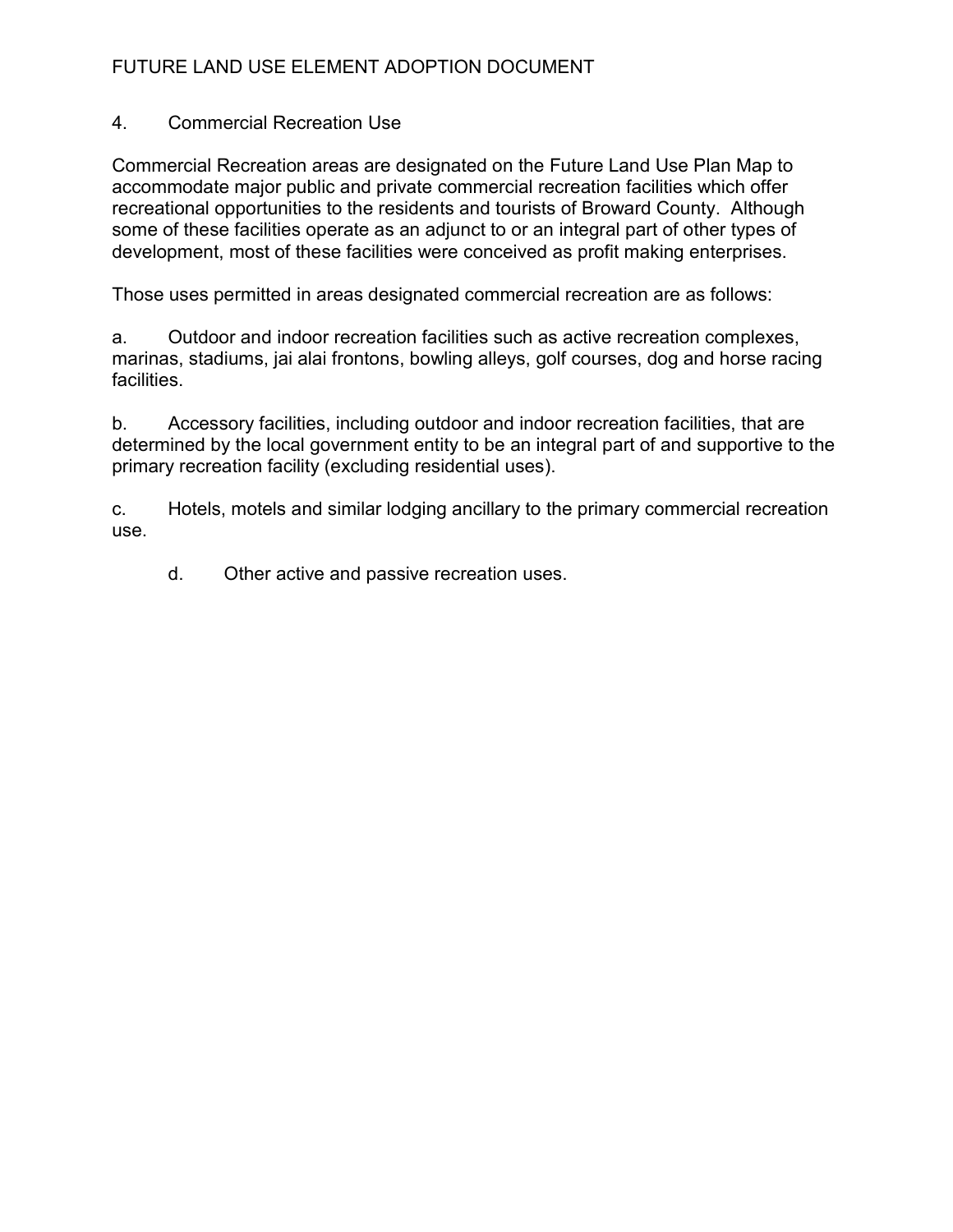### 5. Industrial Use

The purpose of reserving land for industrial uses is to provide opportunity for the retention and expansion of Pembroke Pines economic base activities. Although other uses are permitted in areas designated industrial, at least eighty (80%) percent of such land area must be devoted to industrial use, such as manufacturing, warehouse distribution, research and development, or other substantial employment based activities.

Uses permitted in areas designated industrial are as follows:

a. Light and heavy industrial uses.

b. Heavy commercial uses including new and used automobile, truck, motorcycle, boat and trailer display, sales, and service; newspaper, magazine, and printing plants; bakeries, carpentry, cabinet shops and other trade shops; motion picture studios; ice houses; propane gas sales and repair; and salvage yards.

c. Educational, scientific and industrial research facilities, research laboratories, and medical or dental laboratories.

d. Office uses.

e. Transportation and communication facilities.

f. Recreation and open space, cemeteries, and commercial recreation uses, as long as the location of these uses does not preclude or adversely affect the future use of surrounding areas for industry.

g. Community facilities.

h. Non- residential agricultural uses.

i. Ancillary commercial uses within buildings devoted to primary industrial uses.

- j. Wholesaling uses.
- k. Communication facilities.
- l. Utilities, excluding electrical power plants.

m. Residential units within the same structure as industrial uses for the owner, manager, or caretaker of the industrial uses may be located in areas designated Industrial without the application of flexibility units .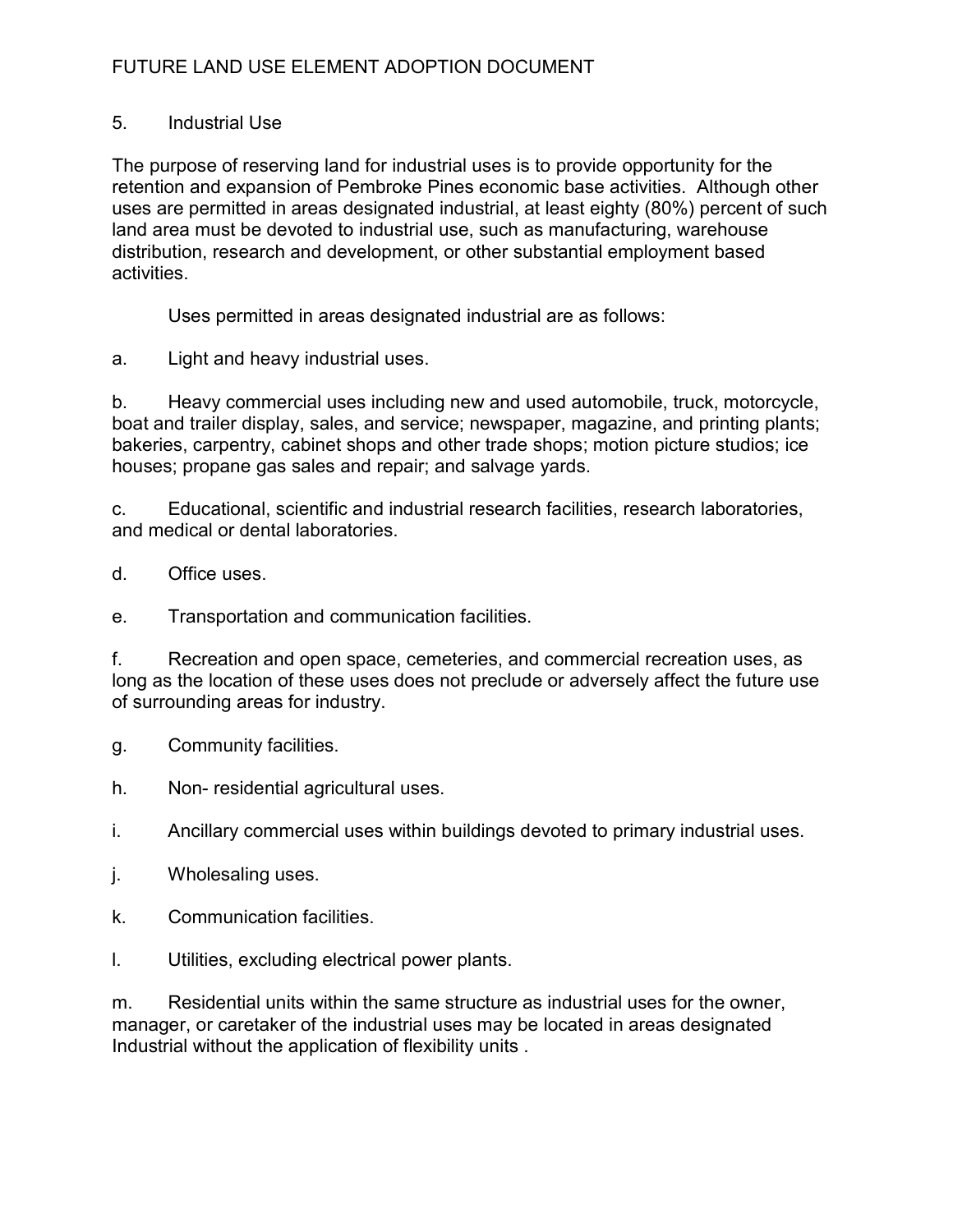The following uses may also be permitted if certified by the Broward County Planning Council, subject to the review and approval requirements of Policy 13.01.10 of the Broward County Land Use Plan, and as long as the total area of these uses does not consume more than twenty (20%) percent of the industrial land designated on the Future Broward County Land Use Plan Map within a flexibility zone, and as long as the location of these uses do not preclude or adversely affect the future use of surrounding areas for industrial uses:

- a. Commercial and retail business uses.
- b. Hotel, motel and similar lodging.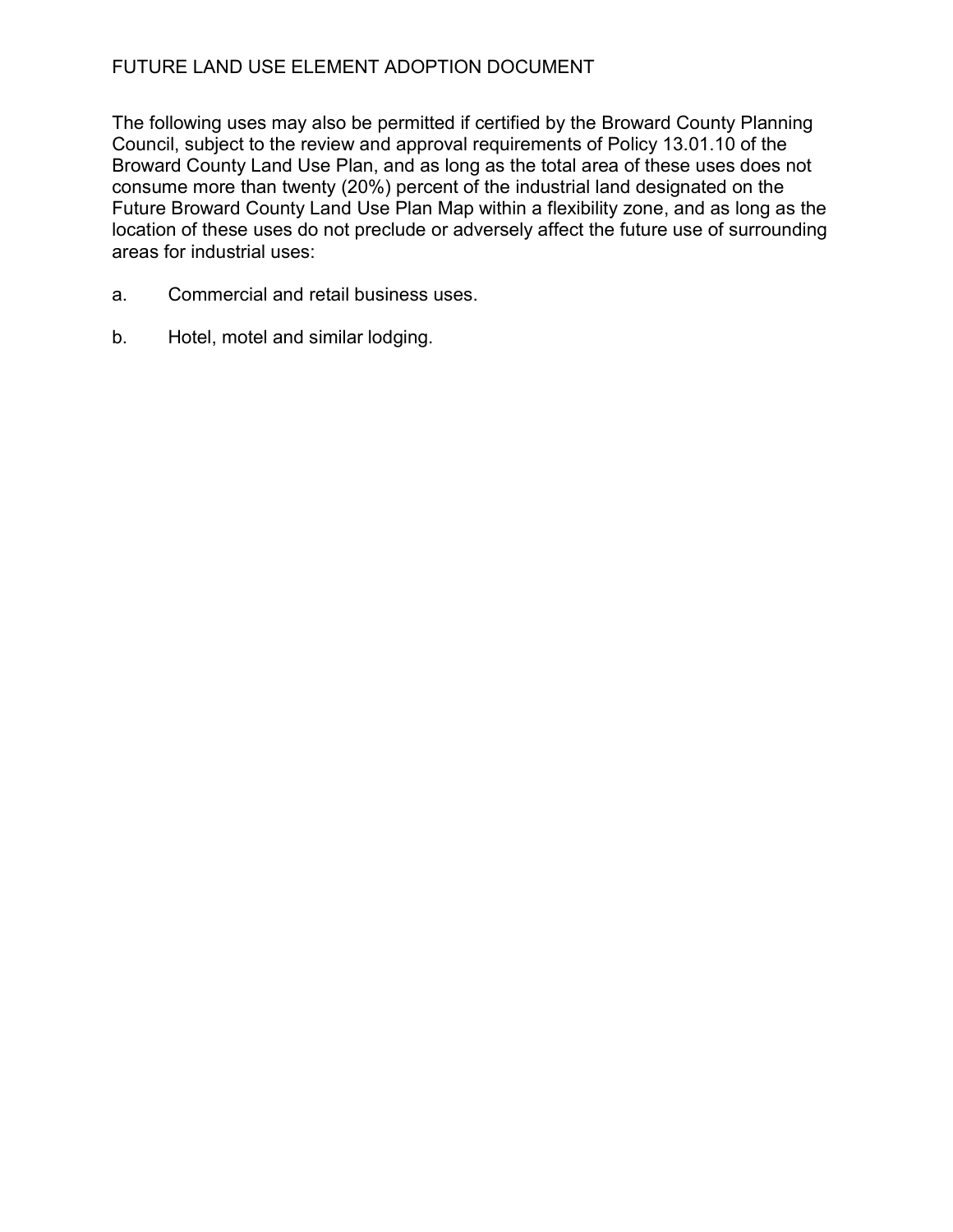### 6. Employment Center Use

Employment Center areas are designated on the Future Land Use Plan to encourage types of non- residential development compatible with residential and other less intensive land uses, and which would support the tourist oriented segment of Pembroke Pines' economy as well as high technology and service¬ based activities. This type of category is further refined into "Employment Center-Low" and "Employment Center." The "Employment Center-Low" category does not allow manufacturing uses and is designed to be inherently compatible with residential uses. The "Employment Center" category will allow light manufacturing uses.

### A. Employment Center-Low

Uses permitted in areas designated Employment Center-Low are as follows:

- 1. Principal Uses
- Office Uses Research Businesses, including Medical Research Laboratories. Fabrication and Assembly Hotels, Motels and Similar Lodging Restaurants and Personal Services Community Facilities Communication Facilities Non- residential Agricultural Uses

Residential uses are permitted without the need to amend the local land use plan map, provided that the City applies flexibility units to the parcel in the following manner:

a. For parcels 5 acres in size or less, free standing multifamily residential uses are permitted; within areas designated on the City and County Land Use Plan as Urban Infill, Urban Redevelopment or Downtown Revitalization Areas or Chapter 163 Redevelopment Areas, free standing multifamily residential uses are permitted on parcels 10 acres in size or less; and/or

b. For mixed commercial/residential developments greater than 5 acres in size (or 10 acres within areas designated on the County and City Land Use Plans as Urban Infill, Urban Redevelopment, or Downtown Revitalization Areas or Chapter 163 Redevelopment Areas) free-standing multifamily residential uses are permitted provided that the gross residential acreage does not exceed 5 acres (10 acres within areas designated on the County and City Land Use Plans as Urban Infill, Urban Redevelopment, or Downtown Revitalization Areas or Chapter 163 Redevelopment Areas) or 40% of the total gross acreage of the commercially designated parcel, whichever is greater, and that the entire mixed commercial/residential development be governed by specific zoning regulations that establish criteria to ensure proper integration and compatibility of land uses within and surrounding the development.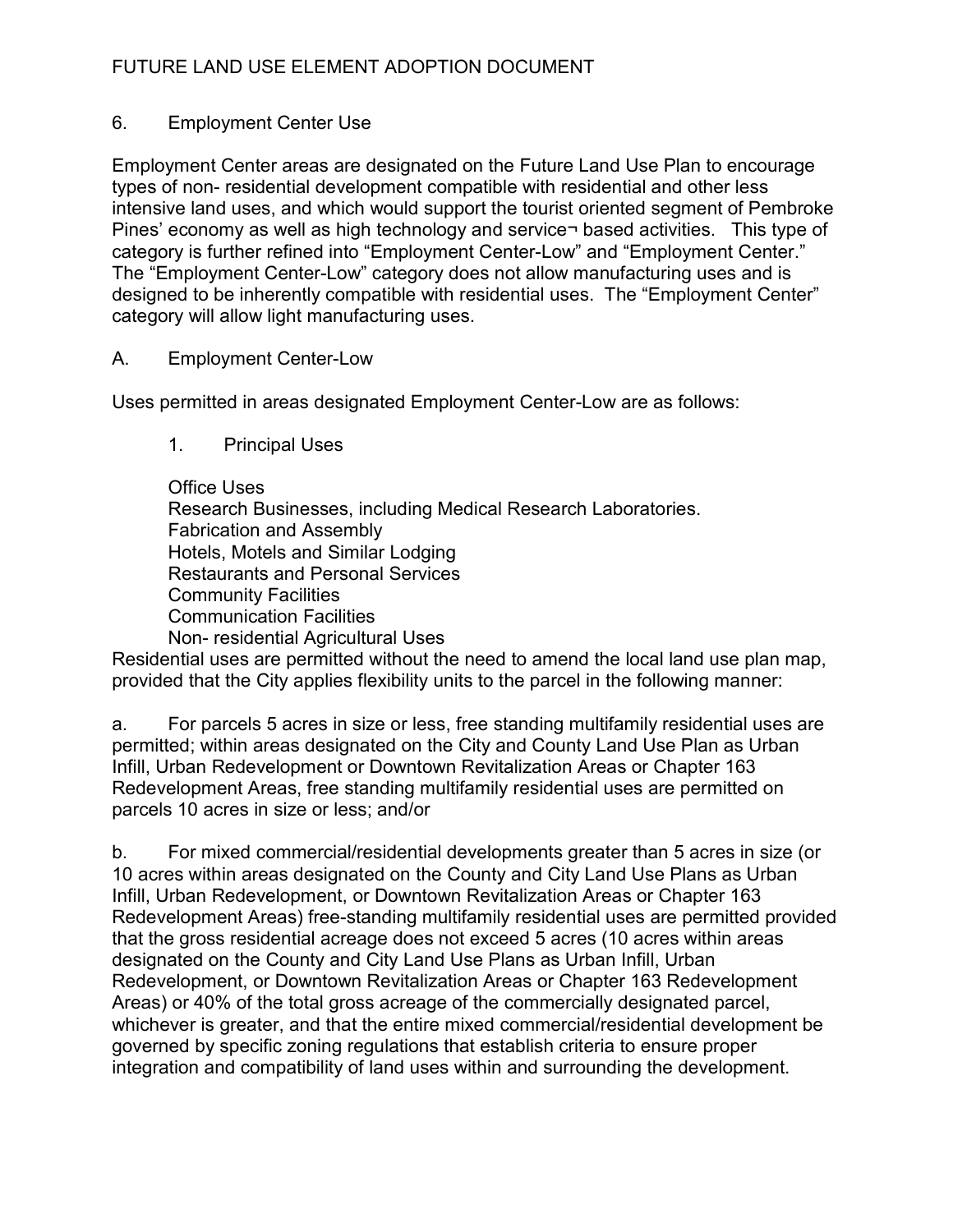2. Accessory Uses (Limited to less than fifty (50%) percent of the site)

 Transportation and Utilities, excluding electrical power plants Storage Retail within building devoted to principal uses Recreation and Open Space Uses

3. Commercial and retail business uses may also be permitted if certified by the Broward County Planning Council, subject to the review and approval requirements of Policy 13.01.10 of the Broward County Land Use Plan, and as long as the total area of these uses does not consume more than twenty (20%) percent of the employment center – low land designated on the Future Broward County Land Use Plan Map within the flexibility zone, and as long as the location of these uses do not preclude or adversely affect the future use of surrounding areas for employment center – low uses.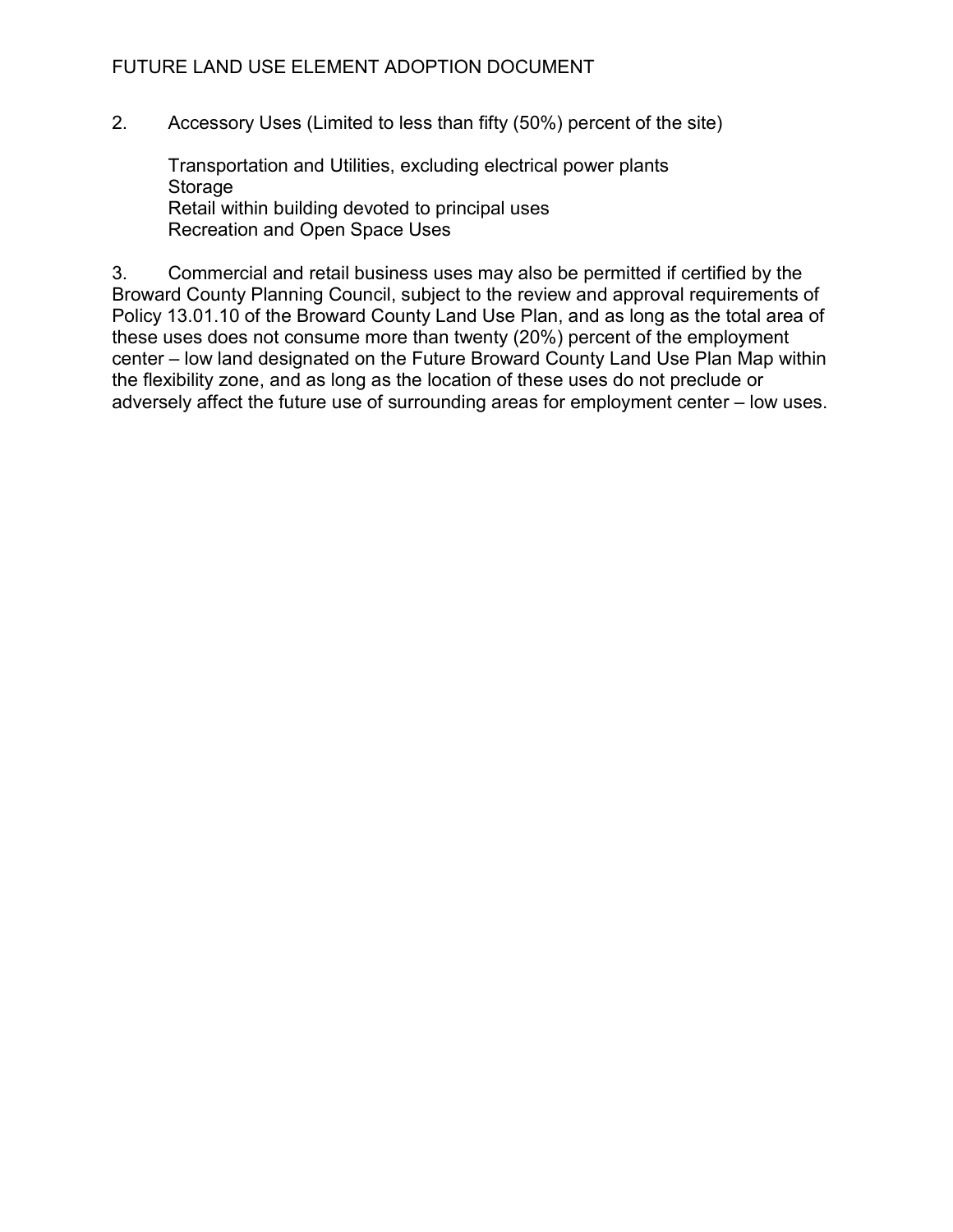### B. Employment Center

Uses permitted in areas designated Employment Center are as follows:

1. Principal Uses:

 Light Manufacturing Office Uses Research Businesses, including Medical Laboratories Fabrication and Assembly Hotels, Motels, and Similar Lodging Restaurants and Personal Services Community Facilities Communication Facilities Non- residential Agricultural Uses

Residential uses are permitted without the need to amend the local land use plan map, provided that the City applies flexibility units to the parcel in the following manner:

a. For parcels 5 acres in size or less, free standing multifamily residential uses are permitted; within areas designated on the City and County Land Use Plan as Urban Infill, Urban Redevelopment or Downtown Revitalization Areas or Chapter 163 Redevelopment Areas, free standing multifamily residential uses are permitted on parcels 10 acres in size or less; and/or

b. For mixed commercial/residential developments greater than 5 acres in size (or 10 acres within areas designated on the County and City Land Use Plans as Urban Infill, Urban Redevelopment, or Downtown Revitalization Areas or Chapter 163 Redevelopment Areas) free-standing multifamily residential uses are permitted provided that the gross residential acreage does not exceed 5 acres (10 acres within areas designated on the County and City Land Use Plans as Urban Infill, Urban Redevelopment, or Downtown Revitalization Areas or Chapter 163 Redevelopment Areas) or 40% of the total gross acreage of the commercially designated parcel, whichever is greater, and that the entire mixed commercial/residential development be governed by specific zoning regulations that establish criteria to ensure proper integration and compatibility of land uses within and surrounding the development.

2. Accessory Uses (Limited to less than fifty (50%) percent of the site)

 Transportation and Utilities, excluding electrical power plants **Storage**  Retail within building devoted to principal uses Recreation and Open Space Uses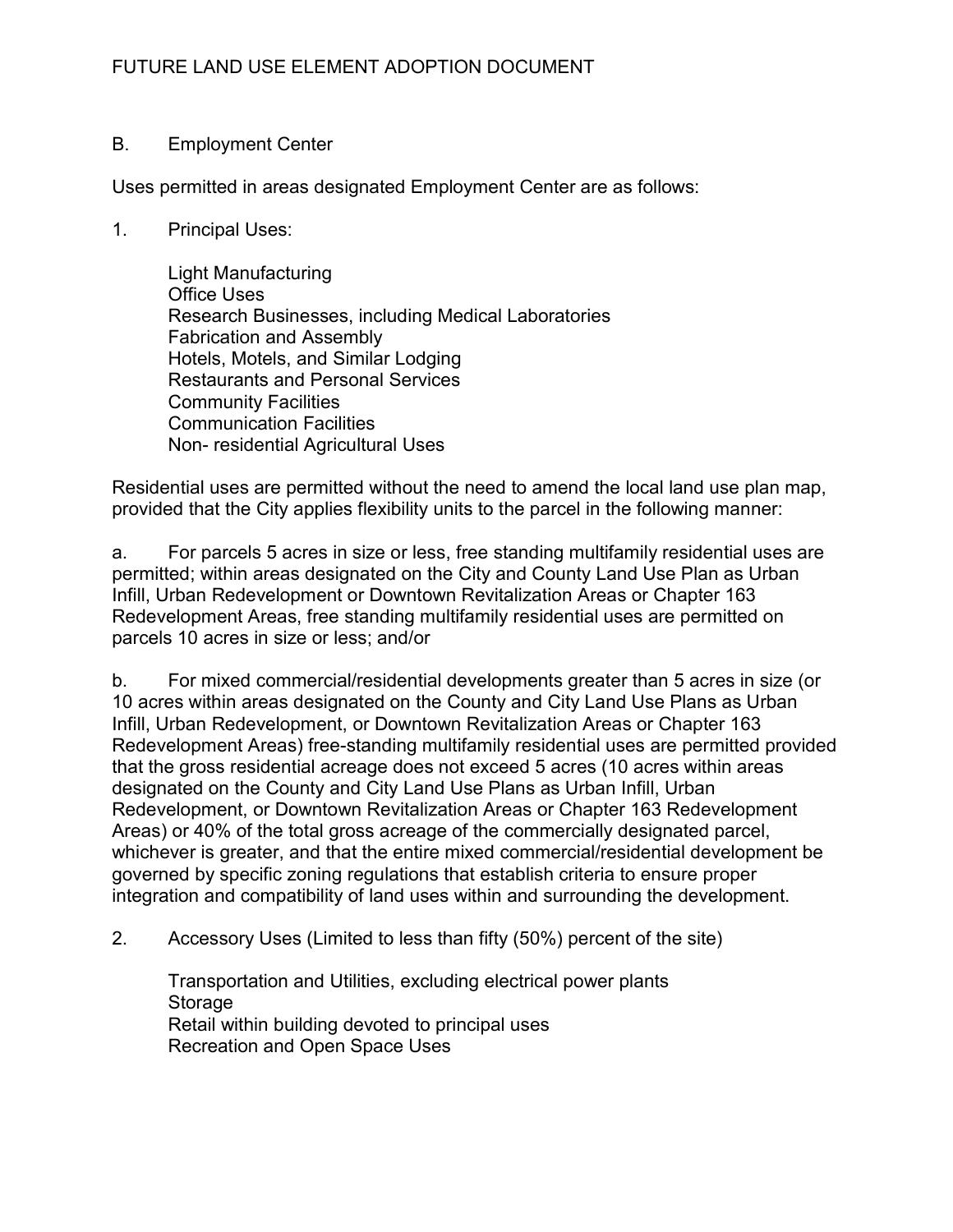3. Commercial and retail business uses may also be permitted if certified by the Broward County Planning Council, subject to the review and approval requirements of Policy 13.01.10 of the Broward County Land Use Plan, and as long as the total area of these uses does not consume more than twenty (20%) percent of the employment center land designated on the Future Broward County Land Use Plan Map within the flexibility zone, and as long as the location of these uses do not preclude or adversely affect the future use of surrounding areas for employment center use.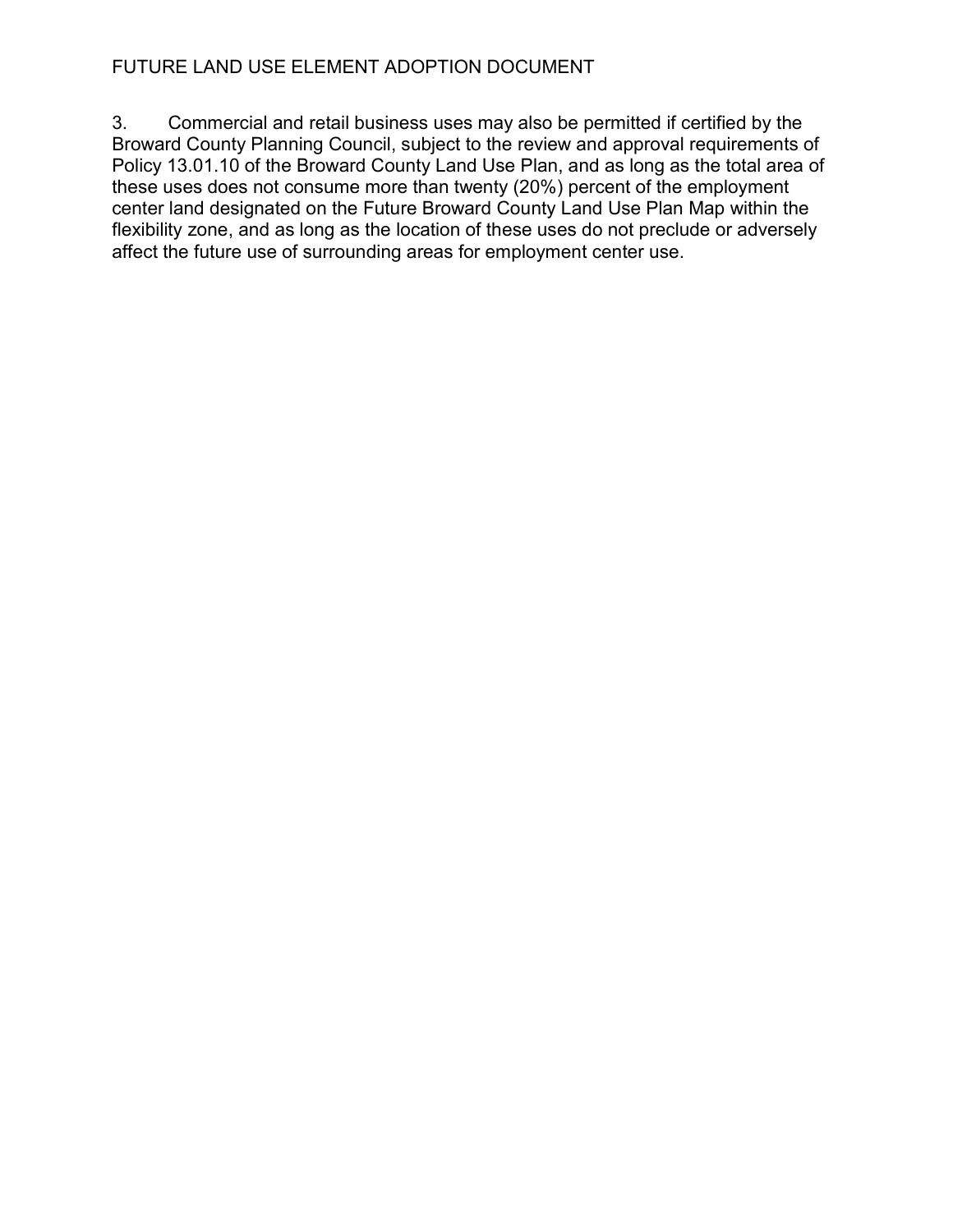### 7. Recreation and Open Space Use

The primary intent of the recreation and open space category is to accommodate recreation and open space uses to serve public recreation needs. In general, land uses within this category are low intensity in character with a minimum of impervious surface coverage and retain as much natural vegetation and landscape as possible.

Areas designated as recreation and open space on the Future Land Use Plan Map include existing public and private park sites and existing cemetery sites intended to remain as permanent open space.

Those uses permitted in areas designated recreation and open space are as follows:

a. Passive recreational uses, including, but not limited to: nature centers and trails, scenic areas, wildlife sanctuaries and feeding stations, aquatic preserves, and picnic areas.

b. Golf courses which are intended to remain as permanent open space.

c. Camping ground and facilities.

d. Cemeteries.

e. Active recreational uses, including, but not limited to: tennis courts, playgrounds, swimming pools, athletic fields and courts, beaches and bikeways.

f. Boat ramps and docks.

g. Outdoor cultural, educational and civic facilities, including but not limited to, animal exhibits, habitats, bandshells, and outdoor classrooms.

h. Concessions only when accessory to the above uses.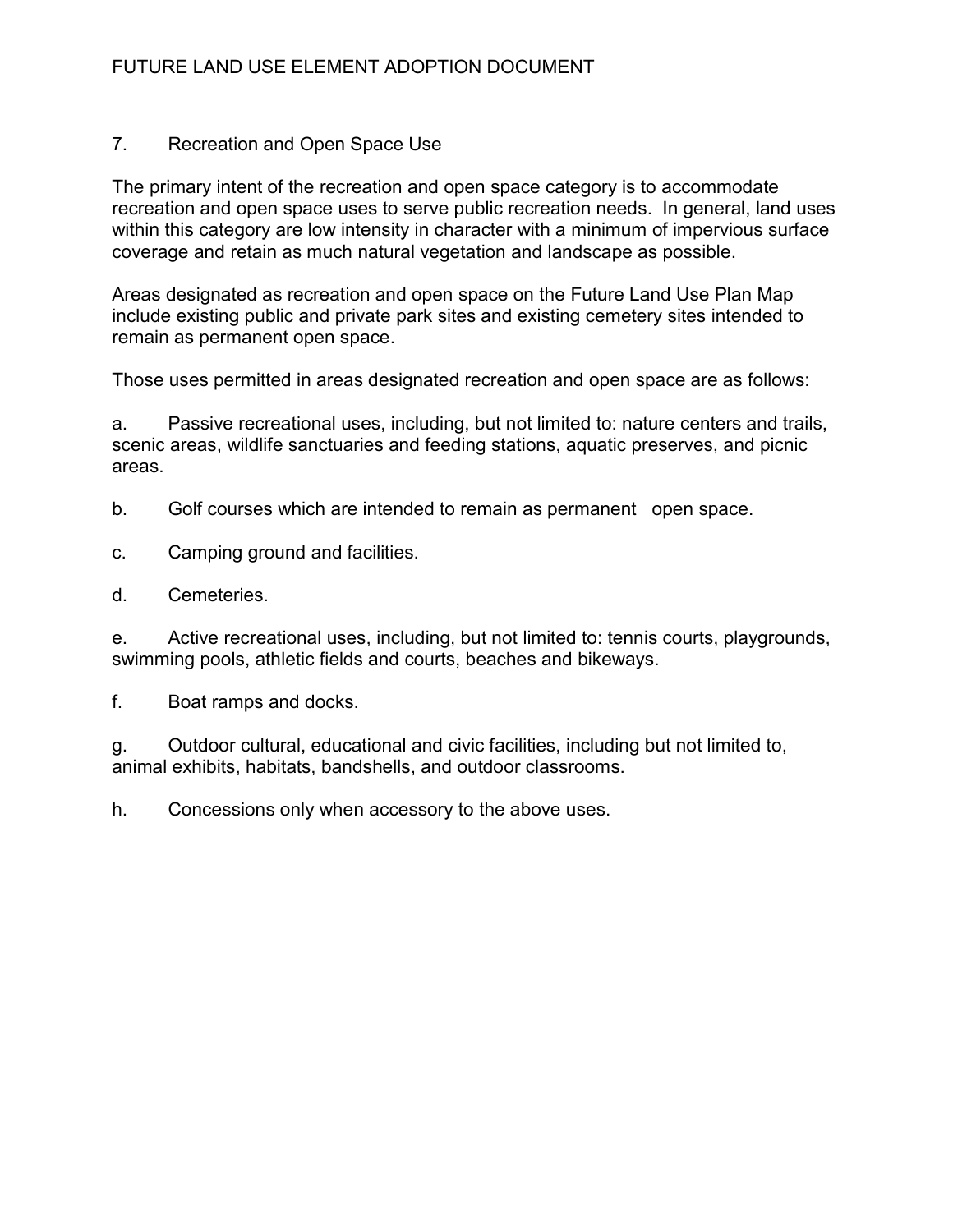### 8. Community Facilities Use

Community Facilities areas are designated on the Future Land Use Plan Map to provide a full range of regional and community uses such as educational, medical, governmental, religious, civic, cultural, judicial, and correctional facilities.

Community facilities may be permitted at the discretion of Pembroke Pines in areas designated residential, commercial, office park, agricultural, industrial, local activity center, regional activity center, employment center and employment center-low. Civic and cultural buildings may also be permitted in areas designated for recreation and open space use if they are ancillary to the primary recreation use of the site.

Uses permitted in areas designated community facilities are as follows:

a. Community facilities uses such as schools, churches, hospitals, governmental administration, police and fire stations, libraries, civic centers, prisons and courts, nursing homes, cemeteries, and parks and recreation facilities.

b. Special Residential Facility Category (2) developments as defined in the "Definitions" subsection subject to the allocation of two (2) flexibility units in accordance with the Special Residential Facilities provisions.

c. Special Residential Facility Category (3) developments as defined in the "Definitions" subsection; subject to the allocation of flexibility units in accordance with the Special Residential Facilities provisions; each flexibility unit shall permit two (2) sleeping rooms regardless of the number of kitchens or baths.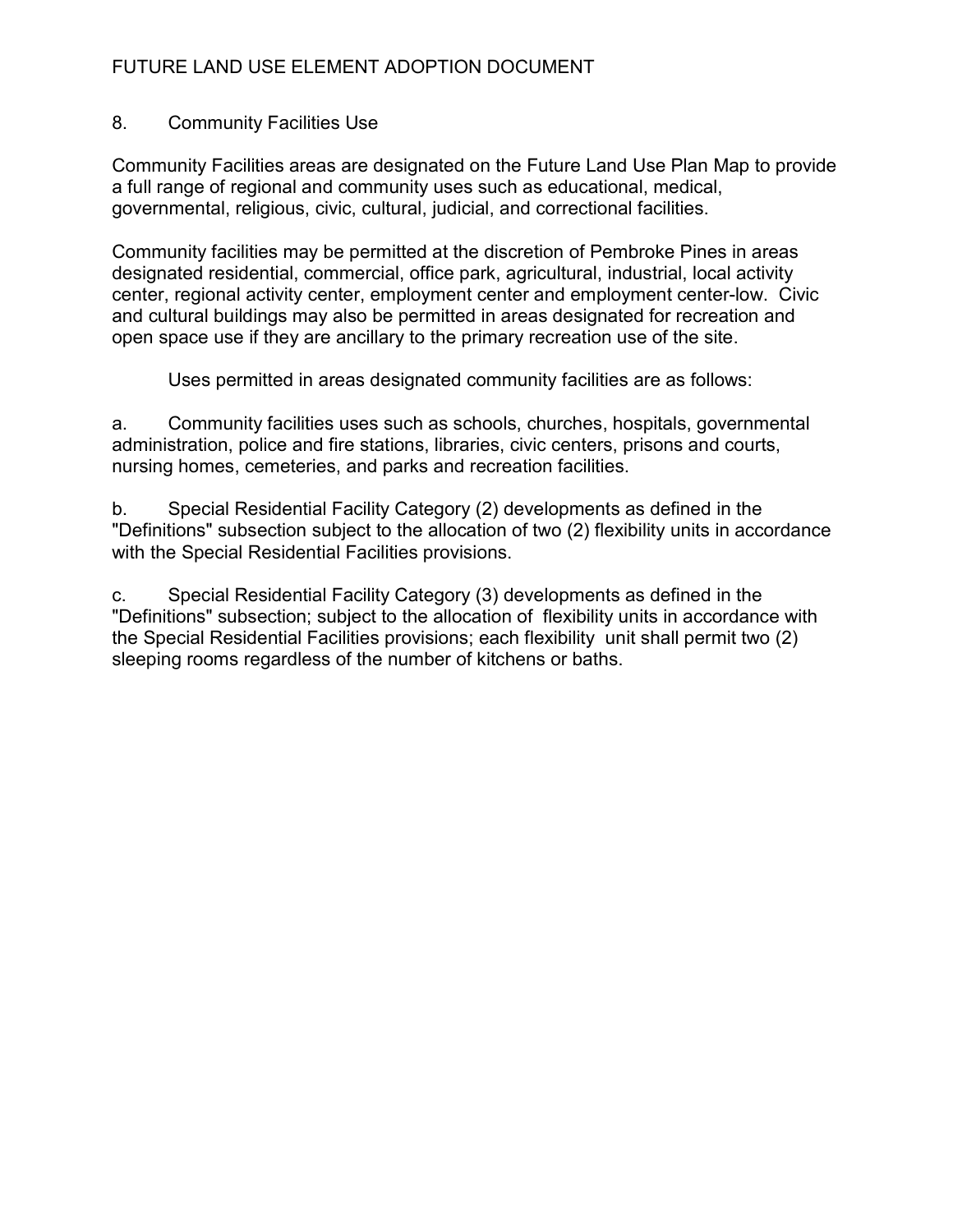### 9. Transportation Use

Existing airports, and existing and proposed expressways are designated transportation on the Future Land Use Plan Map. Those uses permitted in areas designated transportation are as follows.

### a. Air Transportation Areas.

Airports and related facilities designed primarily to serve the needs of airport users and airport employees, airport and aircraft operation and maintenance facilities, cargo distribution terminals, transit warehousing, other compatible uses, and those land uses, except permanent residences, permitted in the recreation and open space, commercial recreation and agricultural land use categories.

### b. Expressways

Uses of an impermanent nature such as agriculture, nurseries, grazing, non-required parking, open storage and parks are permitted in proposed expressways. Such provisions are intended to provide owners of property within proposed expressways with limited uses that do not interfere with the long-term pubic goal of acquiring rights of way for expressway purposes. No principal building may be permitted, nor may any land use which impedes the future construction for an expressway be allowed.

Proposed expressways shall have an underlying residential land use designation. The underlying density credited to the expressway shall be equal to the density of the adjacent residential land use designation. In cases where the proposed expressway is bordered by residential land use designations of different densities, the adjacent density shall be residential land use designation of different densities (the adjacent density shall apply up to the mid-point of the right of way). Residential units may not be constructed within the proposed expressway. However, the densities accruing to the proposed expressway may be transferred to adjacent parcels if the owner dedicates the right of way to a governmental agency for expressway uses.

If a formal determination has been made by the Broward County Board of County Commissioners that the proposed expressway will not be constructed, the land uses permitted within the expressway corridor shall be those permitted by the adjacent land use designation as determined by the appropriate local government entity through the Broward Planning Council (re) certification process.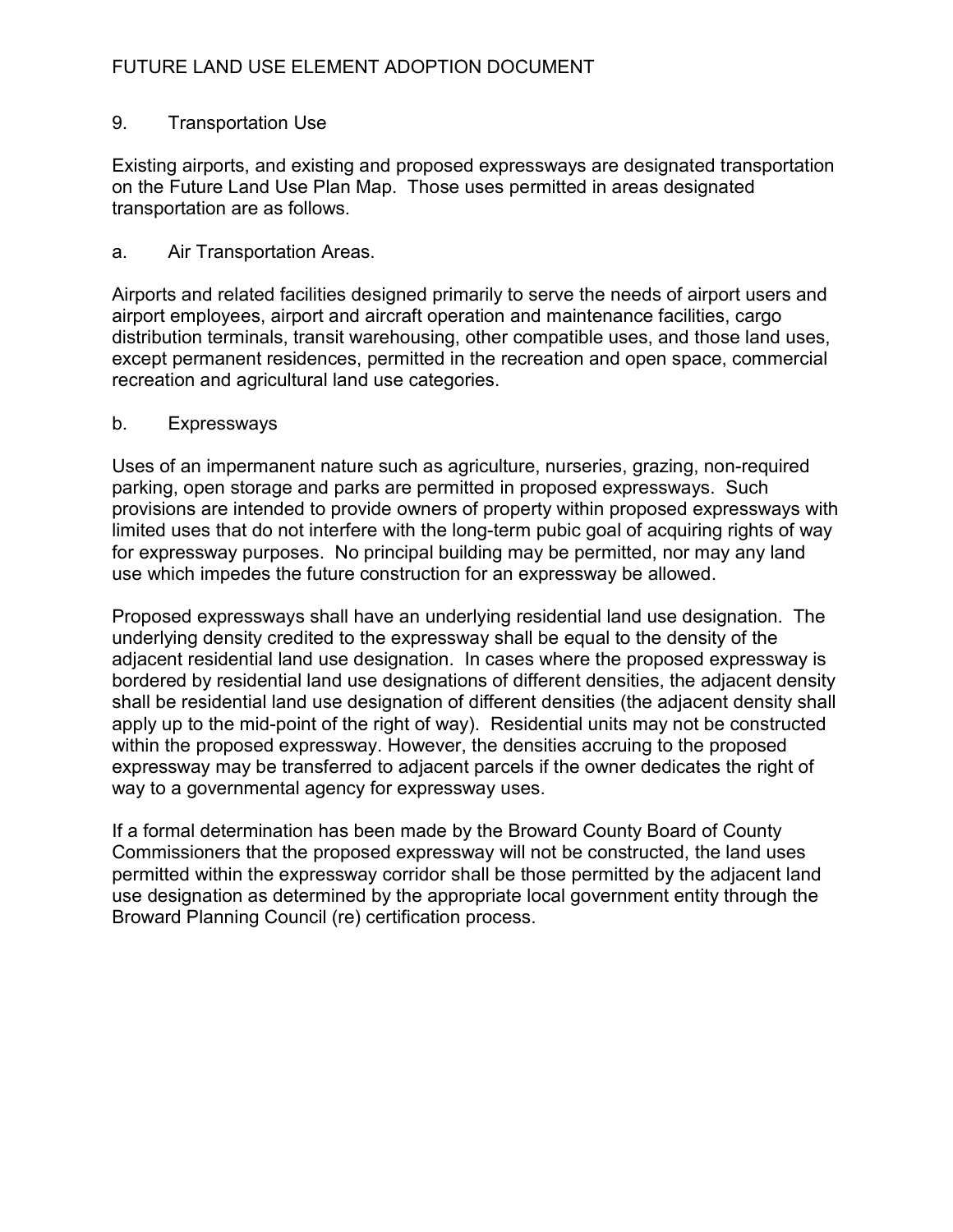### 10. Utilities Use

Utilities are designated on the Future Land Use Plan Map to ensure the availability of land necessary to provide an adequate level of utility service to meet the current and future needs of Pembroke Pines.

Utilities are also allowed in areas designated residential, commercial, office park, industrial, employment center, local activity center, regional activity center and agricultural.

Uses permitted in areas designated utilities are as follows:

a. Utilities such as water and wastewater treatment plants, pumping stations, electrical substations, solid waste disposal and transfer stations, excluding electrical power plants.

b. Other uses determined to be ancillary to the primary uses described in (a).

The following uses may also be permitted in the areas designated utilities as long as the location of these uses does not preclude or adversely affect the future use of the surrounding areas for utility facilities.

- a. Recreation and open space uses.
- b. Non- residential agricultural uses.
- c. Communication facilities.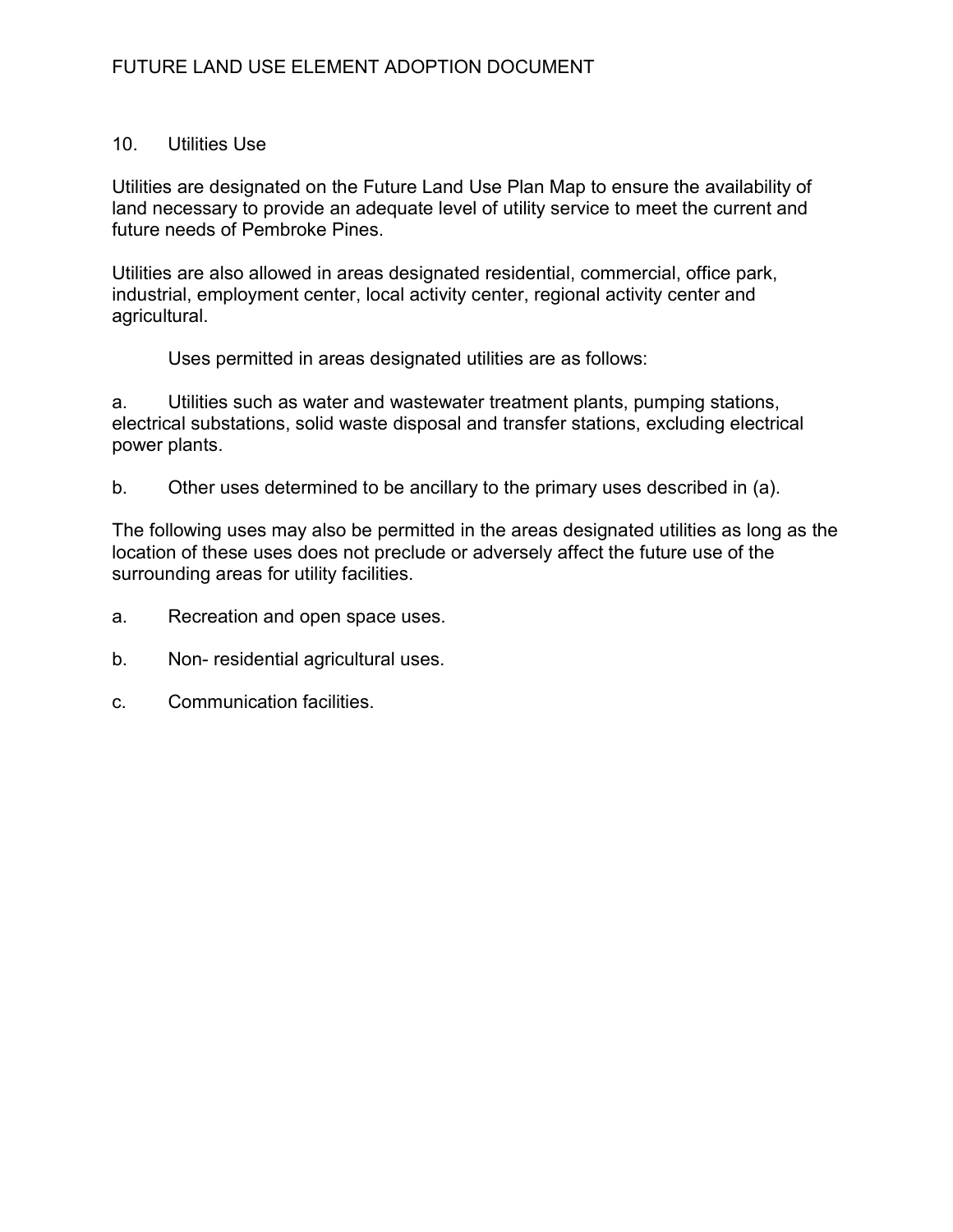### 11. Communication Facilities

Communication facilities such as television and radio stations and relay structures and telephone facilities are not specifically designated on the Future Land Use Plan Map as a separate category. Such facilities may be permitted in areas designated under the following categories:

- a. Commercial.
- b. Industrial.
- c. Office Park.
- d. Employment Center
- e. Regional Activity Center
- f. Local Activity Center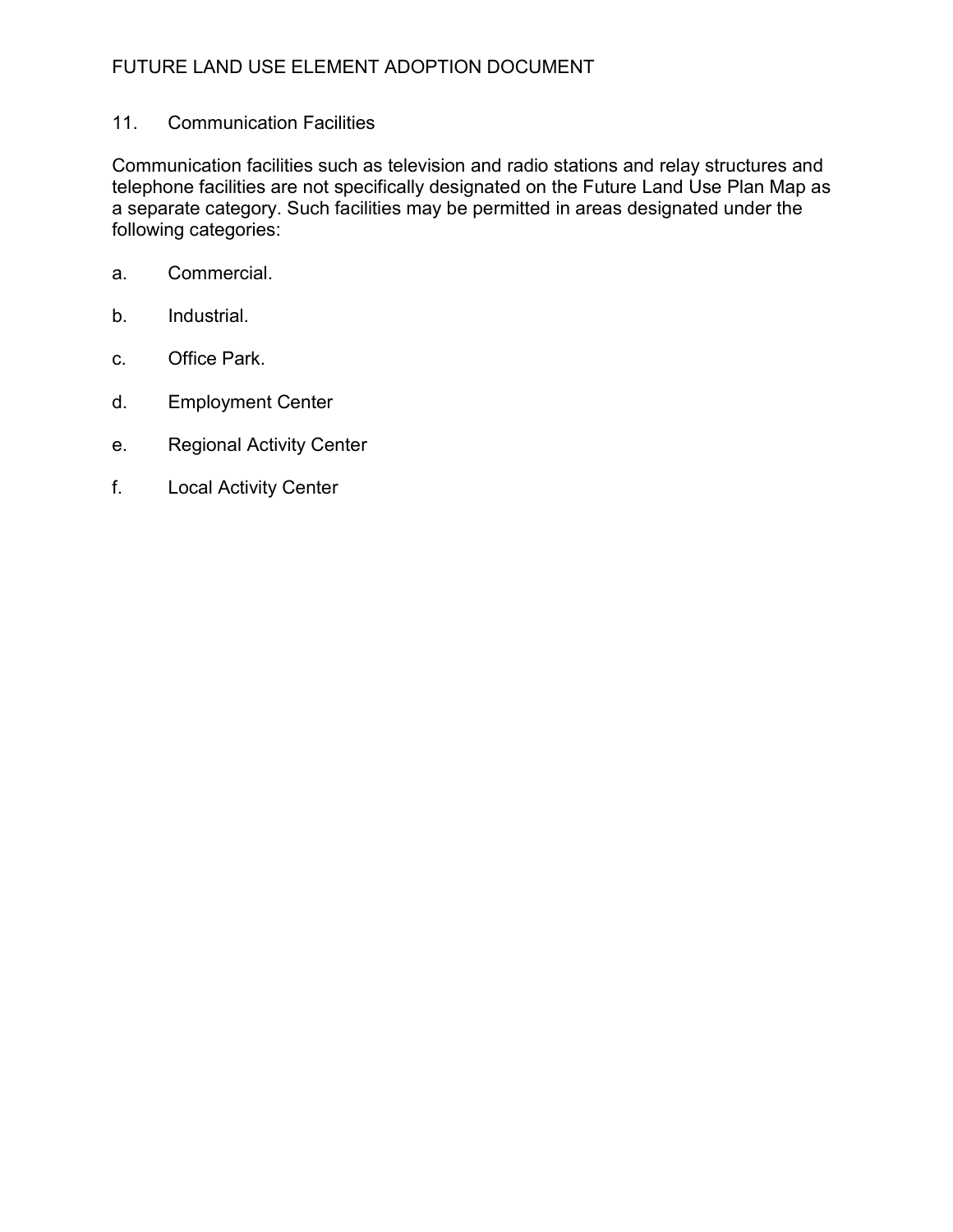### 12. Special Residential Facilities

The Broward County Land Use Plan defines categories of Special Residential Facilities, in accordance with Broward County Ordinance 85 92, for the purpose of determining permitted locations and density standards.

Special Residential Facilities development such as group homes and foster care facilities are defined by category type below and are subject, when applicable, to the Special Residential Facilities provisions and allocation of flexibility, or bonus sleeping rooms. Pembroke Pines may permit a maximum of one hundred (100) "bonus" sleeping rooms consistent with Broward County Ordinance 85-92, that are permanently dedicated to Special Residential use without allocating density.

Special residential facilities are not specifically designated on the Future Land Use Plan Map as a separate land use category. Special residential facilities are permitted within limitations as stated in the Permitted Uses section of this plan in the following land use categories:

- a. Residential.
- b. Commercial.
- c. Office Park.
- d. Community Facilities.

Broward County does not encourage local governments to locate special residential facilities in commercial, office park or community facilities areas. Special residential facilities should be integrated into residential neighborhoods. However, due to the need to locate special residential facilities, the Broward County Land Use Plan recognizes that in some instances, local governments may have need to allocate special residential facilities in these areas.

Definitions of Special Residential Facilities Categories:

Category (1) means a housing facility which is licensed by the State of Florida for no more than eight (8) individuals who require treatment, care, rehabilitation or education. The facility is usually referred to as a group home. This includes individuals who are elderly, dependent children, physically disabled, developmentally disabled or individuals not overtly of harm to themselves or others. The facility provides a family living environment including supervision and care necessary to meet the physical, emotional and social needs of the individuals. It may or may not provide education or training. There may be more than one kitchen within the housing facility. There may be more than one Special Residential Facility Category (1) development on a parcel.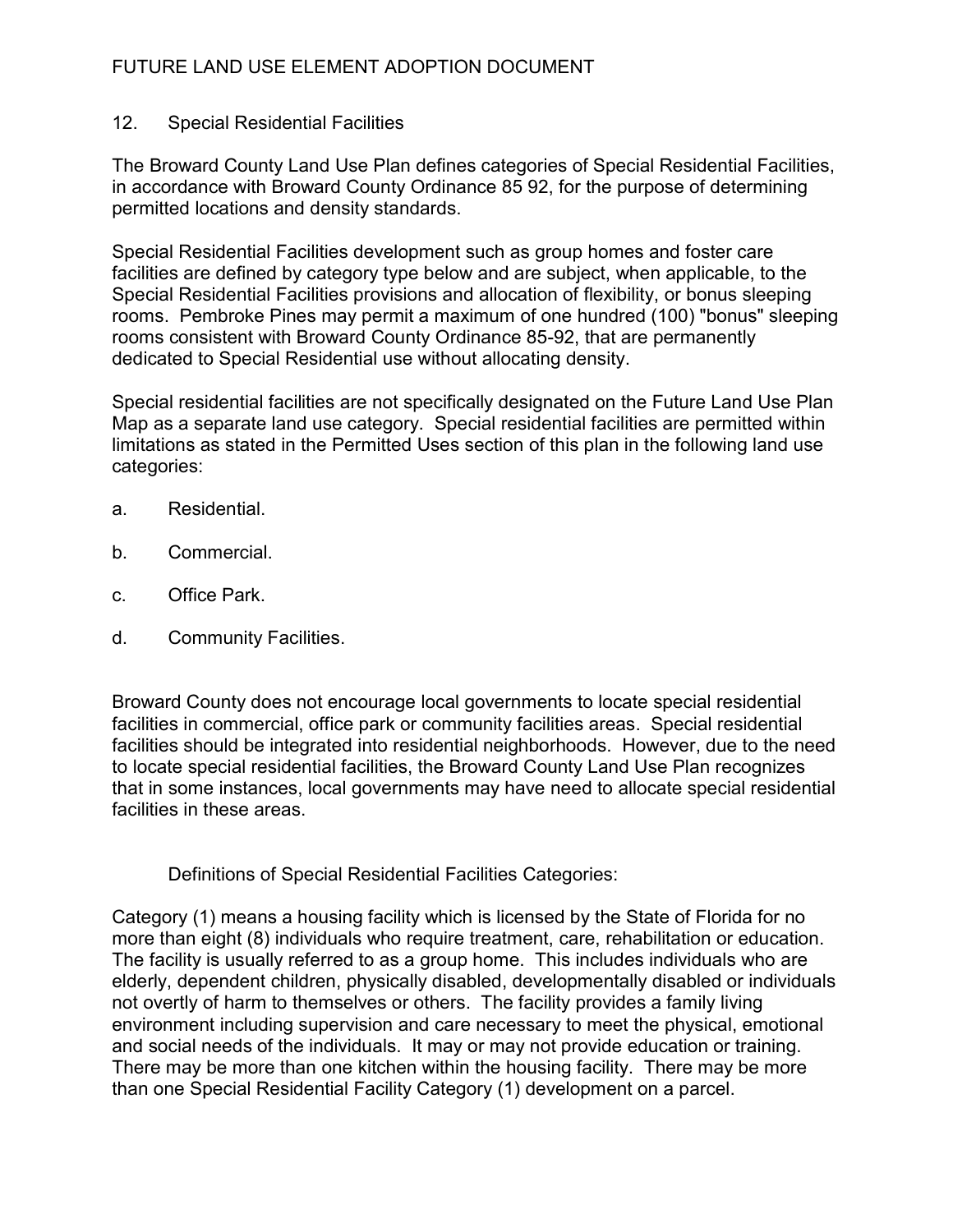Category (2) means a housing facility which is licensed by the State of Florida for nine (9) to sixteen (16) non elderly individuals who require treatment, care, rehabilitation or education. This includes individuals who are dependent children, physically disabled, developmentally disabled or individuals not overtly of harm to themselves or others. The facility provides a family living environment including supervision and care necessary to meet the physical, emotional and social needs of the individuals. It may or may not provide education or training. There may be more than one kitchen within the housing facility. There may be more than one Special Facility Category (2) development on a parcel.

Category (3) means any housing facility licensed by the State of Florida for more than sixteen (16) non elderly individuals who require treatment, care, rehabilitation or education. This includes individuals who are dependent children, physically disabled, developmentally disabled or individuals not overtly capable of harm to themselves or others:

Any housing facility licensed by the State of Florida for more than eight (8) unrelated elderly individuals;

Governmentally subsidized housing facilities entirely devoted to care of the elderly, dependent children, the physically handicapped, developmentally disabled or individuals not overtly capable of harm to themselves or others;

Any non for profit housing facility for unrelated elderly individuals; and

Any housing facility which provides a life care environment. A life care environment shall include, but is not limited to, creation of a life estate in the facility itself and provision of off- site or on site medical care.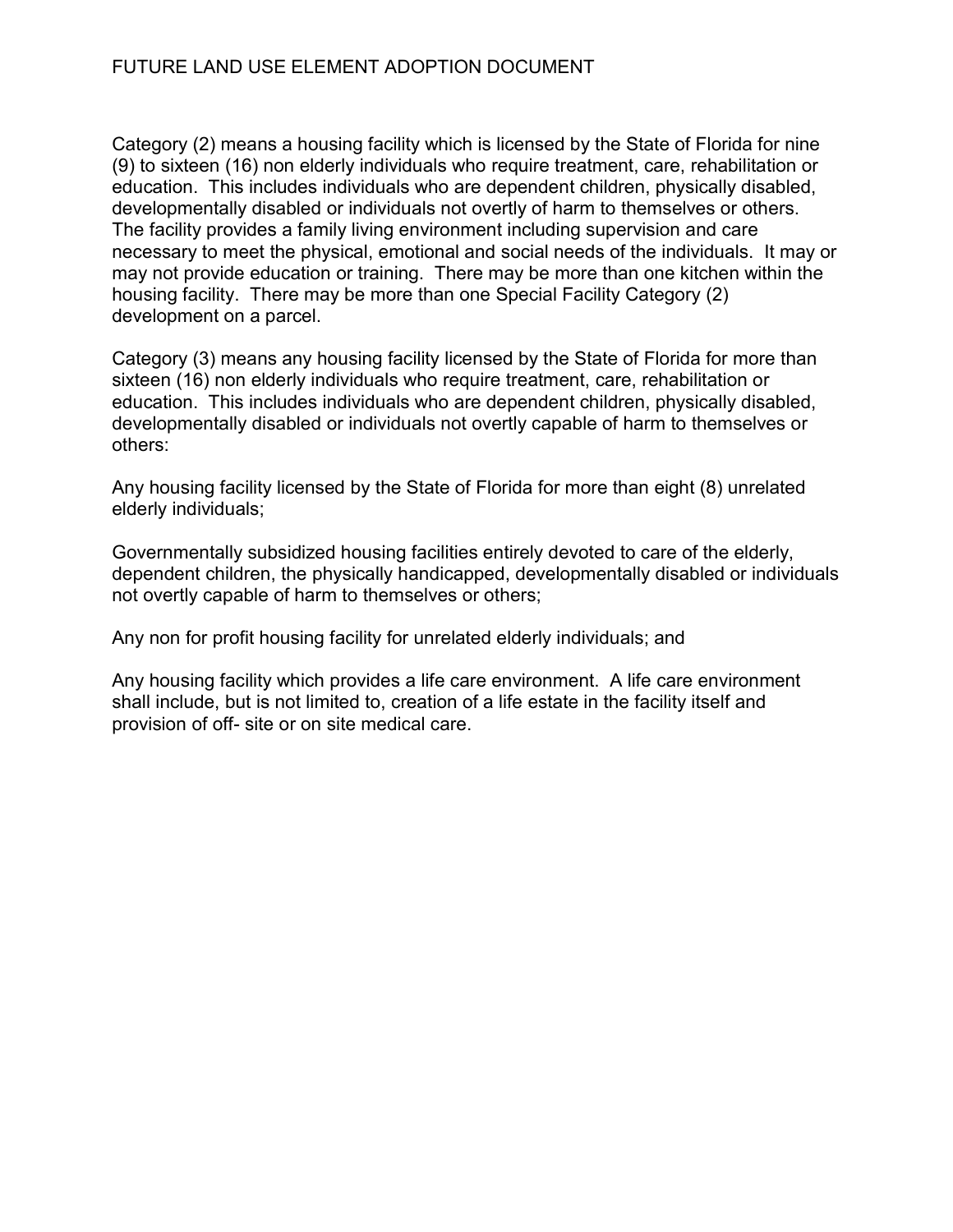### 13. Conservation Use

Conservation areas are designated on the Future Land Use Plan Map to protect major reserve water supply areas and natural reservations.

#### Reserve Water Supply Areas.

The major reserve water supply areas include, but are not limited to, the 790 square miles of Broward County west of Levees 33, 35A, 36, L-37 and L-35. Currently, no properties within the City of Pembroke Pines are designated Conservation-Reserve Water Supply Areas. All uses other than active outdoor recreation uses described below, in the Reserve Water Supply Areas shall be subject to authorization by the South Florida Water Management District, as set forth in applicable laws, rules and regulations.

Those uses permitted in areas designated Conservation-Reserve Water Supply Areas are as follows:

a. Structures such as dikes, berms, levees, canals, ditches, locks, gates, pumping stations, fire towers, monitoring and telecommunications facilities used for flood control, drainage, water quality preservation/enhancement, environmental protection and restoration, wetlands mitigation, mosquito control, fire control and the storage and conservation of water, notwithstanding ancillary impacts to the immediate area where construction and operational impacts will occur.

b. Active outdoor recreation uses such as hunting, fishing, boating, air boating and off road vehicles, pursuant to State and Federal regulations.

c. Boat Ramps and docks and camping facilities.

d. Passive outdoor recreational uses such as wildlife sanctuaries and feeding stations, nature centers and trails, outdoor research stations and walkways.

e. State and Federal Indian Reservations.

f. Utilities, transportation and communications facilities, specifically excluding hazardous liquid pipelines and electrical power plants, which do not impair the natural environment or disturb the natural ecosystem of the area and which are not in conflict with applicable water management and wildlife protection policies of local, state, and federal agencies.

g. Surface impoundments that store water at depths not to exceed 12 feet.

h. Construction and operation of water quality treatment facilities and areas and ancillary facilities. These may range from passive biological treatment to technologically intense forms of treatment including, but not limited to, chemical treatment/filtration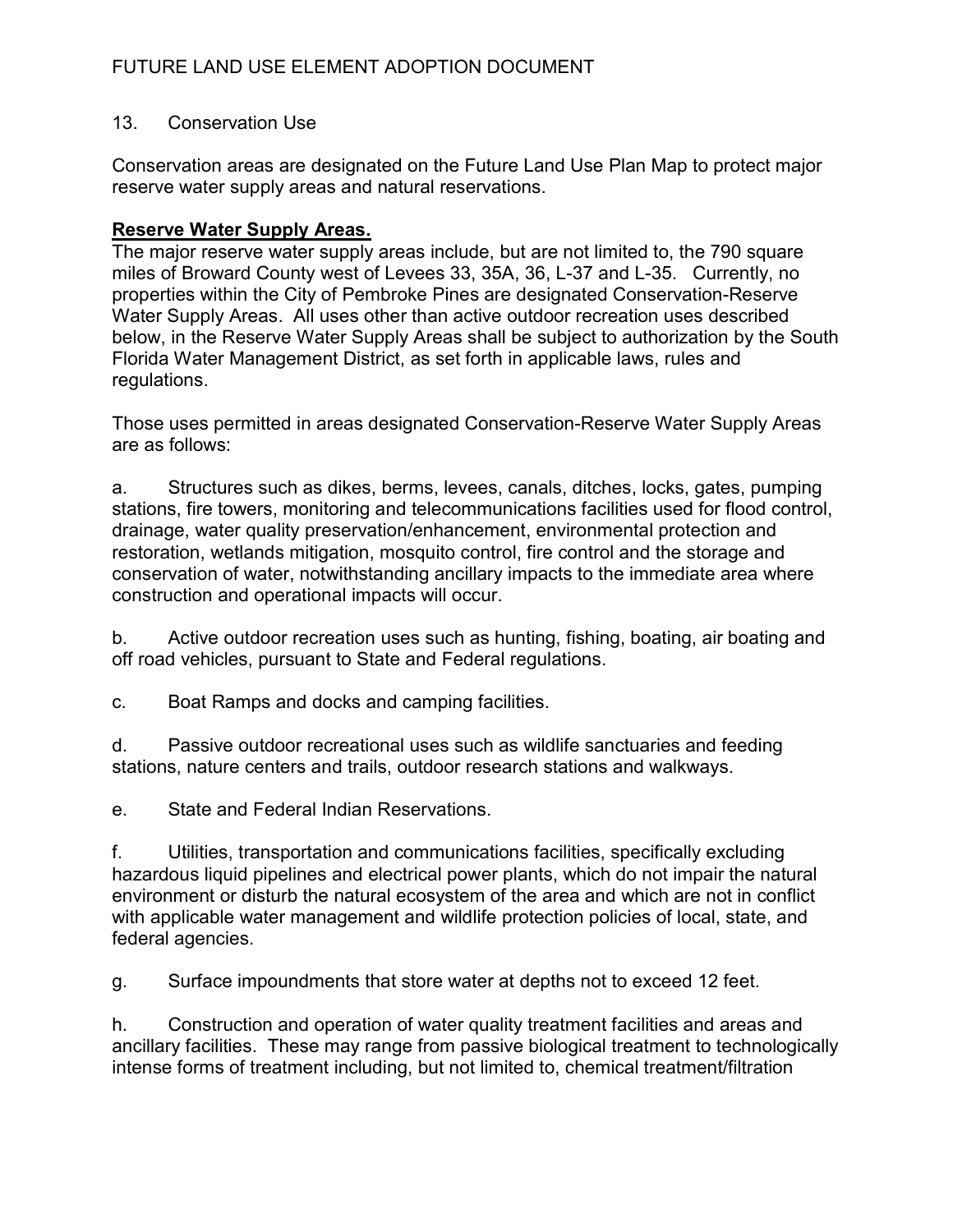facilities. Areas required to provide surge basins to hold water awaiting treatment are also allowed.

i. Structures designed to promote the storage of water underground, which may include aquifer storage and recovery systems, pumps designed to promote groundwater recharge, and seepage management features, which may include curtain wall or other types of technology.

### Natural Reservations

Natural Reservations are designated for Conservation use on the Future Land Use Map and include public lands, which are conservation areas operated by contractual agreement with or managed by a federal, state, regional, local government or non-profit agencies.

Natural Reservations that are designated for Conservation use on the Future Land Use Plan Map include:

The Chapel Trail Preserve (AKA, The Florida Wetlands Bank), a 450 acre natural reservation area generally located on the south side of Sheridan Street, north of Johnson Street, between US 27 and 196th Avenue, and

The Academic Village Wetlands area, generally located on the north side of Sheridan Street, east of 172nd Avenue.

Those uses permitted in Natural Reservation areas designated Conservation are as follows:

a. Passive outdoor recreational uses such as wildlife sanctuaries and feeding stations, nature centers and trails, outdoor research stations and walkways.

b. Uses which do not impair the natural environment or disturb the natural ecosystem of the area and which are not in conflict with any applicable contractual agreement or management policies of the federal, state, regional, county, municipal or non-profit agency which manages the Natural Reservation.

### 14. Agricultural Use

Agricultural areas are designated on the Future Land Use Plan Map. Uses permitted in areas designated agricultural are as follows:

a. Agricultural and related uses may be broadly defined by the local government entity to include the following: cultivation of crops, groves, thoroughbred and pleasure horse ranches, private game preserves, fish breeding areas, tree and plant nurseries, cattle ranches, and other similar activities.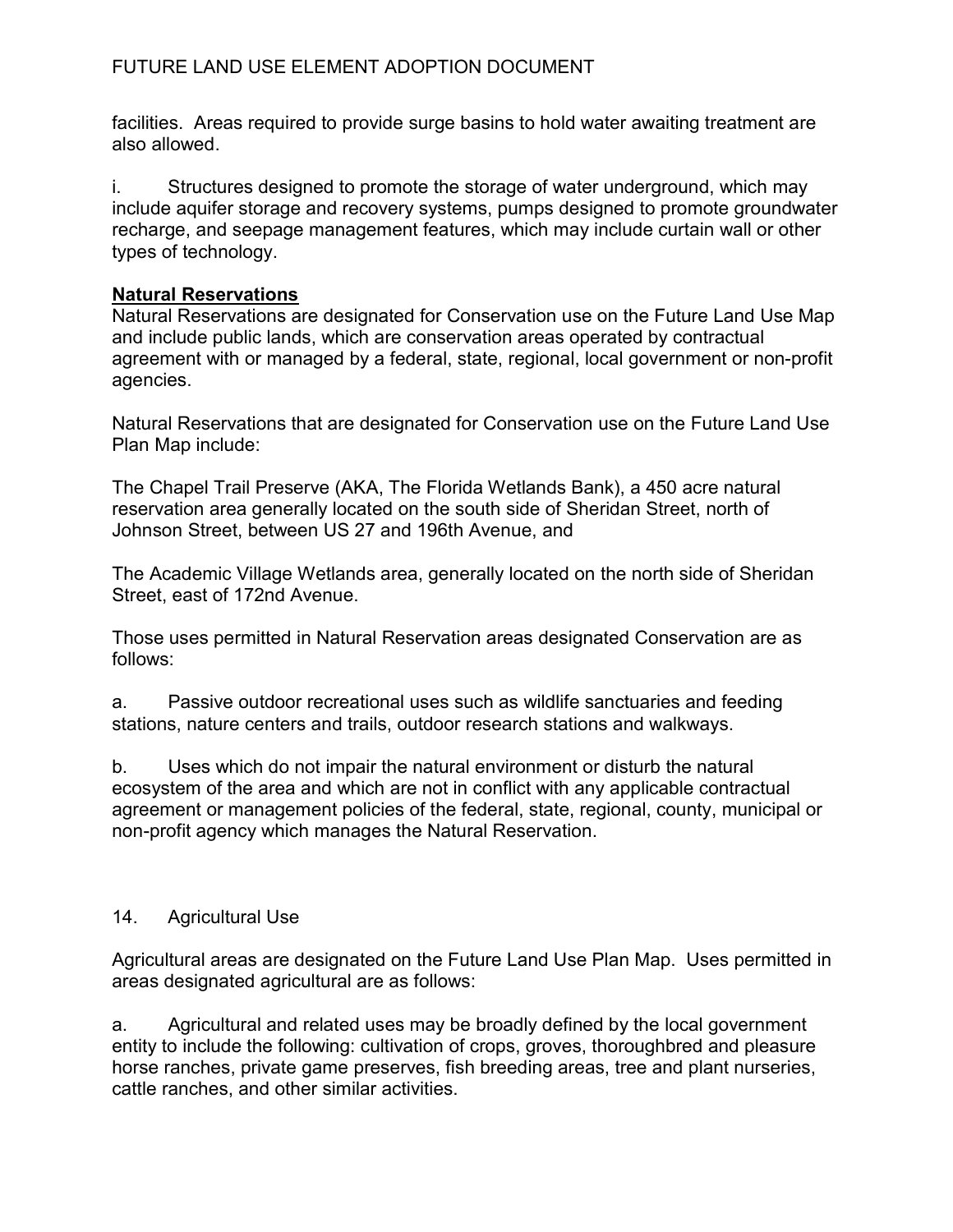b. Residential uses at a maximum of one (1) dwelling unit per two (2) net acres or greater or one (1) dwelling unit per two and one-half (2 1/2) gross acres or greater. Land submerged by water during the majority of the year shall not count as part of the two (2) net acres, unless the submerged land is a pond entirely confined within the parcel.

Clustering of dwelling units may be permitted if the following conditions are met:

1. the parcel is developed under a unified development plan;

2. the areas from which density is transferred are relinquished of all future development rights; and

3. the arrangement of clustered dwelling units is in conformance with locally established development standards.

c. Recreation and open space uses.

d. Cemeteries.

e. Community facilities such as, but not limited to schools, day care centers, religious institutions, governmental administration, police and fire facilities, libraries and civic centers not to exceed twenty (20) acres in size. Parcels zoned or otherwise approved for community facility uses consistent with existing local regulations and permits as of the adoption date of Broward County Land Use Plan amendment PCT 99- 1 (December 14, 1999), and thereafter with extended, amended, renewed regulations and permits, may be developed for such uses pursuant to such regulations and permits. Community facilities parcels shall be separated by a minimum of 1,000 feet and shall be contiguous to a limited access/controlled facility or an arterial facility as designated on the Broward County Trafficways Plan.

f. Quarrying.

g. Transportation Facilities.

h. Special Residential Facility Category (1) development as defined in the Special Residential Facilities Permitted Uses subject to the requirements of this land use category for the location of one (1) dwelling unit.

i. Special Residential Facility Category (2) development as defined in the Special Residential Facilities Permitted Uses subject to the requirements of this land use category for the location of one (1) dwelling unit.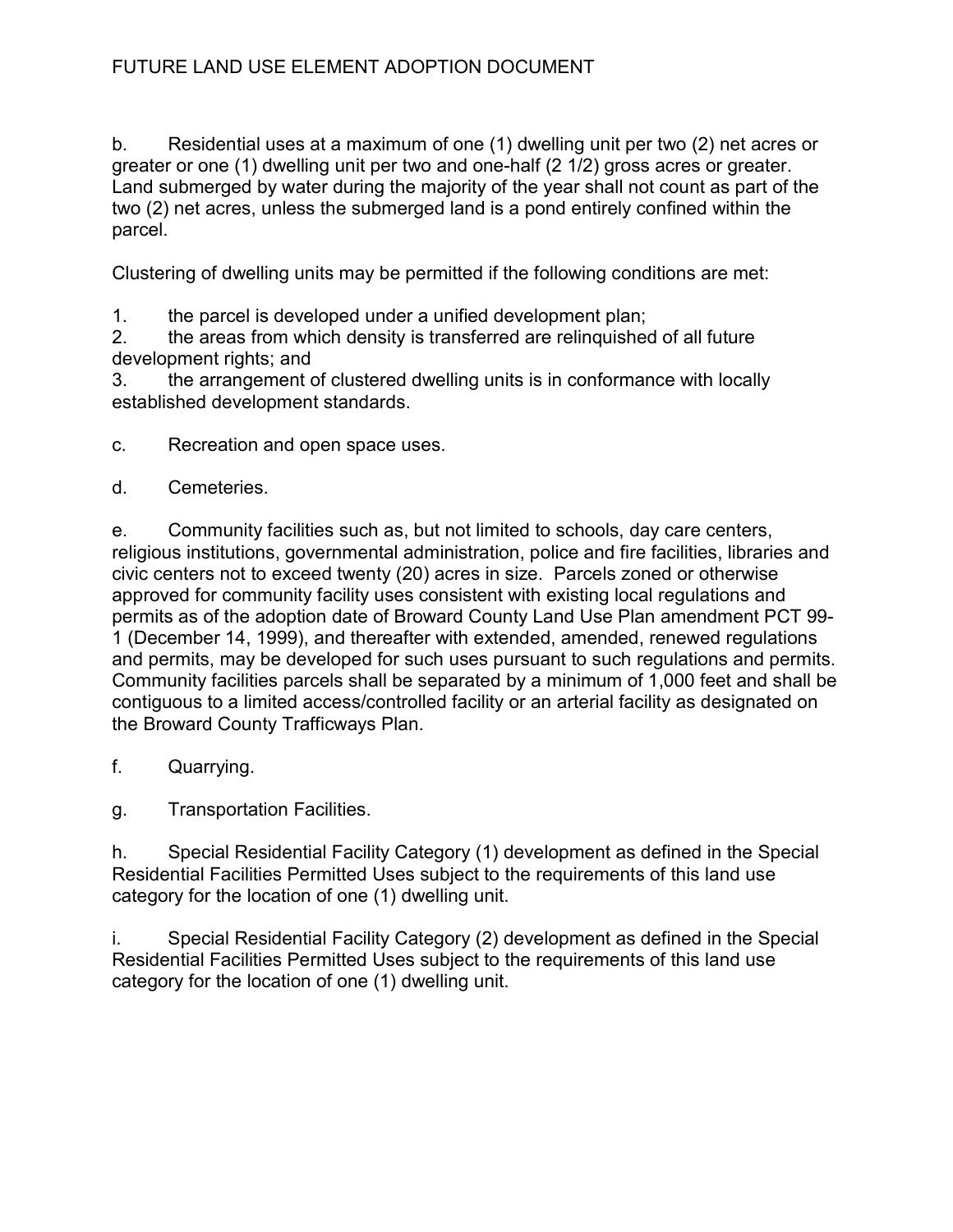### 15. Regional Activity Center

The Regional Activity Center land use designation is intended to encourage development or redevelopment of areas that are of regional significance. The major purposes of this designation are to facilitate mixed-use development, encourage mass transit, reduce the need for automobile travel, provide incentives for quality development and give definition to urban form. This designation will only be applied to areas that are of regional significance. Examples of areas which may be appropriate for the regional activity center designation include downtown and redevelopment areas; regional employment centers; Areawide Developments of Regional Impact; centers for tourism, and areas surrounding regional community facilities such as airports, colleges and universities, convention centers and/or governmental complexes.

For an area to qualify as a Regional Activity Center, the following criteria must be met:

a. The Regional Activity Center land use designated shall not be approved where other land use designations within the Land Use Plan provide sufficient flexibility for the existing and proposed land uses;

b. The density and intensity of land uses permitted within each Regional Activity Center shall be specified within the City and County Land Use Plans;

An interlocal agreement between the City of Pembroke Pines and Broward County must be executed which provides that monitoring of development activity and enforcement of permitted land uses and intensities shall be the responsibility of the City of Pembroke Pines;

c. Regional Activity Centers shall include mixed land uses of regional significance;

d. Regional Activity Centers shall either be the subject of an Areawide Development of Regional Impact, centers of regional tourist activity, employment or education, or provide direct access to existing or proposed airports, ports, and rail mass transportation facilities; and

e. Each Regional Activity Center shall be a defined geographical area, delineated on the City of Pembroke Pines and Broward County Future Land Use Plan Maps (series).

The following areas have been designated Regional Activity Centers within the City of Pembroke Pines and Broward County Future Land Use Plan Maps (series):

## Pembroke Pines City Center Regional Activity Center

Acreage: Approximately 165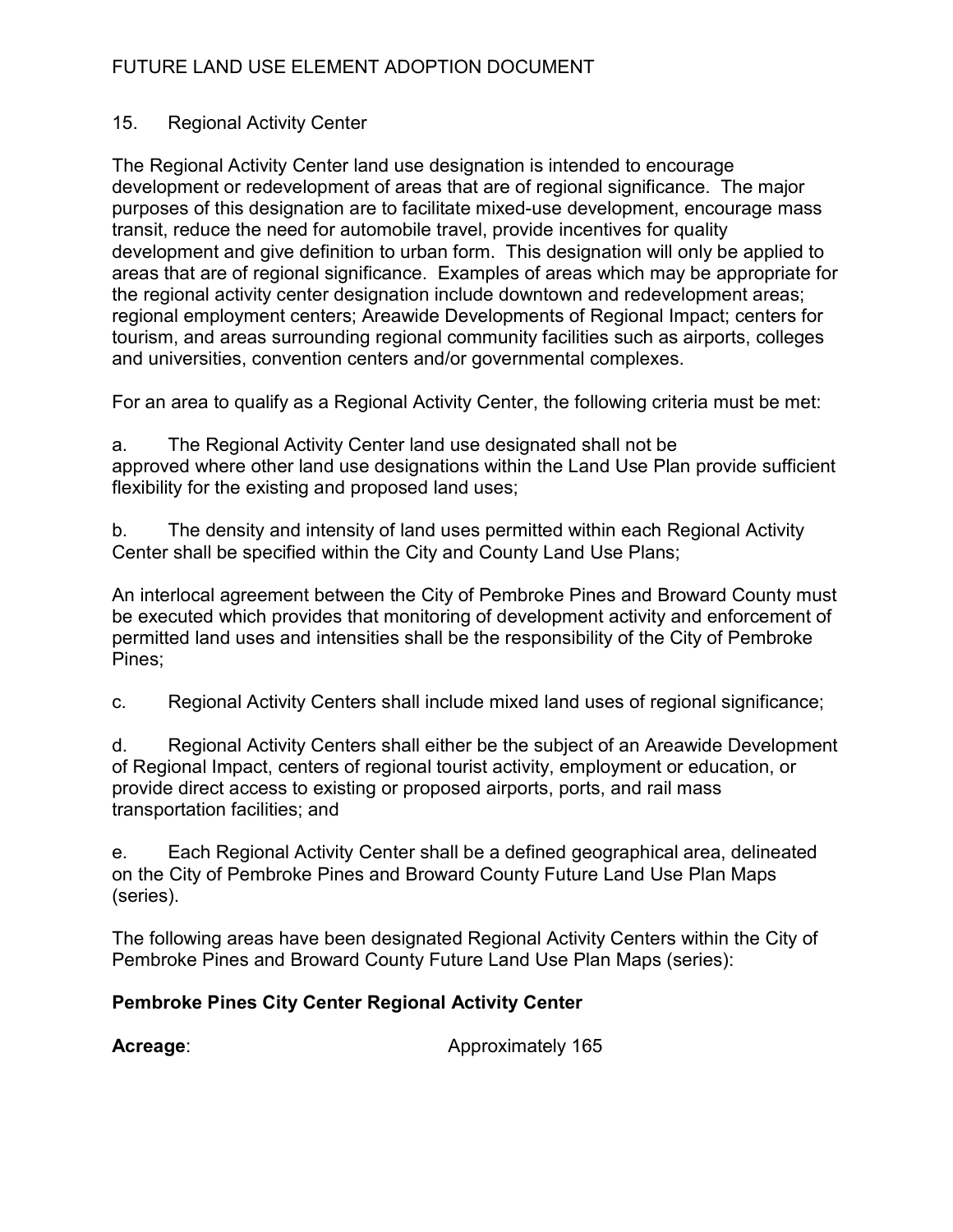General Location: Bound on the north by Pines Boulevard, on the east by Palm Avenue; located east of Hiatus Road

Density and Intensity of Land Uses:

| <b>Residential Land Uses:</b>                                                      | 2,215 Dwelling Units*                                            |
|------------------------------------------------------------------------------------|------------------------------------------------------------------|
| <b>Commercial Land Uses:</b><br><b>Office Land Uses:</b><br>Light Industrial Uses: | 358,000 Square Feet<br>120,000 Square Feet<br>80,000 Square Feet |
| Hotel:                                                                             | 350 Rooms                                                        |
| <b>Park/Open Space</b>                                                             | 2.5 acres minimum                                                |

Remarks: Site is a center of governmental employment activity

1) The Pembroke Pines City Center property, is hereby designated as a Chapter 380, Florida Statutes, Regional Activity Center and, subject to amendment of the Strategic Regional Policy Plan for South Florida by the South Florida Regional Planning Council, as a regional development district (a geographic area specifically designated as highly suitable for increased threshold intensity), for the purpose of increasing DRI review thresholds.

\* Consisting of 701 high-rise(1) dwelling units (of which 276 of these dwelling units would be affordable housing units\*\*), 275 townhouse dwelling units, and 1,239 multi-family dwelling units (of which 49 of these dwelling units would be affordable housing units\*\*)

\*\* For the purposes of the Pines City Center RAC, "Affordable Housing shall mean housing for which monthly rents or monthly mortgage payments (including taxes and insurance) do not exceed 30 percent of an amount representing 120% of the median incomes adjusted for family size for all households within the City of Pembroke Pines; including "Workforce Housing" as adopted and defined as part of the Broward County Land Use Plan.

 $(1)$  Note: High-rise units are defined as four (4) stories or more, consistent with the effective Broward County Land Development Code definition at the time of the adoption of the Broward County Land Use Plan amendment.

\*\*\*The Office and Commercial intensities listed above shall be convertible from office to commercial (or vice versa) based on equivalence of traffic impacts (peak hour) as calculated by the current edition of the ITE Traffic Generation Manual, with the total number of Post Meridiem peak hour trips not exceeding 1,507 trips as calculated by the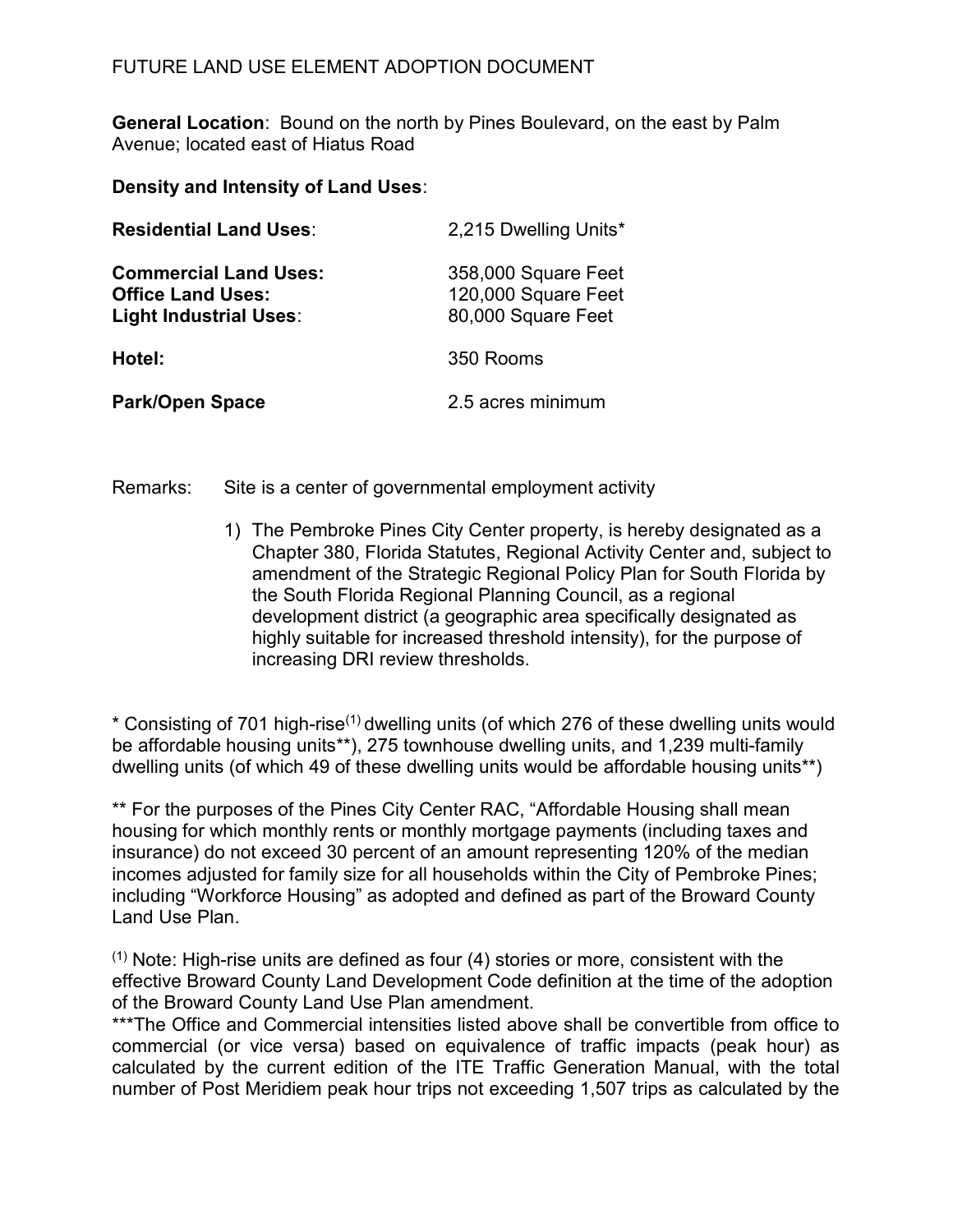9<sup>TH</sup> Edition of the ITE Traffic Generation Manuel. Conversions shall be implemented administratively by the City and shall be reported at least annually to the Broward County Planning Council as part of the City's RAC monitoring obligations.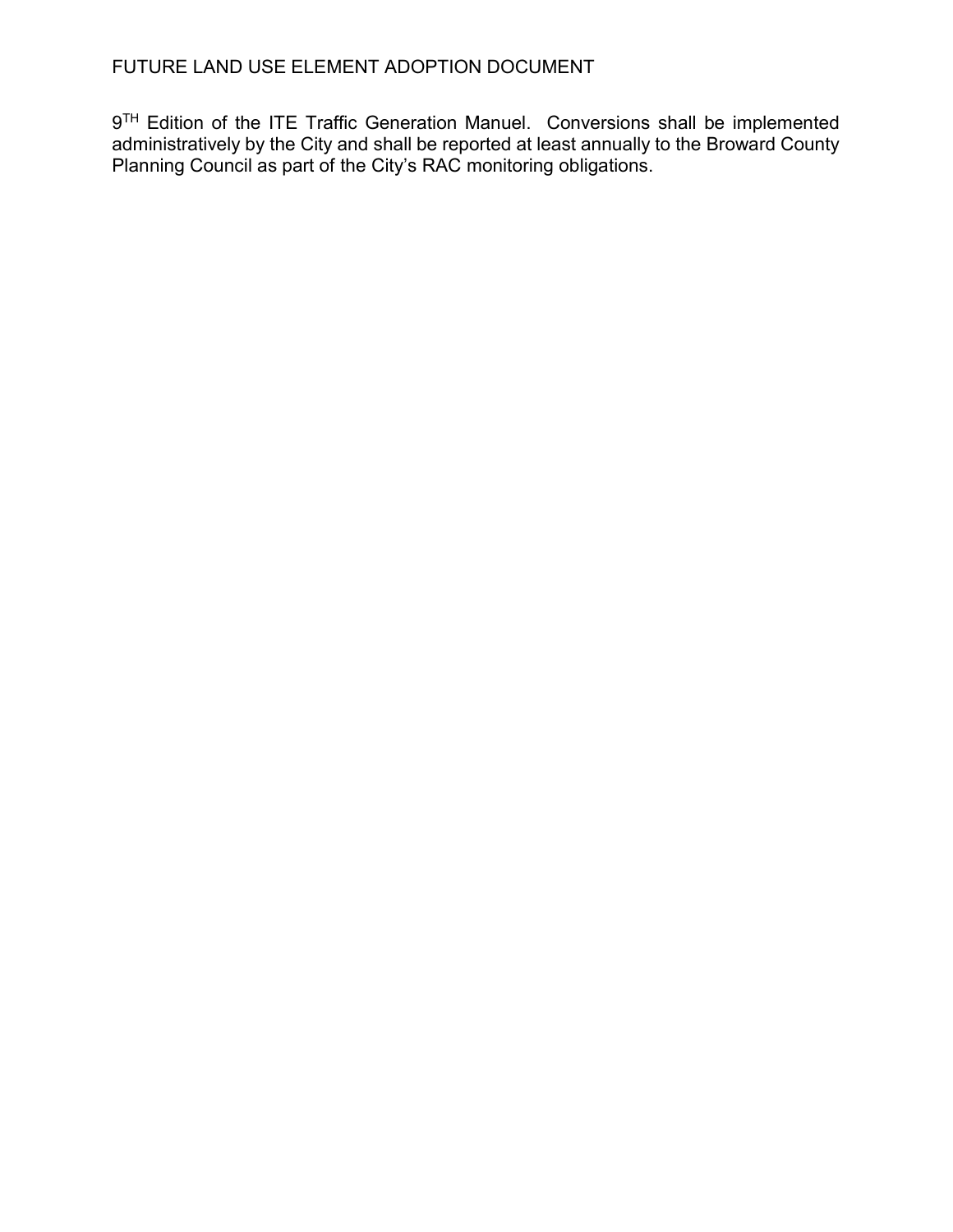### 16. Local Activity Center

Consistent with Objective IX, the intent of the Local Activity Center land use designation is to support a balanced mix of land uses characterized by compactness, pedestrian friendly design, neighborhood-scale and framed by architecture and landscape design appropriate to local history and ecology. Development patterns within Local Activity Centers shall generally reflect planning and design principles such as pedestrian friendly neighborhoods oriented around the five-minute walk, primary orientation toward public transit systems, a centrally located community-serving land use or land uses and greater integration of housing, employment, shopping and recreation at the neighborhood level.

For an area to qualify as a Local Activity Center, the following criteria must be met:

a. A Local Activity Center shall be a specific geographic area not exceeding 160 gross contiguous acres, unless located within an approved Chapter 163, Florida Statutes, Redevelopment Area. At such time as seventy-five (75) percent of the originally designated Local Activity Center is developed/redeveloped, consistent with Objective XXIX, an expansion to a subject Local Activity Center up to one hundred (100) percent may be proposed.

b. The density and intensity of land uses permitted within a proposed Local Activity Center shall be specified for inclusion within the permitted uses section of the Future Land Use Element (Section III (F)).

c. Uses proposed within a Local Activity Center shall include residential uses and park land and/or open space. One or more other uses such as commercial, civic, institutional, or employment-based activity shall also be included within a Local Activity Center.

d. Park land must reflect no net loss of acreage of existing and designated parks within the proposed Local Activity Center. Park and open space land may include squares, greenbelts, greenways and playgrounds; ill-defined residual areas such as buffers, and berms, for purposes of these criteria, are not considered park land or open space.

e. A proposed Local Activity Center must have a geographic configuration of appropriate depth and frontage to support the location of uses in a manner oriented around the five-minute (i.e. quarter-mile) walk. Multiple nodes of activity oriented around the five-minute (i.e. quarter-mile) walk may be included within one Local Activity Center.

f. Seventy-five (75) percent of the land within a Local Activity Center must be located within a quarter-mile of mass transit or multi-modal facilities, or are included within an adopted plan to be located within a quarter-mile of mass transit or multi-modal facilities upon buildout of the Local Activity Center. The City of Pembroke Pines shall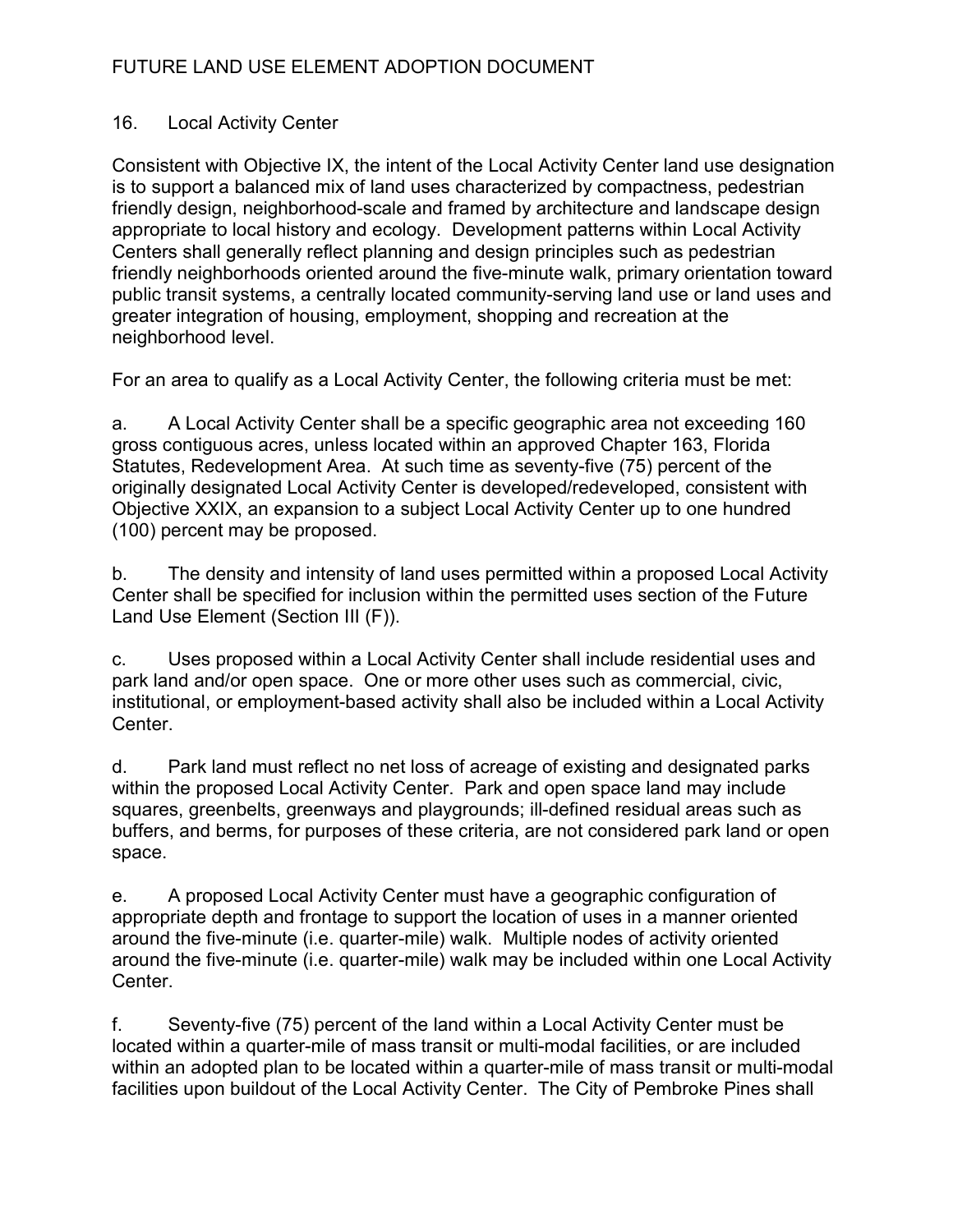ensure convenient access to mass transit, community shuttle or multi-modal facilities where such facilities are in place or planned to be in place at the time the Local Activity Center is proposed. Where such facilities are not in place or planned to be in place at the time of the proposal, the City of Pembroke Pines shall require design standards in the future land use element for a Local Activity Center that ensure that the primary priority is a safe, comfortable and attractive pedestrian environment that will allow for convenient interconnection to transit, will reduce the number of automobile trips internally, and will ultimately support an integrated multi-modal transportation system.

g. A proposed Local Activity Center shall demonstrate consistency with the goals, objectives and policies and other requirements of the City and Broward County Land Use Plans.

h. An interlocal agreement between the City of Pembroke Pines and Broward County must be executed no later than six months from the effective date of the adoption of a Local Activity Center which provides that monitoring of development activity and enforcement of permitted land uses densities and intensities shall be the responsibility of the City of Pembroke Pines.

i. Local Activity Centers, when designated in the Future Land Use Element, must contain a statement of the types of land uses allowed, the percentage distribution among the mix of uses or other objective measurement, and the density and intensity of each use.

j. Data and analysis associated with applications for the Local Activity Center land use designation shall include effects on modal facilities and services that serve the LAC that will lead to early identification and programming of needed modal facilities and services. The data and analysis shall also include strategies to address the needs identified including but not limited to additional coordination efforts with the County and other local and state agencies, in order to address the mobility needs of the LAC.

The following areas have been designated Local Activity Centers within the City of Pembroke Pines and Broward County Future Land Use Plan Maps (series):

17. Mixed Use - Residential

Within the Mixed Use – Residential categories, urban form could include several variations; vertical mixed use, where commercial/retail uses are located on the ground floor with residential uses located on upper floors. It may also include horizontal (attached) mixed use; where separate uses are located side by side in the same building. In addition, it may include horizontal (detached) mixed use where separate uses are located in separate buildings within the same site.

a. Density and Intensity Standards (Floor Area Ration – FAR)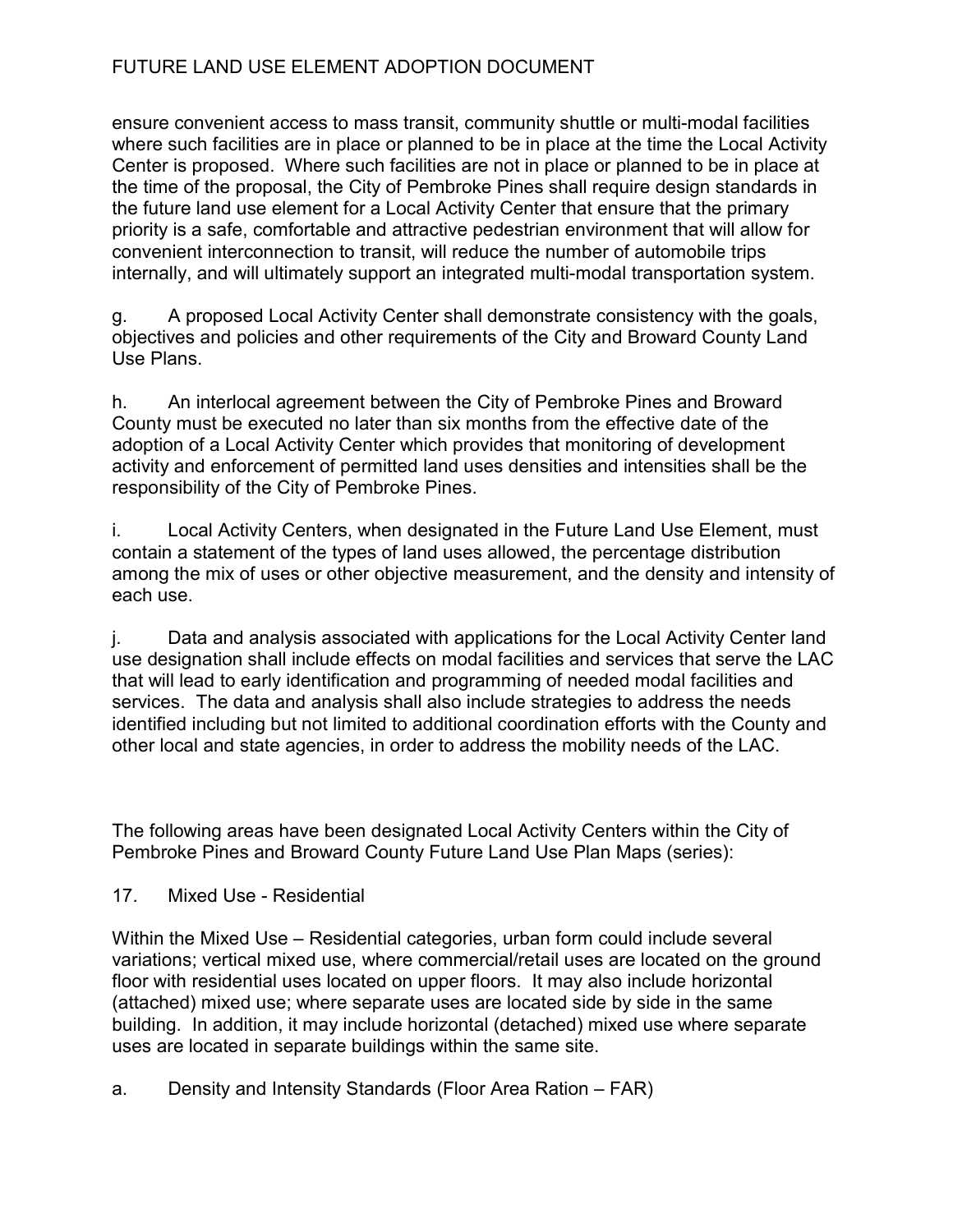Mixed Use areas may be proposed utilizing three ranges of density and intensity:

1. The Low 5 Mixed Use (permits up to 5 residential dwelling units per gross acre and a FAR of 1.0 for combined development –residential and nonresidential). 2. The Medium 16 Mixed Use (permits up to 16 residential dwelling units per gross acre and a FAR of 1.5 for combined development – residential and nonresidential) 3. The Medium High 25 Mixed use (permits up to 25 dwelling units per gross acre and a FAR of 2.0 for combined development – residential and nonresidential).

The residential density shall not exceed the units per acre and the FAR permitted. There is a minimum of two (2) uses required within the development and a minimum percentage of 10% for any one use. Residential development is a required use. These categories may be applied to parcels up to fifty (50) gross acres in size.

For example, a development of one gross acre (43,560 square feet) within a Low 5 Mixed Use category with a FAR of 1.0 could be represented as follows:

| Figure 1          |                                                                |                                          |
|-------------------|----------------------------------------------------------------|------------------------------------------|
|                   | Gross Site Area = One Gross Acre * Net Site Area = 0.9 acres** |                                          |
| Use               | Percentage of Use                                              | Square Footage of Use                    |
| Residential 25.50 |                                                                | 5 units @ 2,000 Sq. Ft. = 10,000 Sq. Ft. |
| Commercial 74.5   |                                                                | .745 x .9 acres = $39,204$ Sq. Ft. -     |
|                   | 10,000 Sq. Ft. = 29,204 Sq. Ft.                                |                                          |
| Total             | 100                                                            | 39,204 Sq. Ft. (10,000 Residential &     |
|                   |                                                                | 29,204 commercial)                       |

 \*includes dedicated adjacent public rights-of-way \*\*Excludes dedicated adjacent public rights-of-way Floor area ratio calculations are based on net site area.

Residential density is based on gross acreage as defined in the Future Land Use Element Data and Analysis Section Support Document .

b. Design Guidelines

The Design guidelines for Mixed Use – Residential shall promote an urban form which creates well integrated land use combinations, balances intensity and density, promotes the safe, interconnectivity of vehicular, pedestrian and other non-motorized movement and promotes the public locale. These guidelines should reflect the integration of the following concepts as much as possible:

1. Buildings should front the street. (zero or minimum setbacks are preferable except along Pines Boulevard where minimum setbacks should be included);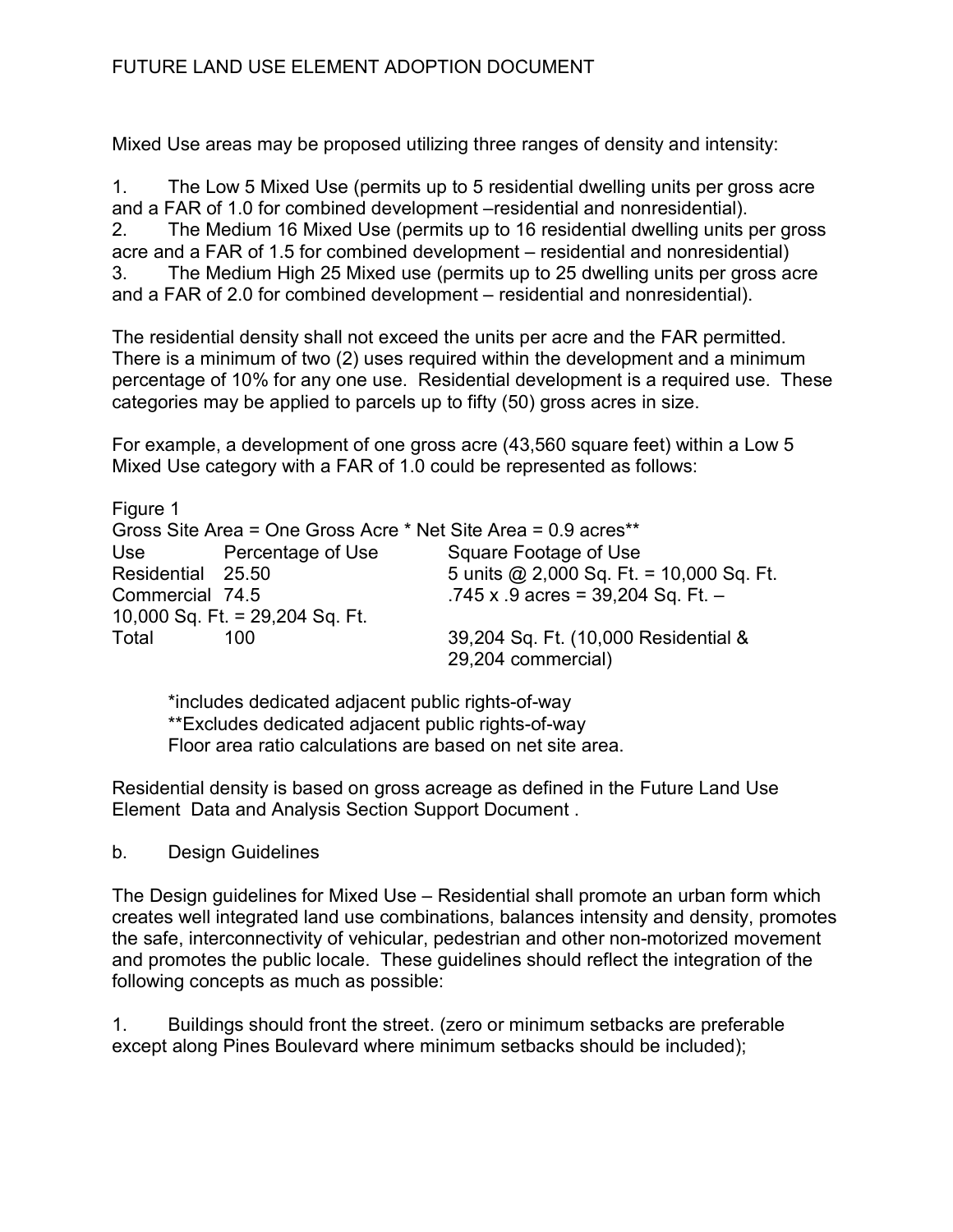2. Vehicle parking strategies which lessen conflicts with bicycles and pedestrians and promote transit usage (i.e. parking structures, off-site parking, reduced parking ratios, shared parking facilities and parking which does not front the street);

3. Other design features which promote transit (e.g. integrated transit stop, shelter or station on site);

4. A circulation system designed to strengthen bicycle and pedestrian connectivity to all areas of the site/area, including recreation areas, parks, adjacent uses, transit facilities and activity nodes;

5. Integration of the public locale through open space or urban public plazas and/or recreation areas; and

6. The physical separation, such as walling off neighborhoods from adjacent development or roadways, is discouraged where it disrupts the connectivity of compatible uses, pedestrian and/or bicycle access. If a buffer is necessary, adequate landscaping could be used in place of a continuous wall.

Design guidelines shall ensure a mixed use development is compatible with surrounding land uses and/or adjacent adopted Future Land Use Plan designations. These guidelines should address the following:

1. Complement and support adjacent existing land uses

and/or Future Land Use Plan designations through the effective use of density, massing and other design elements;

2. Protect the integrity of existing single family neighborhoods through design elements which maintain consistency and/or improve the aesthetic quality of the neighborhood (i.e. maintaining an architectural style or quality of building materials and construction predominant in the neighborhood);

3. Promote connectivity, open space, pedestrian and

other non-motorized networks and landscaped streetscapes; and

4. Incorporate designs which are environmentally

sensitive (i.e. reduction of impervious surfaces, alternative materials for spillover parking).

c. Uses permitted under the Mixed Use – Residential categories

All uses which are permitted under the Residential, Commercial, Community Facilities, Office Park, Employment Center – Low and Employment Center land use designations pursuant to this section of the Future Land Use Plan; however the City of Pembroke Pines may deem some uses permitted within these categories to be inappropriate.

18. Transit Oriented Corridor

No specific sites are proposed for this designation

19. Transit Oriented Development

No specific sites are proposed for this designation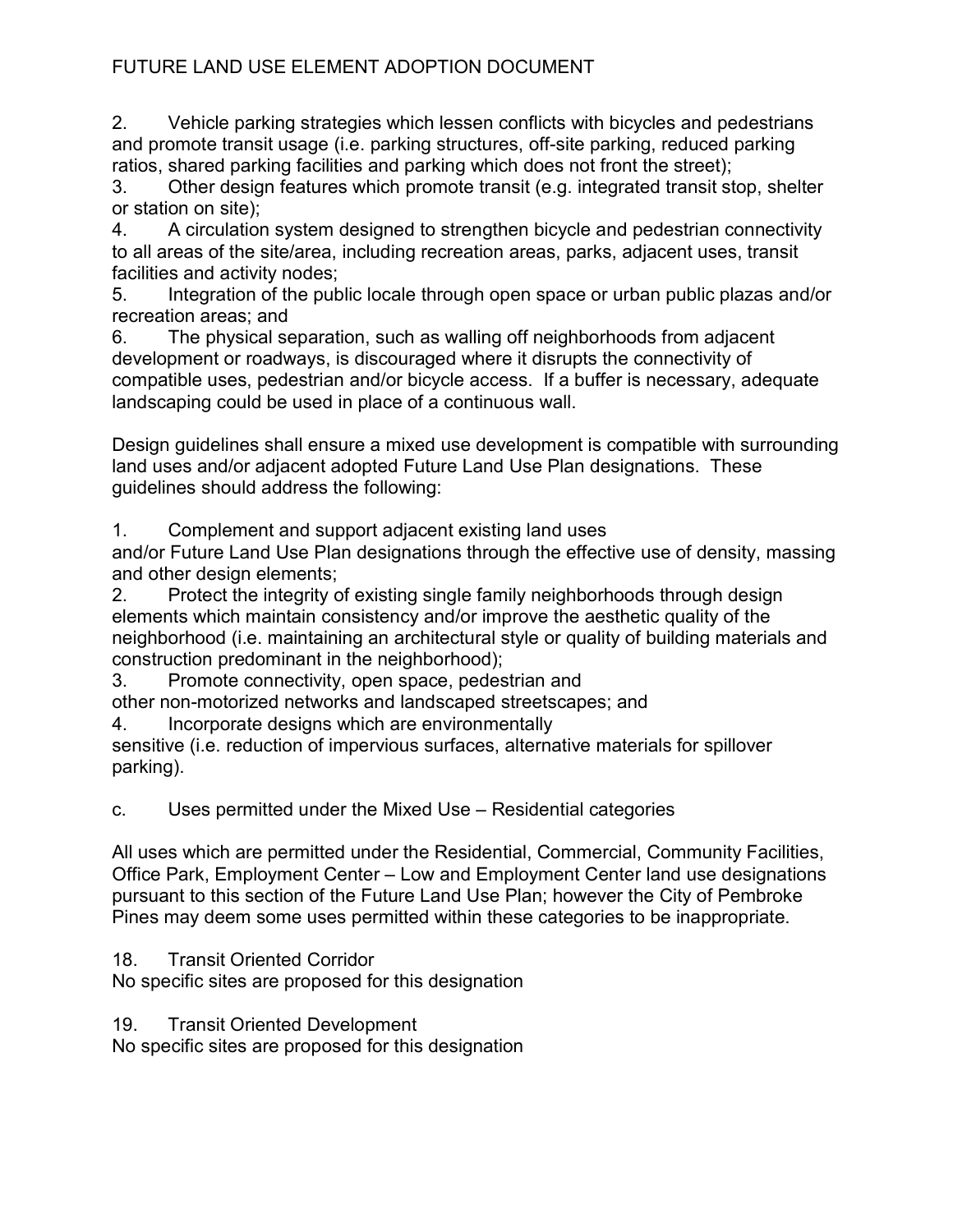### 20. Rural Ranches

Areas are designated Rural Ranches on the City of Pembroke Pines Future Land Use Plan map to protect the semi-rural character and life-style of existing low density rural ranch areas. Rural ranch areas are characterized by residential estates, horse ranches and related agricultural uses. The maximum permitted density within this category is one unit per two and one half gross acres or one unit per two net acres. Limited community facility and utility uses are permitted for the purposes of serving the rural ranch communities. Application of flexibility units and commercial flexibility pursuant to the Broward County Land Use Plan is not permitted within areas designated Rural Ranches.

Uses permitted in areas designated Rural Ranches are as follows:

a. A maximum of one unit per two and one half gross acres or one unit per two net acres with no clustering permitted.

- b. Home occupations and other uses accessory to a dwelling unit.
- c. Open space and recreation uses designed to serve the residential area.

d. Community facilities designed to serve the residential area limited to schools, day care centers, churches, clinics, governmental administration, police and fire protection facilities, libraries and civic centers not to exceed five acres in size. Notwithstanding the aforesaid, public schools shall not be subject to the five (5) acre restriction.

 e. Public utilities limited to water and wastewater treatment plants, pumping stations, telecommunications facilities, electrical substations and electric lines and drainage facilities and structures.

f. Agricultural uses including cultivation of crops, groves, thoroughbred and pleasure horse ranches, private game preserves, fish breeding areas, tree and plant nurseries, cattle ranches and similar activities.

IX. FLOOR AREA RATIO (FAR): The maximum floor area ratio of proposed nonresidential development, including mixed use developments (FAR's are provided for within the proposed Mixed Use-Residential land use category – Section F (Permitted Uses), upon lands designated commercial, commercial recreation, office park,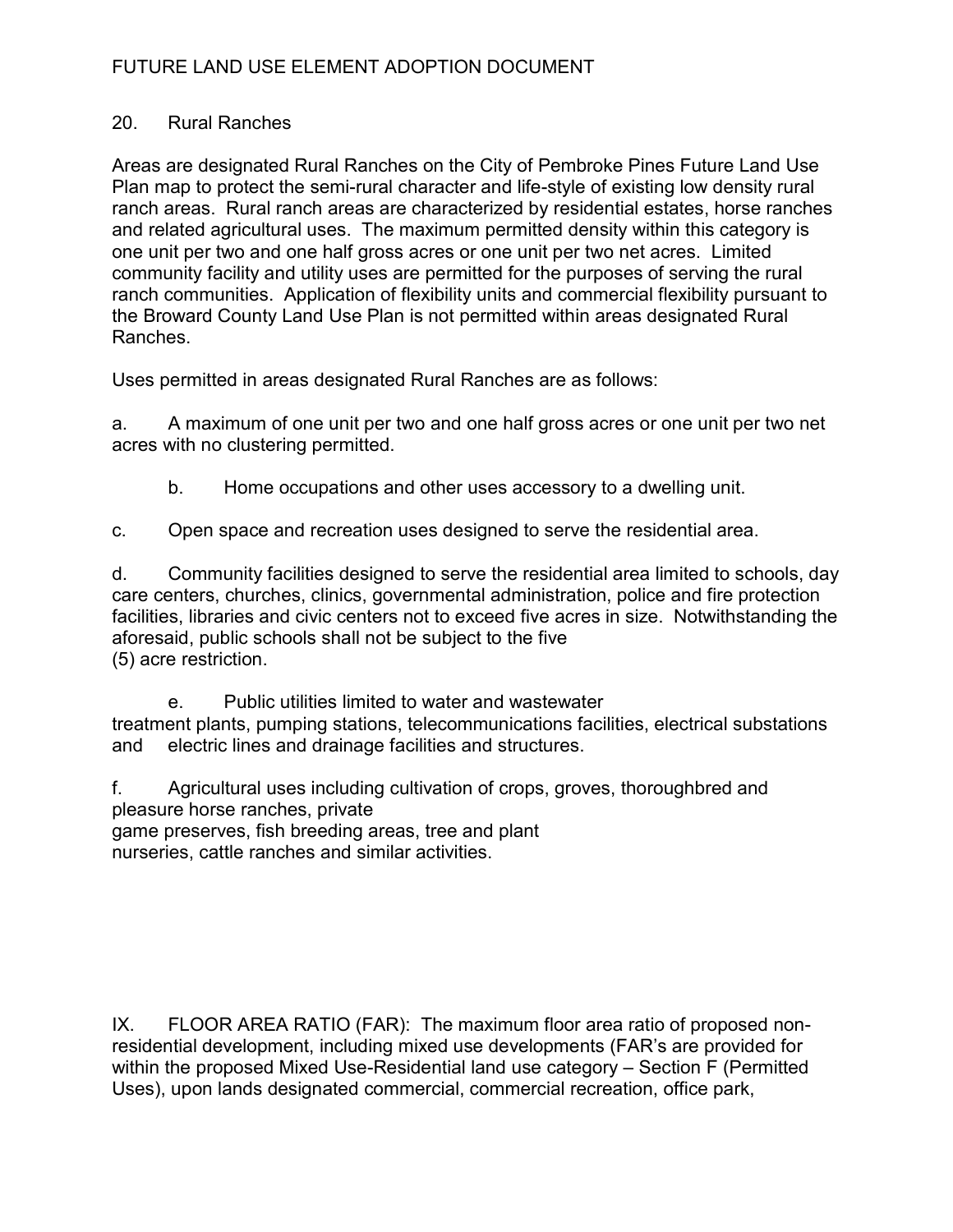industrial, employment center, employment center – low, Conservation – Reserve Water Supply Areas, Conservation – Natural Reservations, local activity center, Transit Oriented Corridor, Transit Oriented Development, and regional activity center shall not exceed the following:

### NON-RESIDENTIAL INTENSITIES TABLE FLU-3

| <b>HEIGHT OF BUILDING</b>     | <b>MAXIMUM FAR</b>               |
|-------------------------------|----------------------------------|
| One Story                     | .25                              |
| <b>Two Stories or Greater</b> | .50                              |
| All Buildings                 | Greater than .50 up to<br>1 $0*$ |

\*Subject to the granting of a Special Exception by the City Commission

Floor area ratio is defined as the gross floor area of all buildings or structures on a plot divided by the total plot area.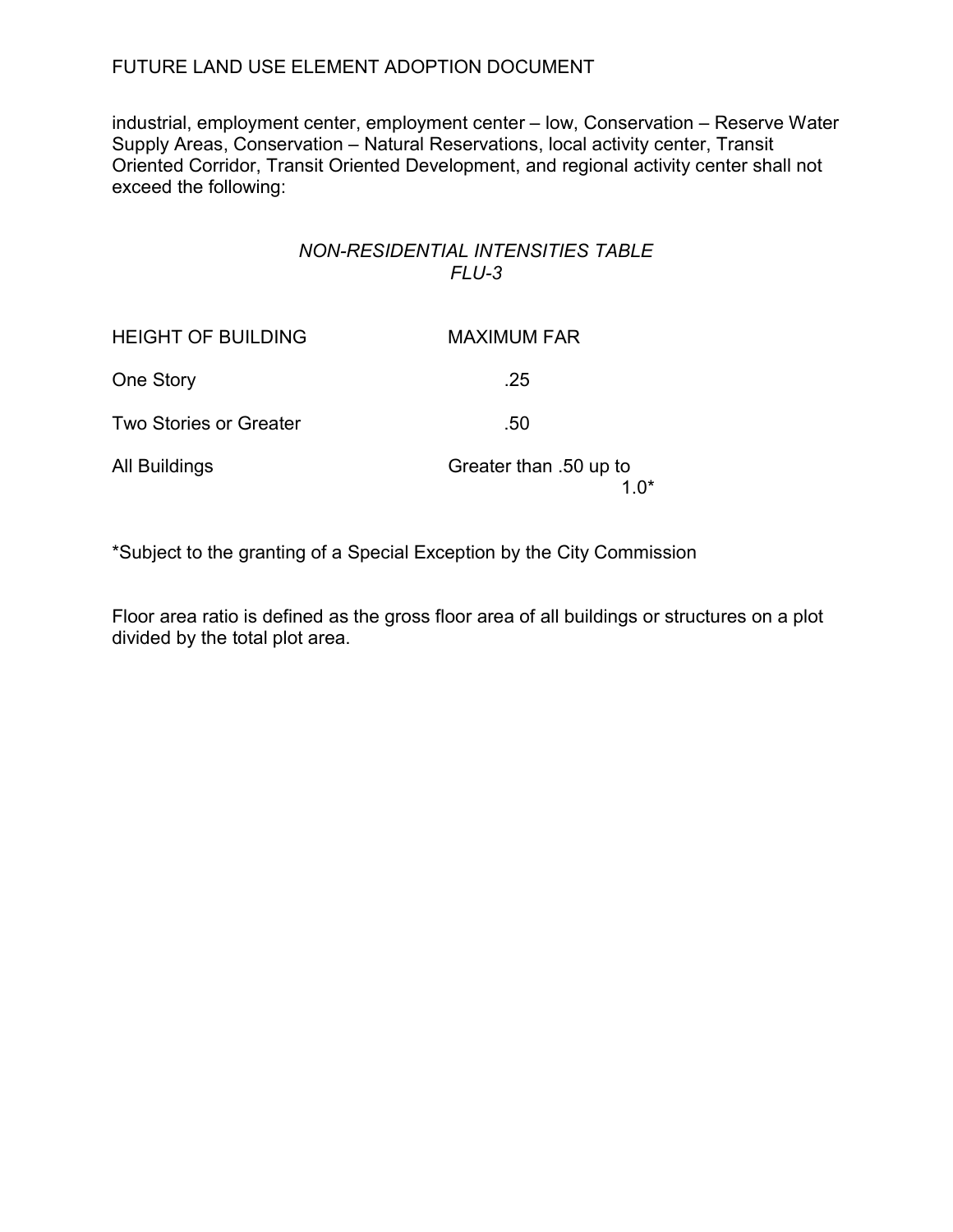# FUTURE LAND USE ELEMENT

### X. GOALS, OBJECTIVES AND POLICIES

### **GOAL**

Continue to promote a distribution of land uses that will protect, conserve, preserve and enhance the character of the City of Pembroke Pines by providing direction for development that sustains the natural and manmade environment, discourages urban sprawl; is energy efficient; promotes the reduction of greenhouse gases, and balances the integration of land use, transportation, conservation of natural resources, public services, open space and recreational opportunities, safe and affordable housing opportunities, energy efficiency, and economic development.

### OBJECTIVE I

Continue to utilize land development standards and design guidelines that provide a framework by which high quality development can be established, sustained, and protected.

Evaluation Measure Objective I - Annual record of residential and nonresidential development that meets or exceeds land development standards.

Policy 1.1 - Continue to allocate residential densities consistent with the permitted uses of the Land Use Element.

Policy 1.2 - Continue to cooperate with the private sector for the joint planning of adequate sites for community facilities such as schools, churches, temples, elderly care and child care facilities.

Policy 1.3 - The park and recreational areas within residential communities will continue to be established in accordance with the requirements of the Recreation and Open Space Element of the Comprehensive Plan and land development regulations.

Policy 1.4 - Continue to implement land development regulations that provide for different residential intensities to be physically separated with landscape/open space.

Policy 1.5 - Continue to structure higher density near major arterials and open spaces.

Policy 1.6 - Continue to implement land development regulations providing for all residential densities to be properly buffered from non-residential activities.

Policy 1.7 - Continue to evaluate all land use amendment requests for compatibility with the surrounding development and land uses.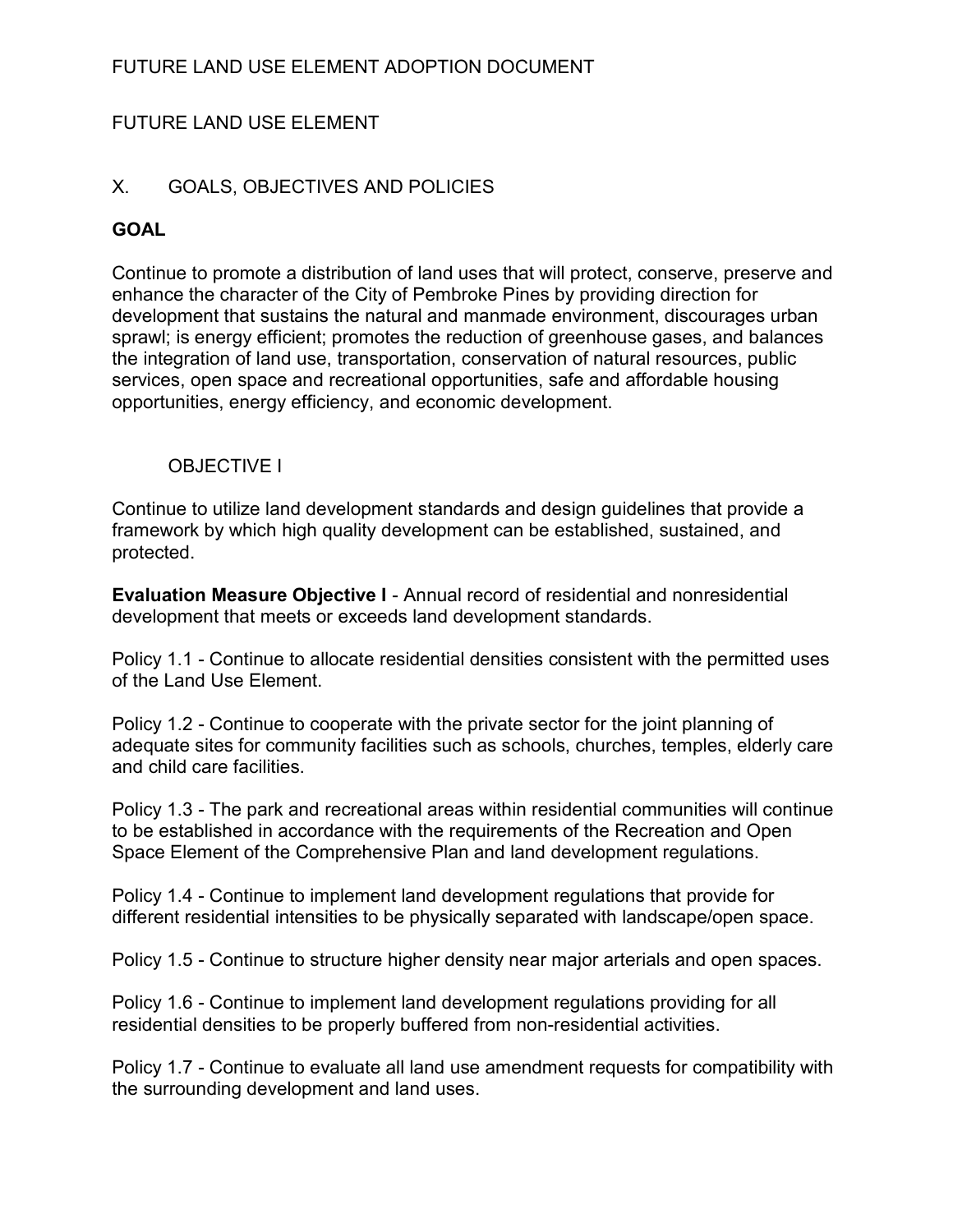Policy 1.8 - Continue to implement land development regulations to insure compatibility and buffering between adjacent residential and nonresidential uses.

Policy 1.9 - Continue to implement land development regulations to insure that all community shopping centers are located on arterial and collector highways.

Policy l.l0 - Continue to implement standards for residential and non-residential land use densities/intensities as established in VIII - Permitted Uses for the City of Pembroke Pines Future Land Use Plan (Page 2-40), and IX – Non-residential intensities (page 41) - Future Land Use Element, City of Pembroke Pines Comprehensive Plan as depicted on the future land use map.

Policy 1.11 - Continue to implement land development regulations providing regulations for the subdivision of land.

Policy 1.12 – Upon the establishment and adoption of a vision for Broward County, the City of Pembroke Pines will establish a vision for the City of Pembroke Pines that is based on community participation and consensus, and consistent with the vision for Broward County.

Policy 1.13 - By 2008, update land development regulations providing criteria for the review of land use plan amendments that includes an analysis which demonstrates compatibility with the surrounding neighborhood, availability of essential municipal and other governmental services, and protection of natural resources.

Policy 1.14 - By 2008, update land development regulations to require a minimum open space requirement for all zoning districts and to consider the need for different criteria for new development and redevelopment efforts.

Policy 1.15 - By 2008, update land development regulations providing for intensity standards for all non-residential future land use category uses.

Policy 1.16 - Continue to implement land development regulations which address the potentially adverse impacts of industry, including noise, vibration, air pollution, glare, heat, solid wastes, hazardous wastes, fire and explosion.

# OBJECTIVE II

A variety of employment opportunities should continue to be encouraged to balance the City's tax base, provide jobs and employment centers in close proximity to affordable housing, and improve economic stability and mobility by giving special attention to the neediest and disadvantaged populations.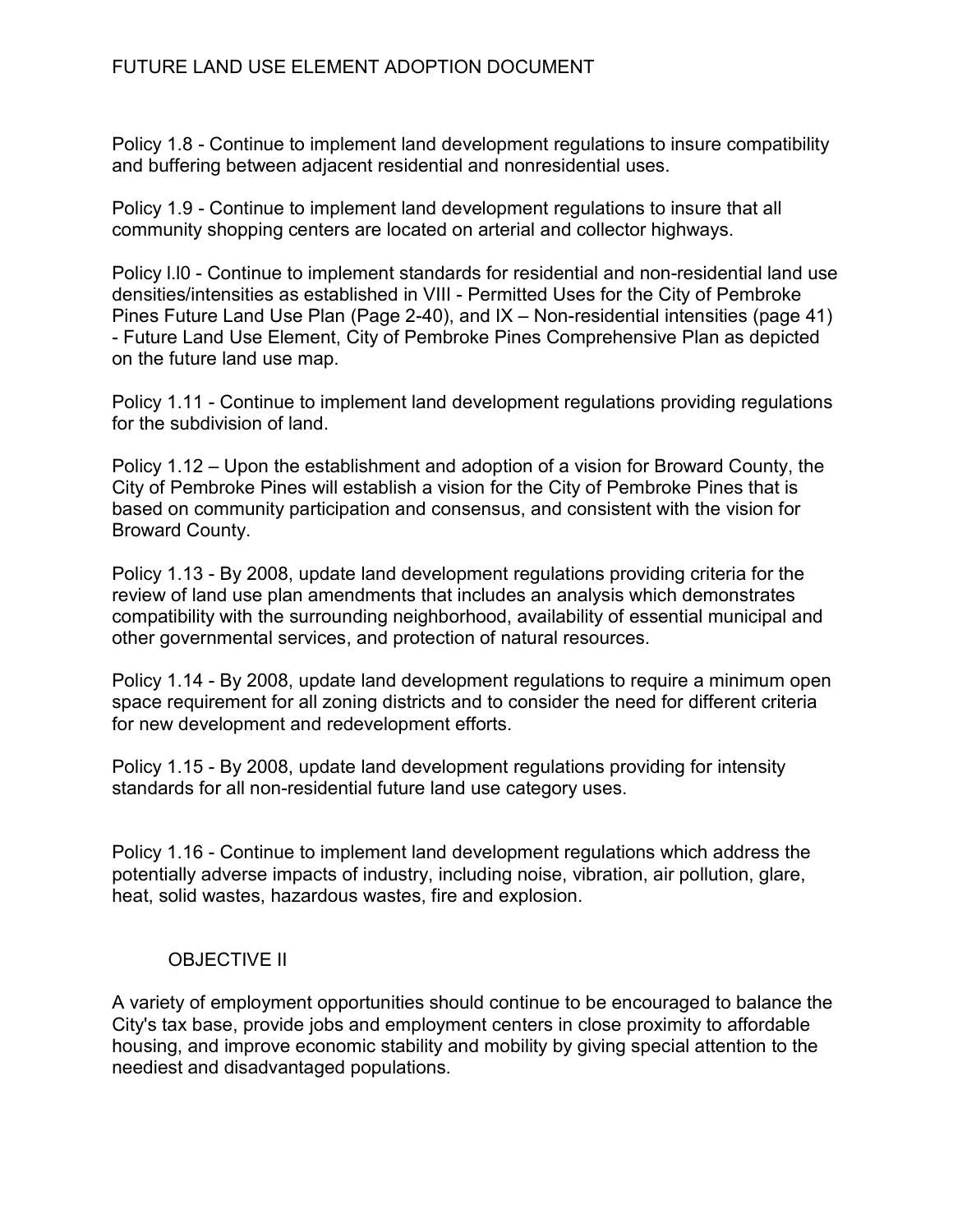Evaluation Measure Objective II - Annual record of new major employment based businesses within the community.

Policy 2.1 - Continue to expand the City's economic development efforts by identifying job base needs and encouraging the retention and designations for office and industrial uses.

Policy 2.2 - Continue to identify areas to attract major employers, small business enterprises, and high tech/service based economic sectors.

Policy 2.3 - Continue to coordinate with other private and public entities including the Broward Alliance to improve access to employment opportunities through financial assistance programs such as Qualified Targeted Industries and Enterprise Florida, educational assistance and other support programs such as child care and job networking.

Policy 2.4 - Continue to implement a convenient permitting process for the Growth Management Department that includes the location of Building and Zoning, and Planning in one building.

Policy 2.5 - Continue to encourage the location of commercial, industrial and employment centers near public transportation facilities to improve access to employment opportunities.

Policy 2.6 - Continue to support the development of regional and local community educational and cultural facilities that are readily accessible to the residents.

Policy 2.7 - Continue to coordinate with the tourism industry and Broward County to promote ecotourism attractions such as the Natural Preserve at Chapel Trail.

Policy 2.8 - Continue to coordinate with Broward County, the Metropolitan Planning Organization, and the State of Florida Department of Transportation to provide multimodal transportation facilities to enhance tourism.

Policy 2.9 - Continue to implement land use densities and intensities to protect the City's ecotourism attractions.

Policy 2.10 - To ensure the adequate provision of public services and facilities, the City shall continue to take into consideration the tourist population and seasonal demands placed upon the City's infrastructure.

Policy 2.11 – Decisions with regard to the location of infrastructure investments will be made with priority for the lowest income neighborhoods.

## OBJECTIVE III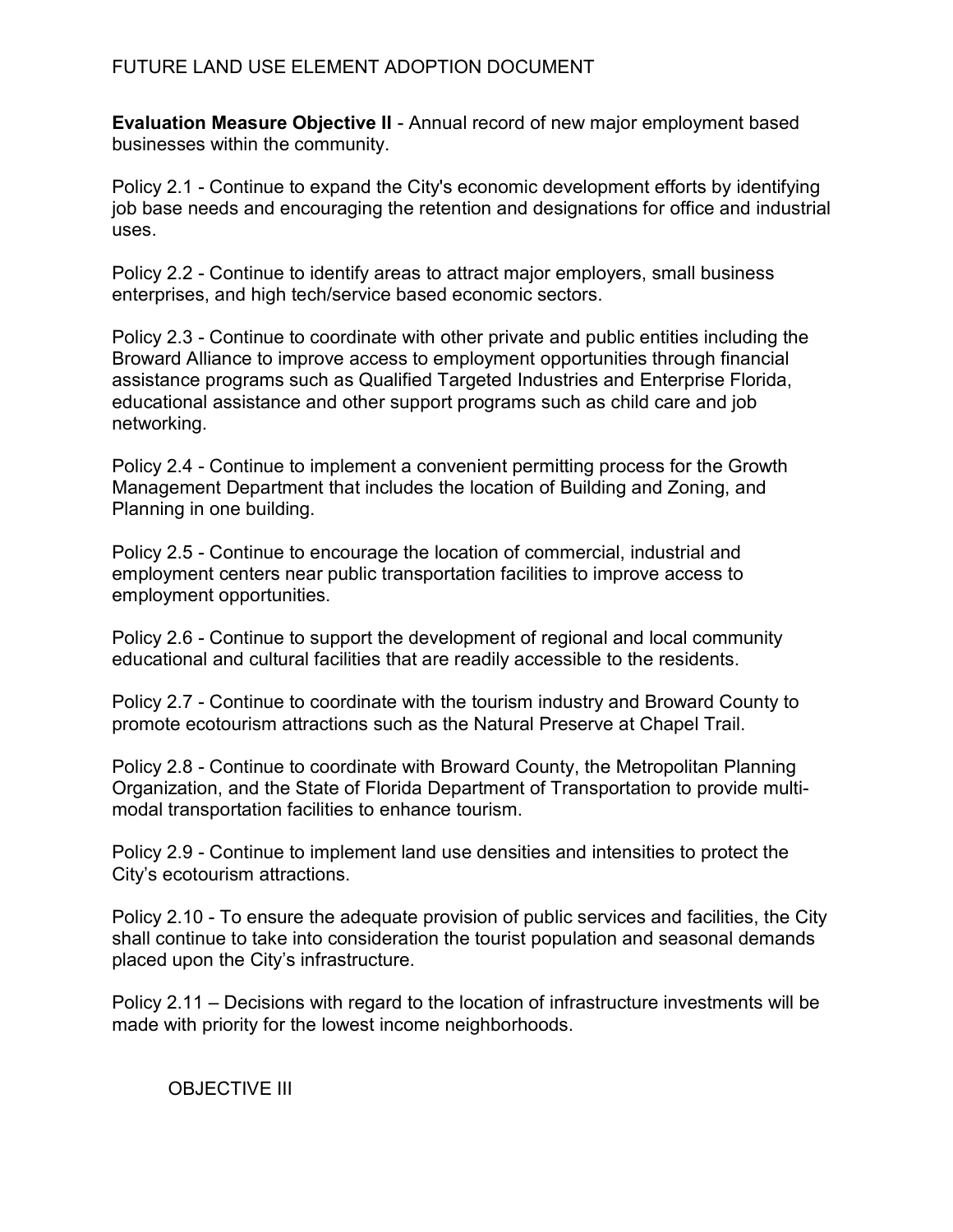Continue to implement land use controls and programs to preserve and enhance surface waters for their important natural functions and aesthetics and recreational values, and to ensure that all future development will continue to utilize site design techniques to enhance the community's environmental features.

Evaluation Measure Objective III - Annual record of interconnected waterways within the City that promotes the growth of native aquatic vegetation and recreational opportunities.

Policy 3.1 - Continue to encourage the connection of all waterway systems, where feasible.

Policy 3.2 - Continue to encourage the configuration of shorelines in a manner that permits maximum recreational opportunities and vistas.

Policy 3.3 - Continue to maximize recreational opportunities, reduce exotic aquatic development, and protect and preserve valuable native ecological communities in conjunction with the Broward County Department of Planning and Environmental Protection, the United States Army Corps of Engineers, and the City's Environmental Services Division in wetland mitigation efforts.

Policy 3.4 - The City will continue to update its map series to include water bodies consistent with the Broward County map series no later than the second amendment cycle following County adoption of the updated map series.

Policy 3.5 - The City's land development and zoning code shall provide for the protection and creation of surface waters in conformance with state, county, and South Florida Water Management District policies.

Policy 3.6 - Lakes shall be required to be constructed with vegetated shallow water habitat as required by the Broward County Department of Planning and Environmental Protection, U.S. Army Corps. of Engineers, and South Florida Water Management District which will promote both natural lake functions, and the health, safety, welfare and recreation of the City's residents.

## OBJECTIVE IV

Continue to identify and insure suitable and available land for the provision of community facilities, utilities, parks and recreation and open space to support the existing and projected population.

Evaluation Measure Objective IV - Annual record of new community facilities, utilities, parks and open space, and schools that are collocated and proximate to parks, libraries and community centers.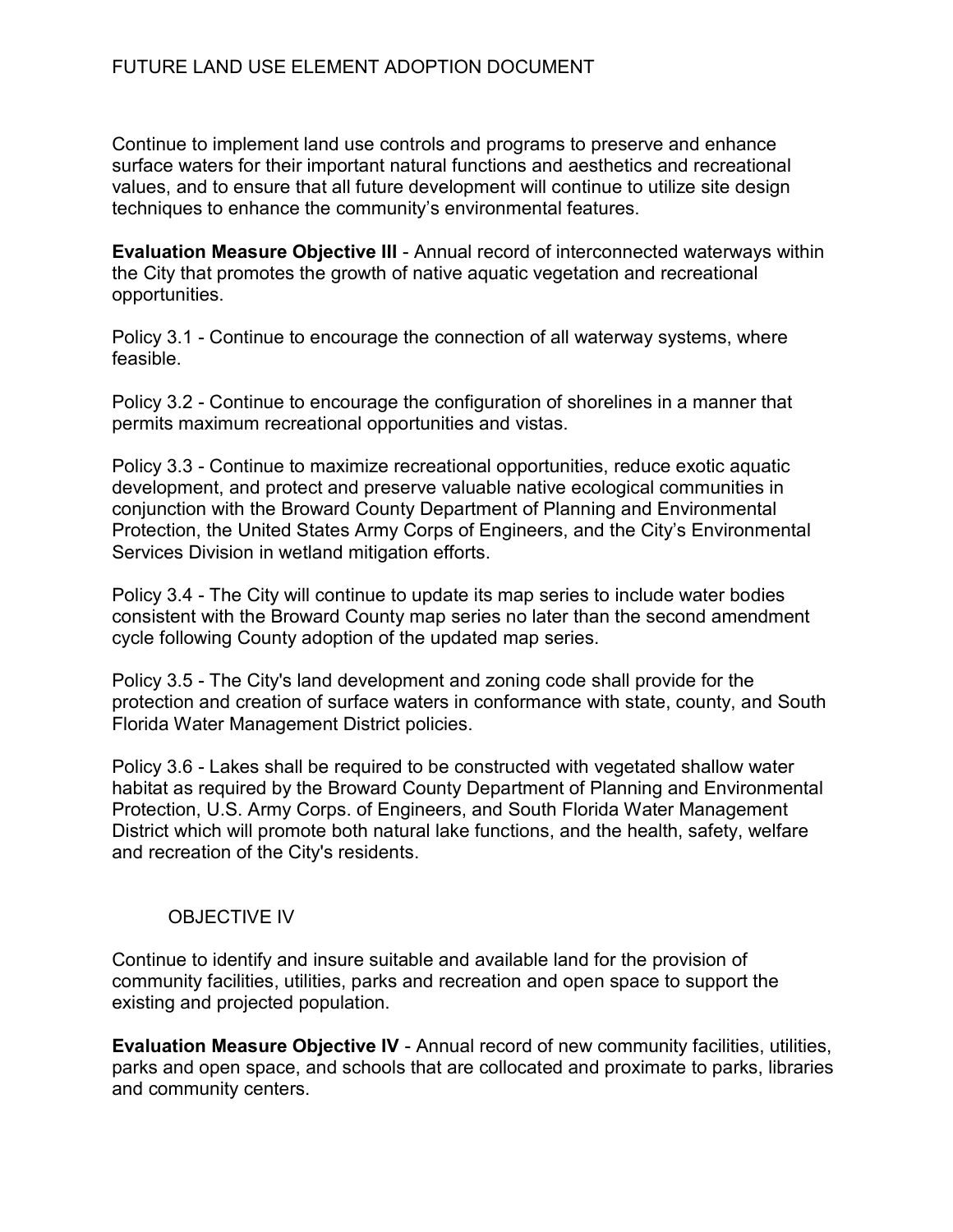Policy 4.1 - Continue to require new development to plan and provide for needed utility and community facility sites in accordance with the level of service standards of the Comprehensive Plan and the land development regulations.

Policy 4.2 - Continue to require, where feasible, the location of utility transmission facilities and lines in a consolidated easement under-ground.

Policy 4.3 - Park and recreational land shall be provided at an overall rate of ten (10) acres/one thousand (1000) population with a standard for the provision of neighborhood and community parks of seven (7) acres per thousand and for the provision of regional parks of three (3) acres per thousand through the implementation of the Recreation and Open Space Element standards and land development regulations, as amended and updated.

Policy 4.4 - Continue to implement land development regulations that limit the credit of lake areas and golf courses toward meeting minimum open space requirements.

Policy 4.5 - New park and recreational facilities shall continue to be provided and timed with new growth in accordance with the level of service standards of the Comprehensive Plan and land development regulations, as amended and updated.

Policy 4.6 - When planning adequate public facilities and services, the tourist population and seasonal demands will continue to be considered.

Policy 4.7 - The City will continue to update its map series on an as needed basis to include new locations of community facilities, schools, parks, public health facilities, and public buildings and grounds.

## OBJECTIVE V

Ensure through the future land use planning process that public elementary and secondary education facilities will be available to meet current and future needs of Pembroke Pines' school population, in coordination with the Broward County School Board.

Evaluation Measure Objective V - Record of joint planning activities between the City of Pembroke Pines and the Broward County School Board regarding school siting, development review; and the collocation of school sites with parks, libraries, and community centers.

Policy 5.1 - The City of Pembroke Pines in coordination with the Broward County School Board encourages the location of schools proximate to urban residential areas to the extent possible, and to collocate public facilities such as parks, libraries and community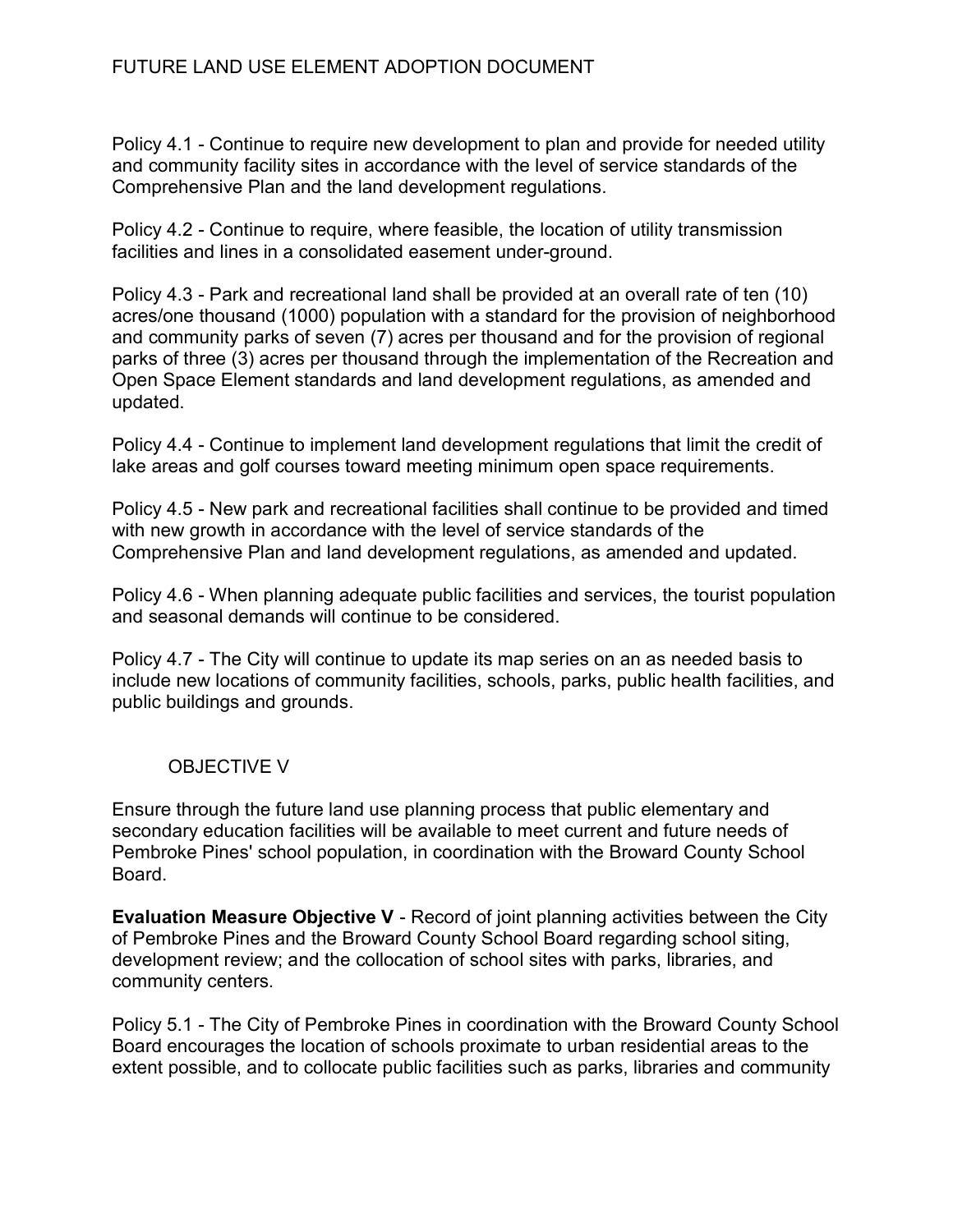centers with schools to the extent possible (previously submitted to DCA as part of the school collocation amendment DCA reference No. 99PS1).

Policy 5.2 - The City of Pembroke Pines will review the school location criteria as adopted by the Broward County School Board and include the criteria appropriate for the City of Pembroke Pines as an amendment to the City's Comprehensive Plan upon its availability and subject to the requirements of Chapter 163, Florida Statutes and 9J-5, FAC (previously submitted to DCA as part of the school collocation amendment DCA reference No. 99PS1).

Policy 5.3 - The City of Pembroke Pines, in coordination with Broward County and the Broward County School Board (BCSB), shall establish joint processes for collaborative planning and decision making on population projections and public school siting to accomplish coordination among the respective local comprehensive plans and the long range plans of the BCSB.

Policy 5.4 - Coordinate with the Broward County School Board to achieve an expedited development review procedure for public elementary and secondary school facilities.

Policy 5.5 - The City, in coordination with the Broward County School Board, shall consider the individual and cumulative impacts of land use plan amendments on existing and planned public elementary and secondary education facilities.

Policy 5.6 - The City shall incorporate provisions in the land development regulations which provide for safe pedestrian and bicycle access to public schools.

Policy 5.7 – Discourage development proposals that would exacerbate school overcrowding, except where mitigation measures that would reduce negative impacts of the development on affected school facilities are agreed upon by the City of Pembroke Pines and Broward County School Board.

Policy 5.8 – The City of Pembroke Pines will coordinate with the Broward County School Board pursuant to Section 163.3180(13)(f), F.S., for the purpose of establishing concurrency requirements for public school facilities. Adoption of interlocal agreements are to take place within one year of adoption of the amended Intergovernmental Coordination element, pursuant to the requirements of Section 163.3177(6)(h)2, F.S.

Policy 5.9 – the City of Pembroke Pines will coordinate with Broward County in establishing alternative means of assessing school impact fees.

Policy 5.10 – The city's Education Advisory Board will participate in coordination efforts in establishing joint processes for collaborative planning and decision making on population projections and public school siting and expansion of facilities to improve public education facility services and to accomplish coordination between the city's comprehensive plan and the long range plans of the Broward County School Board.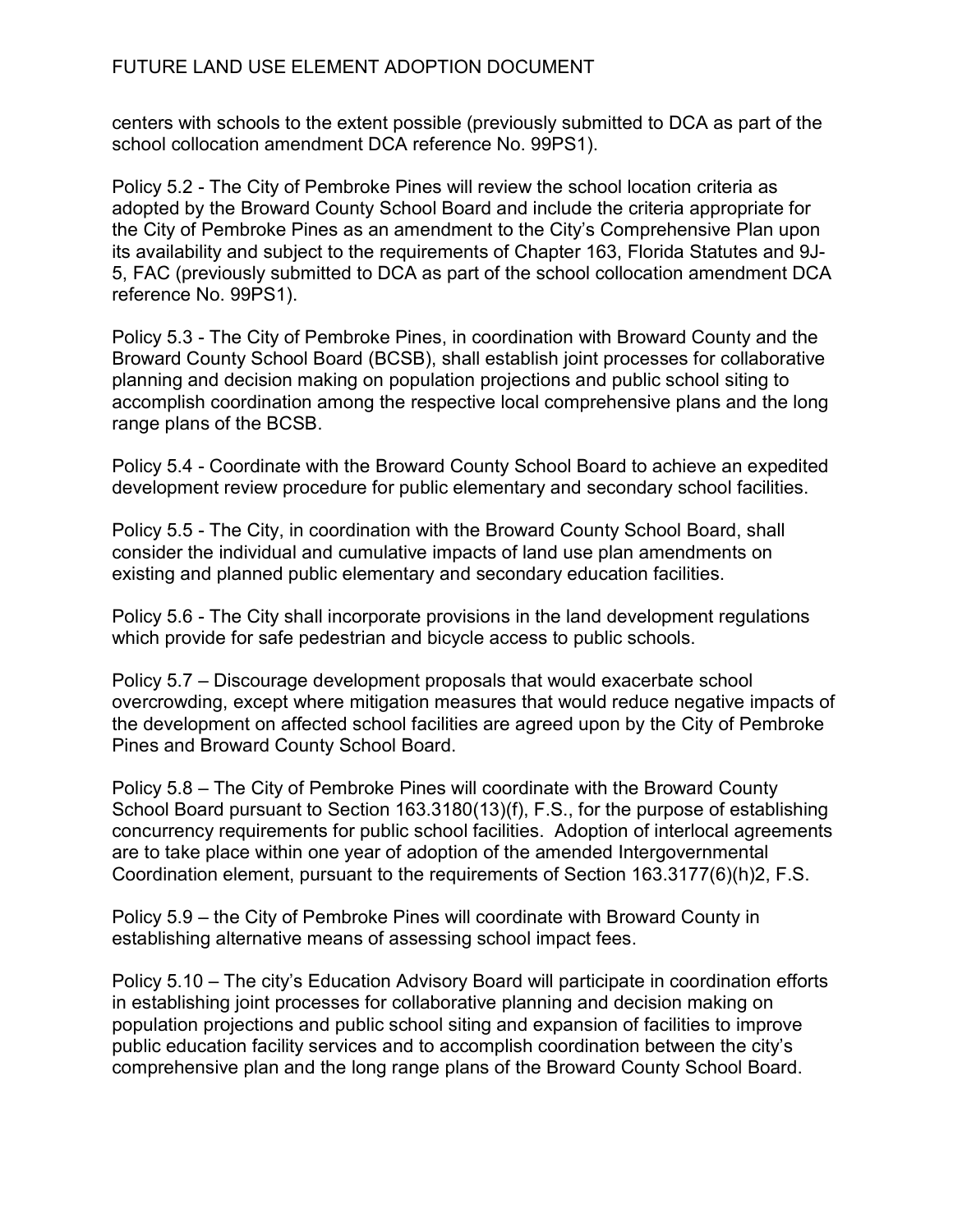Policy 5.11 – The City's Planning Division will coordinate with and inform the City's Education Advisory Board on Development Review Committee agenda items.

Policy 5.12 – By 2008, the City will adopt the Broward County School Board Facilities plan by reference pursuant to Senate Bill 360.

Policy 5.13 - The City of Pembroke Pines in conjunction with Broward County shall coordinate with the efforts of the School Board of Broward County to address school overcrowding and meet future school needs consistent with the provisions outlined in the Amended Interlocal Agreement for Public School Facility Planning. Also, at a minimum, the steps identified in Policy 8.07.02 (A) of the Broward County Land Use Plan shall be followed to address the net student impacts anticipated from proposed Regional Activity Centers (RAC), Local Activity Centers (LAC), Transit Oriented Corridor (TOC), Transit Oriented Development (TOD) or similar land use plan amendment applications:

## OBJECTIVE VI

Continue to examine, supplement, streamline, and reformat land development regulations and other administrative rules including public hearing advertisements in a manner that is easier to understand by the public in order to continue to improve the quality of development within the community.

Evaluation Measure Objective VI - Annual record of amendments to the City of Pembroke Pines Code of Ordinances.

Policy 6.1 - Continue to implement land development regulations that provide bonus provisions for expanded amenities.

Policy 6.2 - By 2008, prepare a report that identifies land development regulations and administrative rules that should be updated and/or reformatted, and that prioritizes needs in accordance with a feasible schedule for recommendation by the Planning and Zoning Board and adoption by the City Commission.

Policy 6.3 - Continue to implement land development regulations to insure that any uses found inconsistent with the community's character are not permitted.

Policy 6.4 - Any zoning district that is not in conformance with the adopted Comprehensive Plan shall be brought into conformance with the adopted Comprehensive Plan through the zoning change or land use change processes, whenever feasible.

OBJECTIVE VII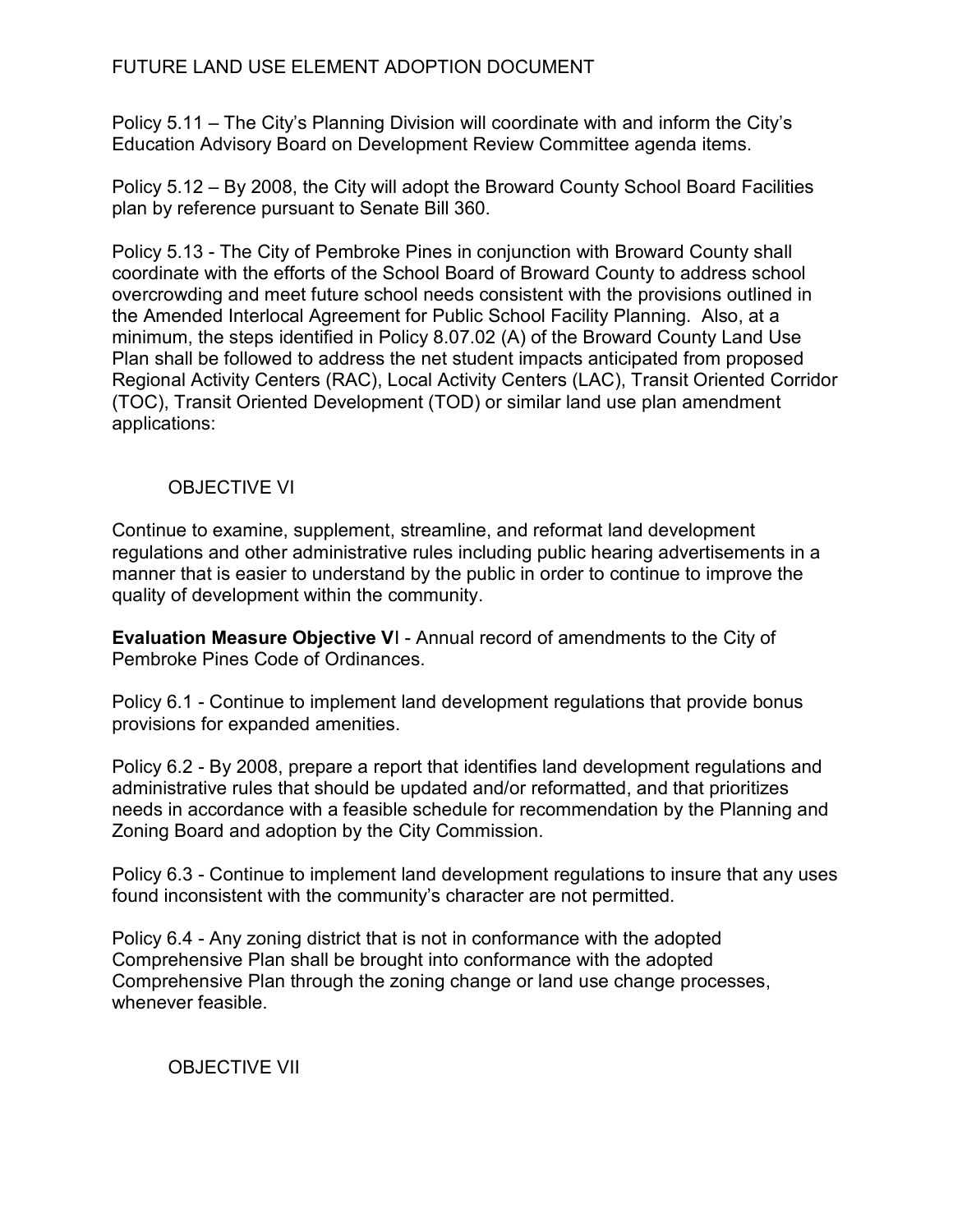Continue to maintain a concurrency management system to assure the availability of facilities and services which meet the adopted level of service standards as identified in the City's Comprehensive Plan elements and land development regulations, as amended and updated, is concurrent with the impacts of new development.

Evaluation Measures Objective VII - Annual record of the City maintaining or exceeding adopted level of service standards; and reduction of facilities that do not meet or decrease adopted level of service standards.

Policy 7.1 - All facilities and services will either meet the adopted level of service standards identified in the Comprehensive Plan elements and land development regulations, and are available concurrent with the impacts of development, or development orders and permits are specifically conditioned on the availability of the facilities and services necessary to serve the proposed development.

Policy 7.2 - The Planning Division shall apply the concurrency management system pursuant to the land development regulations, as amended and updated, during the development review process.

Policy 7.3 - Individual and cumulative impacts of land use plan amendments shall be considered on existing and planned public services and facilities.

Policy 7.4 - Through the development review process, the City shall continue to ensure safe and convenient on-site vehicular and pedestrian movement, off-street parking, access control management techniques, right-of-way dedications and acquisitions, and adequate access for service and emergency vehicles.

Policy 7.5 - By 2025, the City will update the land development regulations to reflect changes to the level of service standards in conformance with those identified in the Comprehensive Plan elements.

Policy 7.6 - Future land use plan amendments shall successfully complete Chapter 163, Florida Statutes review prior to recertification by the Broward County Planning Council.

Policy 7.7 - The City will update the vacant land analysis in coordination with the Transportation Element, and submit it with the EAR amendments in order to determine if there are adequate sites at sufficient densities to accommodate identified affordable housing needs, and provide direction for amendments to the future land use map and future land use categories to ensure that a sufficient supply of potential affordable housing sites are designated.

Policy 7.8 - Development permits granted by the City shall be consistent with the Development Review Requirements section of the Broward County Land Use Plan, as amended.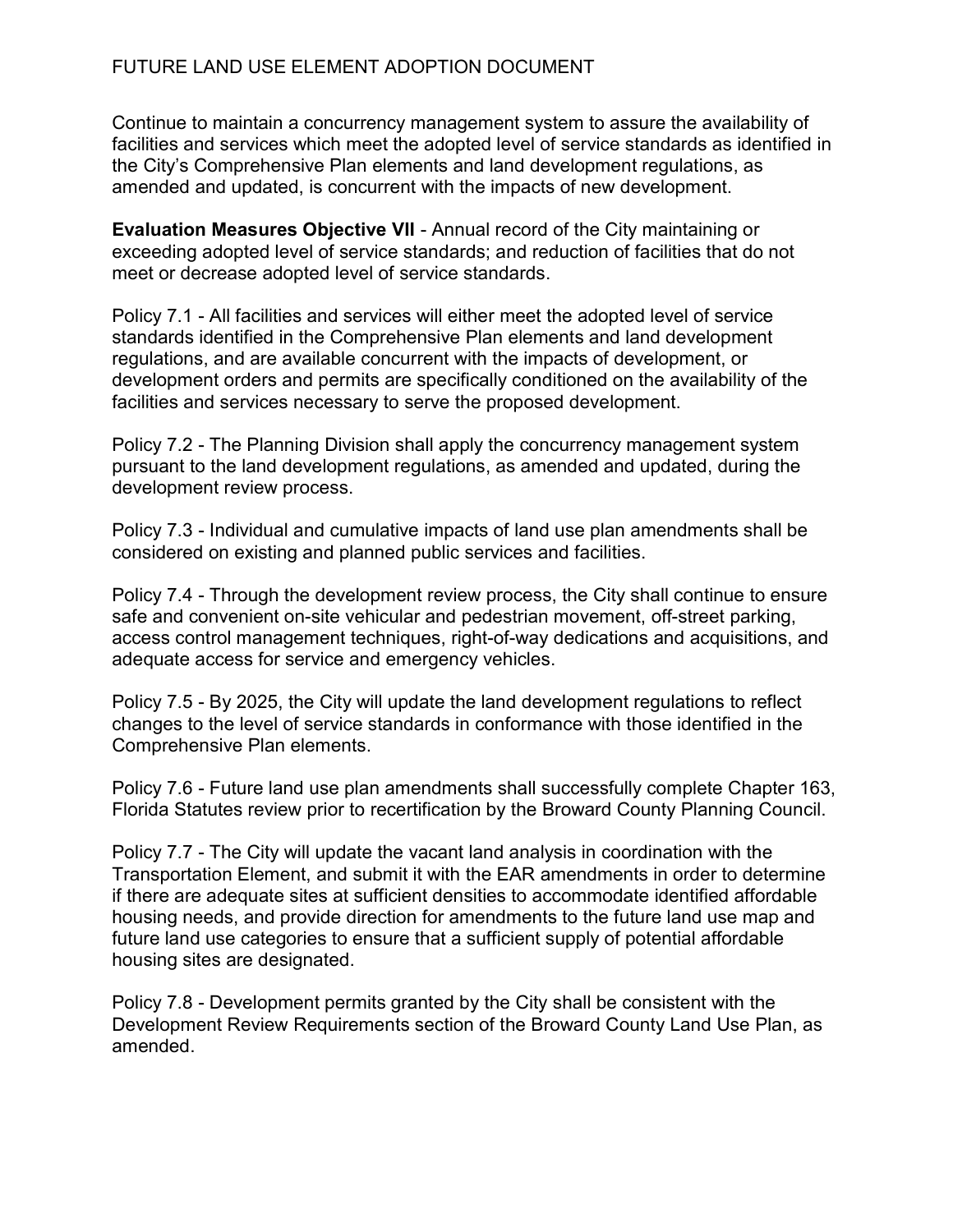Policy 7.9 – Proposed Future Land Use Plan map amendments shall be supported with data and analysis demonstrating that adequate water supplies and associated public facilities will be available to meet the projected growth demands (cross-reference Existing IE Policy 8.7).

Policy 7.10 - The City of Pembroke Pines shall update the population projections contained within the Future Land Use Element in coordination with the 10 year water supply work plan which is required to be updated within 18 months after the South Florida Water Management District updates the regional supply plan.

Policy 7.11 - The City of Pembroke Pines shall monitor water demands and future land use plan amendments within the City's service area as defined in the adopted 10 year water supply work plan, as amended.

Policy 7.12 - Effective July 8, 2009, the City of Pembroke Pines is designated a Transportation Concurrency Exception Area (TCEA) pursuant to Senate Bill 360 and the Legislature's Office of Economic and Demographic research, with the exception of the Broward County Transportation Concurrency Management areas further described in the Transportation Element.

Policy 7.13 - Within two years of July 8, 2009, the City of Pembroke Pines will coordinate with Broward County and other municipalities, and adopt land use and transportation strategies to support and fund mobility in the TCEA which will include alternative modes of transportation during the next amendment cycle following Broward County adoption.

## OBJECTIVE VIII

Continue to implement land development regulations which insure the revitalization or redevelopment of any blighted areas that may be identified in the future, and encourage the provision of affordable housing opportunities for the residents with special attention to the low and very low income populations.

Evaluation Measure Objective VIII - Annual record of code enforcement activities relating to property maintenance; and annual record of housing assistance programs.

Policy 8.1 - Bond financing, and federal, state and local funding programs will continue to be utilized to the fullest extent possible.

Policy 8.2 - Continue to provide diversified affordable housing opportunities utilizing various means such as density bonuses, tax incentives and government sponsored financing mechanisms to attract and stimulate private sector involvement.

Policy 8.3 - To supplement the City's efforts to address affordable housing needs, the City will participate with the programs of the South Florida Regional Planning Council (SFRPC) to provide adequate sites and distribution of housing for very low, low income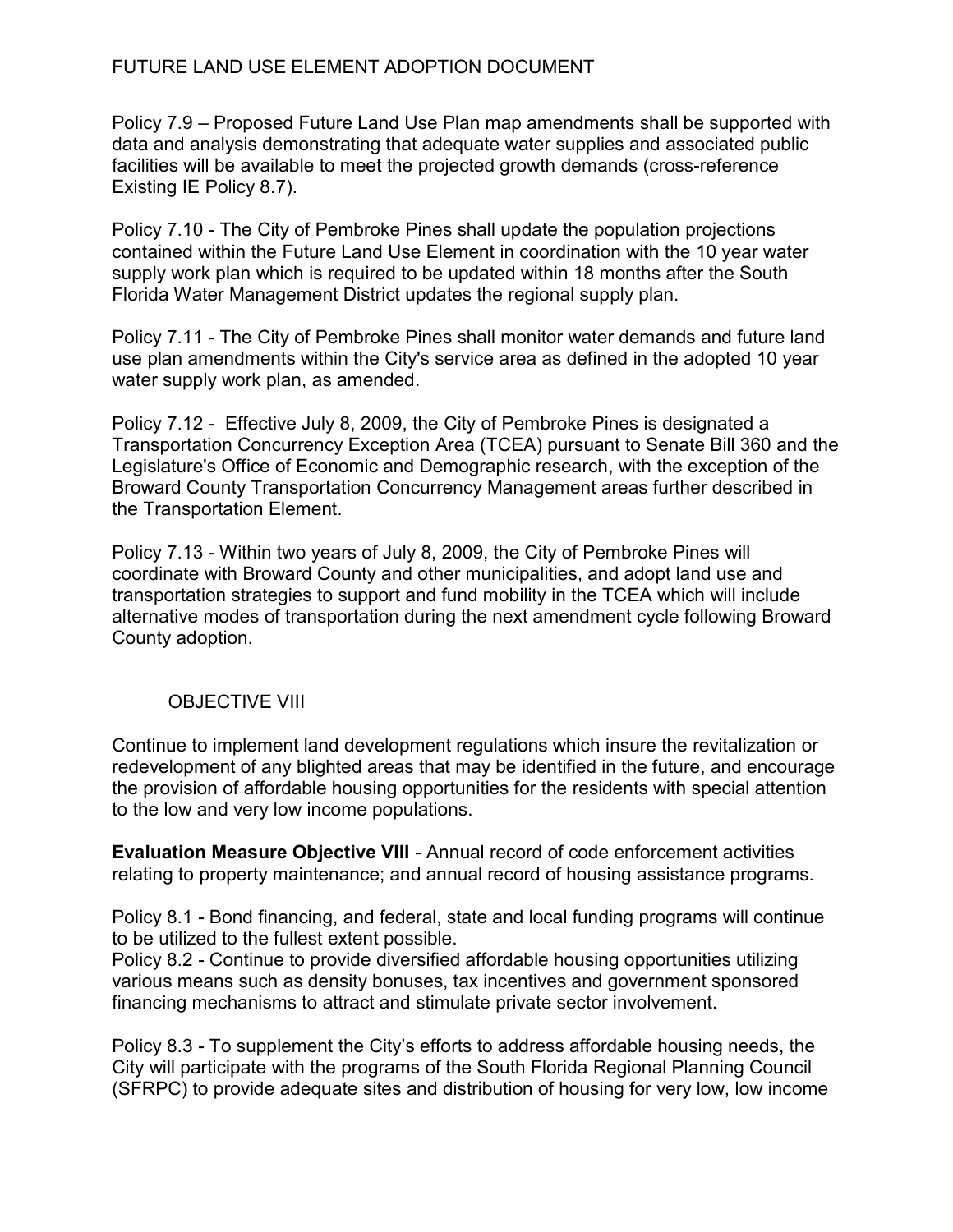and moderate income households, adequate sites for mobile and manufactured homes, and adequate sites in residential areas for group homes and foster care facilities licensed or funded by the Florida Department of Children and Families in accordance with the schedule adopted by the SFRPC.

Policy 8.4 - Through the site plan review process, continue to promote crime prevention techniques through environmental design standards as a means of maintaining quality and stabilizing future neighborhoods.

Policy 8.5 -. The City may utilize available flexibility units as bonus density to facilitate the provision of affordable housing in the city and county consistent with the requirements and definitions contained within the "Administrative Rules Document: Broward County Land Use Plan." Bonus density allocated for affordable housing may exceed 100% of the maximum number of dwelling units indicated for the parcel by the city and county land use plan maps provided such bonus allocation is consistent with the requirements and definitions contained within the "Administrative Rules Document: Broward County Land Use Plan."

Policy 8.6 – Encourage new housing, including housing at higher densities toward areas within the City that may be designated in the future as Urban Corridors, Regional Intermodal Facilities and Regional Centers by FDOT and/or other applicable agencies.

Policy 8.7 – Encourage infill and redevelopment activities that are compatible with the character of the existing neighborhood. Infill and redevelopment activities should be encouraged where possible on an area-wide basis.

Policy 8.8 – The City's Planning Division will present a report to the Local Planning Agency by 2007 of various land use mechanisms to increase the supply of affordable housing units including the County's proposed changes to the flexibility rules, and will update the report on an annual or as needed basis.

Policy 8.9 – For land use plan amendments which propose to add 100 or more residential dwelling units to the existing densities approved by the city and county land use plans (does not apply to the allocation of flexibility units), the city will coordinate and cooperate with the county to implement the city's policies, methodology, and programs to achieve and/or maintain a sufficient supply of affordable housing. The City will be required to demonstrate compliance with this policy at the time of the county's consideration of the applicable land use plan amendments.

# OBJECTIVE IX

.

Continue to implement existing land development regulations such as planned unit development and mixed use development districts, and continue to encourage mixed land use development techniques in accordance with the adopted changes to the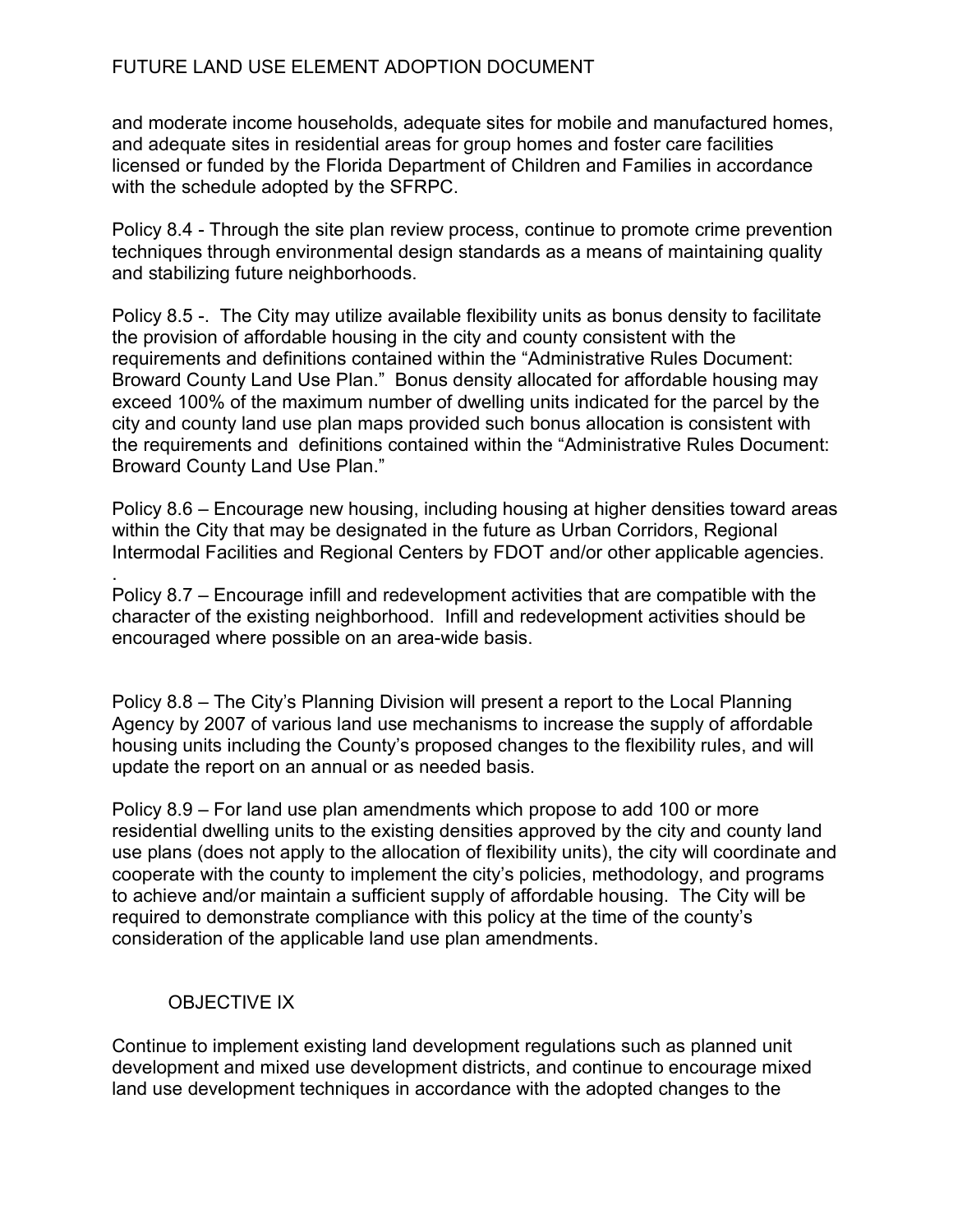permitted uses section of the Future Land Use Element in the commercial, employment center, employment center – low, and Local Activity and Regional Activity Center designations consistent with the policies of the Broward County Land Use Plan. In addition, the City will expand its efforts to encourage mixed use development techniques by establishing three new land use classifications including the Transit Oriented Corridor (TOC), Transit Oriented Development (TOD), and Mixed Use Residential.

Evaluation Measure Objective IX – Record of developments consistent with the adopted land development regulations implementing mixed use provisions in the employment center employment center – low, local activity center, regional activity center, and commercial land use designations; and adoption of land development regulations implementing mixed use provision in the TOC, TOD, and Mixed Use Residential land use classifications

Policy 9.1 - Innovative site design and bonuses for expanded amenities shall continue to be encouraged within the land development regulations.

Policy 9.2 - The City of Pembroke Pines shall continue its current practice in coordination with the MPO, DOT, and Broward County of recognizing the transportation/land use interactions within mixed use developments and the resulting internal satisfaction of trips when analyzing the traffic impact of proposed mixed use developments, which promote revitalization and redevelopment. Mixed use developments are characterized by three (3) or more significant, mutually supporting, revenue producing uses with significant physical and functional integration of project components, including uninterrupted pedestrian connections that are developed in conformance with a coherent plan.

Policy 9.3 – The City will continue to implement land development regulations which permit the mixing of land uses in the commercial, employment center, employment center – low, and local and regional activity center designations. In addition, the City will continue to rely on the Broward County TRIPS run for the two standard road concurrency districts which account for internal capture for mixed use projects. The City will review applicable Broward County land development regulations that may be adopted in the future as well as other agency land development regulations which provide specific requirements for internal capture of trips and further define the characteristics of mixed use development as stated in Policy 9.2, as a model for amending the City's land development regulations when they become available.

Policy 9.4 – For proposed new or revised Regional Activity Center or Local Activity Center areas, to address new proposed dwelling units and impacts, coordinate with Broward County to identify existing and proposed policies, methods and programs to achieve and/or maintain a sufficient supply of affordable housing to serve such areas. The City of Pembroke Pines shall ensure adoption of appropriate policy and program implementation measures to achieve and/or maintain a sufficient supply of affordable housing to serve such areas. "Affordable housing" shall have the meaning as defined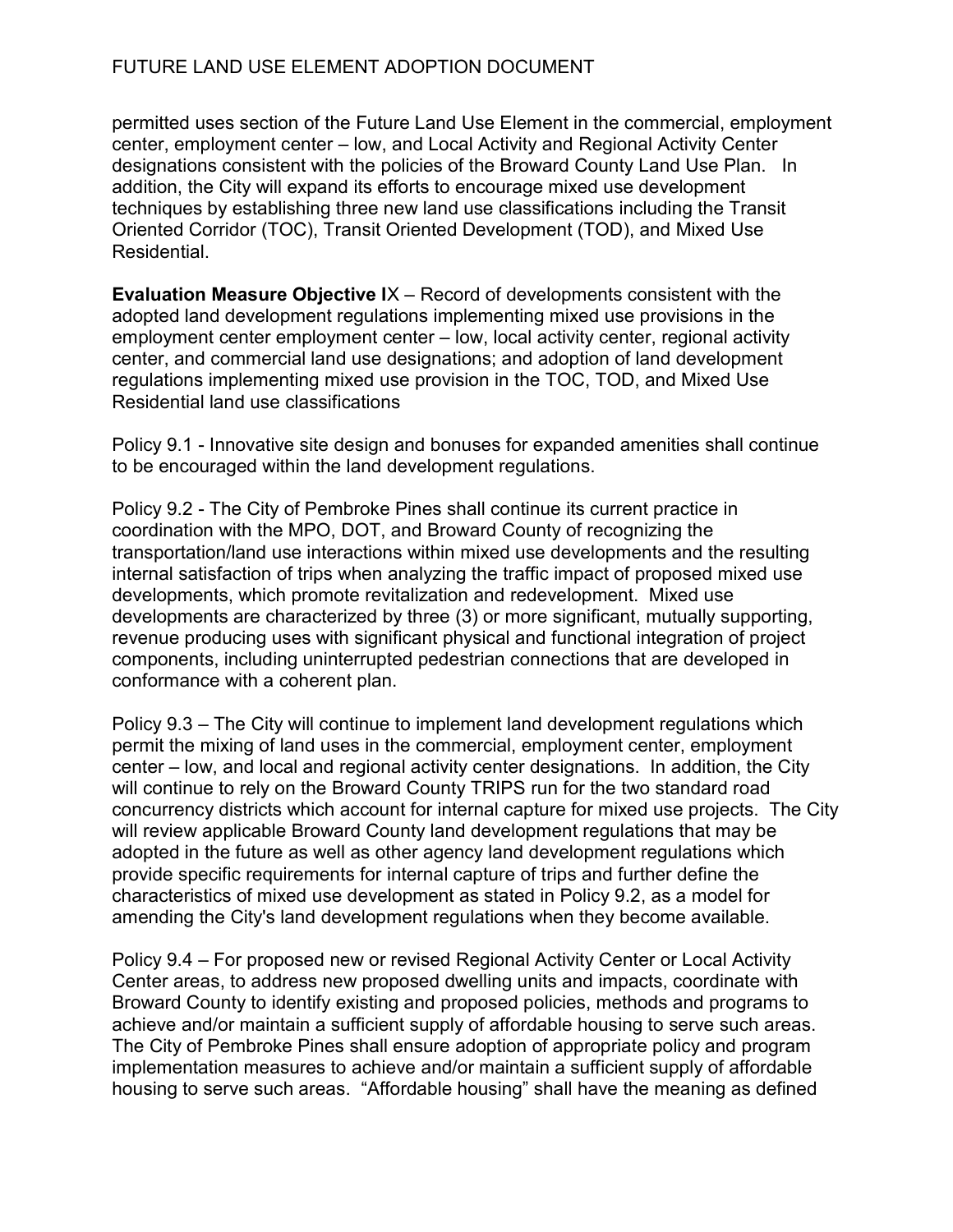by the City of Pembroke Pines and Broward County land use plans, and includes housing for a range of incomes, including "moderate income," up to 120% of the median annual income adjusted for family size for households within the city. The median annual income estimate should be updated at minimum annually.

In addressing the achievement and/or maintenance of a sufficient supply of affordable housing to serve a Regional Activity Center or Local Activity center area, the City may include, but shall not be limited to, consideration of the following:

a. programs and policies involving mechanisms such as, but not limited to, impact fees, in-lieu fees, and/or public funds, in which the city, and/or Broward County, and/or other appropriate agencies provide for the construction or supply of affordable housing:

b. programs and policies involving mechanisms such as, but not limited to impact fees, in-lieu fees, and/or public funds in which the city, and/or Broward County, and/or other appropriate agencies, provide funding to facilitate the affordable purchase or renting of housing;

c. programs and policies in which the city and/or Broward County, and/or other appropriate agencies, facilitate the maintenance of the existing supply of affordable housing stock, if any;

d. property tax abatement programs aimed at preserving or creating affordable housing;

e. streamlined and reduced-cost permitting procedures for affordable housing;

f. specific minimum set-aside requirements for new affordable housing construction;

g. use of appropriate existing public lands, or public land-banking, to facilitate an affordable housing supply;

h. programs and policies to facilitate the development and use of municipal and/or Broward County affordable housing density bonus provisions; and

i. land development regulations which promote the availability of affordable housing such as reduced lot size and floor area for dwelling units, construction of zero lot line and cluster housing, vertical integration of residential units with non-residential uses, and the allowance of accessory dwelling units.

# OBJECTIVE X

To ensure the availability and appropriate use of regional water resources, and to protect the quality and quantity of the City's potable water supply and eliminate the presence of all regulated substances, as defined by Broward County's Potable Water Supply Wellfield Protection Ordinance, from the potable water wellfield zones of influence of the City's existing and planned wellfields, as depicted on the City's Wellfield Protection Zones and Contaminated Sites map (FLU-2) and the Natural Resource Map Series of the Future Broward County Land Use Plan Map (Series)(cross-reference IE Objective IX)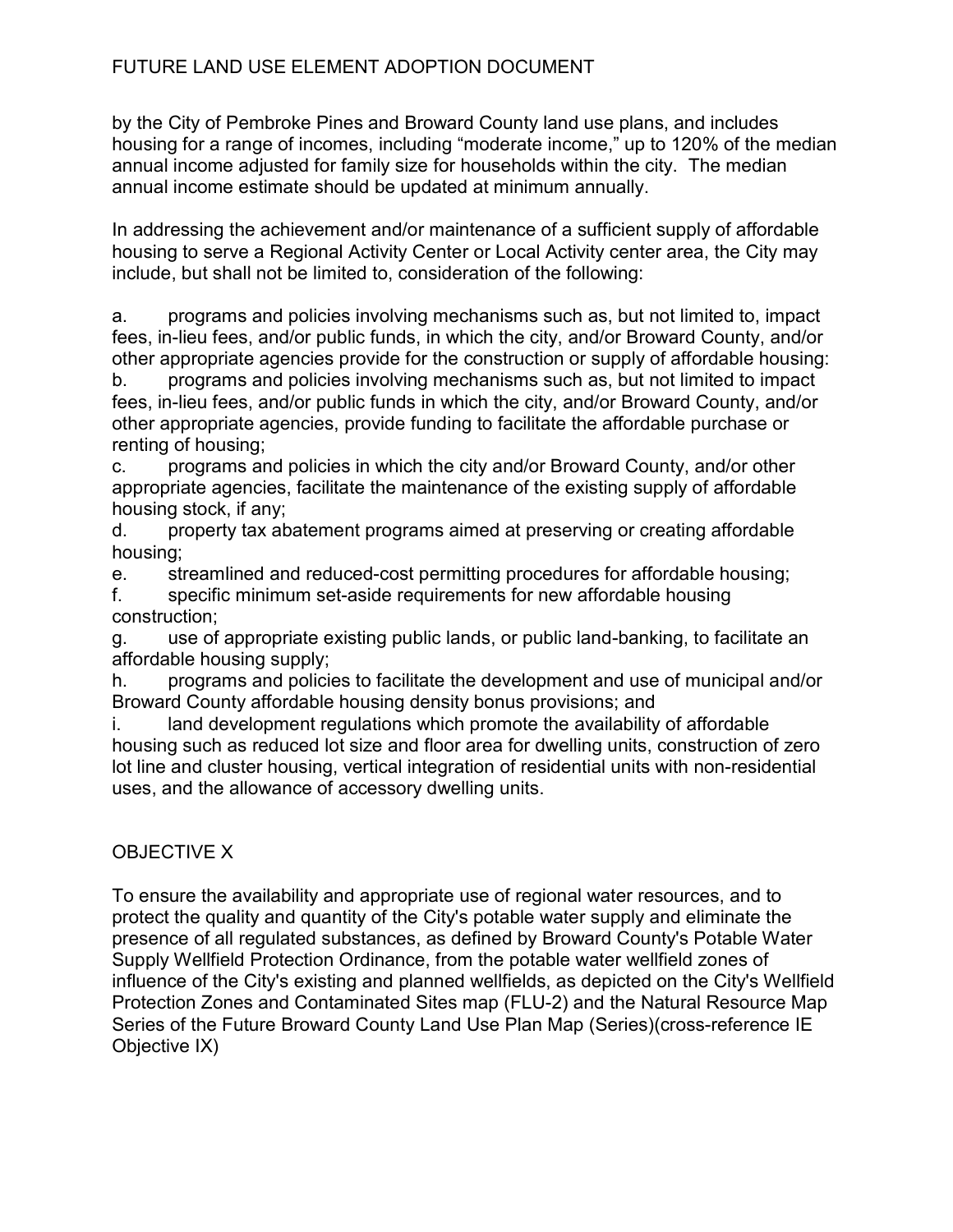Evaluation Measure Objective X - Record of land use plan amendments for sites located within wellfield protection zones of influence that are consistent with the Broward County Wellfield Protection Ordinance.

Policy 10.1 - Continue to protect any existing and future water wellfields as identified by the Broward County map series and in accordance with the Broward County Wellfield Protection Ordinance, as amended.

Policy 10.2 - Amendments to the City of Pembroke Pines Future Land Use Plan Map proposed for lands within wellfield protection zones of influence as identified by the Potable Water Supply Wellfield Protection Ordinance of Broward County shall be approved only if proposed uses and activities are consistent with those uses and activities allowed by the Broward County Wellfield Protection Ordinance.

Policy 10.3 - The City shall continue to require existing development using septic tanks to hook up to centralized sewer facilities as they become available in order to phase out septic tank systems in a feasible and environmentally sound manner, with priority given to those land uses in proximity to surface waters.

Policy 10.4 - New septic tank systems shall only be permitted in accordance with the criteria and requirements of the Florida Department of Health.

Policy 10.5 – The City will adopt the 10-Year Water Supply Facilities Work Plan to increase the coordination between land use and future water supply planning within 18 months of the adoption of the regional water supply plan as required by Chapter 163, State Statutes.

Policy 10.6 – The City shall consider the most current version of the SFWMD's Lower East Coast Regional Water Supply Plan in developing the City's WSFSP (crossreference – IE Policy 9.3, CE Policy 2.18, and ICE Policy 1.9).

## OBJECTIVE XI

Continue to identify, conserve, and protect all water conservation and recharge areas, consistent with the requirements of the State Comprehensive Plan by coordinating future land uses with appropriate natural resources, topography, soil conditions, and historic resources in a manner that will protect and maintain them at their present levels; and to promote restoration of the Everglades system including its hydrological and ecological functions as well as any degraded or substantially disrupted surface waters through coordination activities related to the development of the Everglades Restoration Plan (CERP) as well as other resource protection plans and planning efforts in South Florida.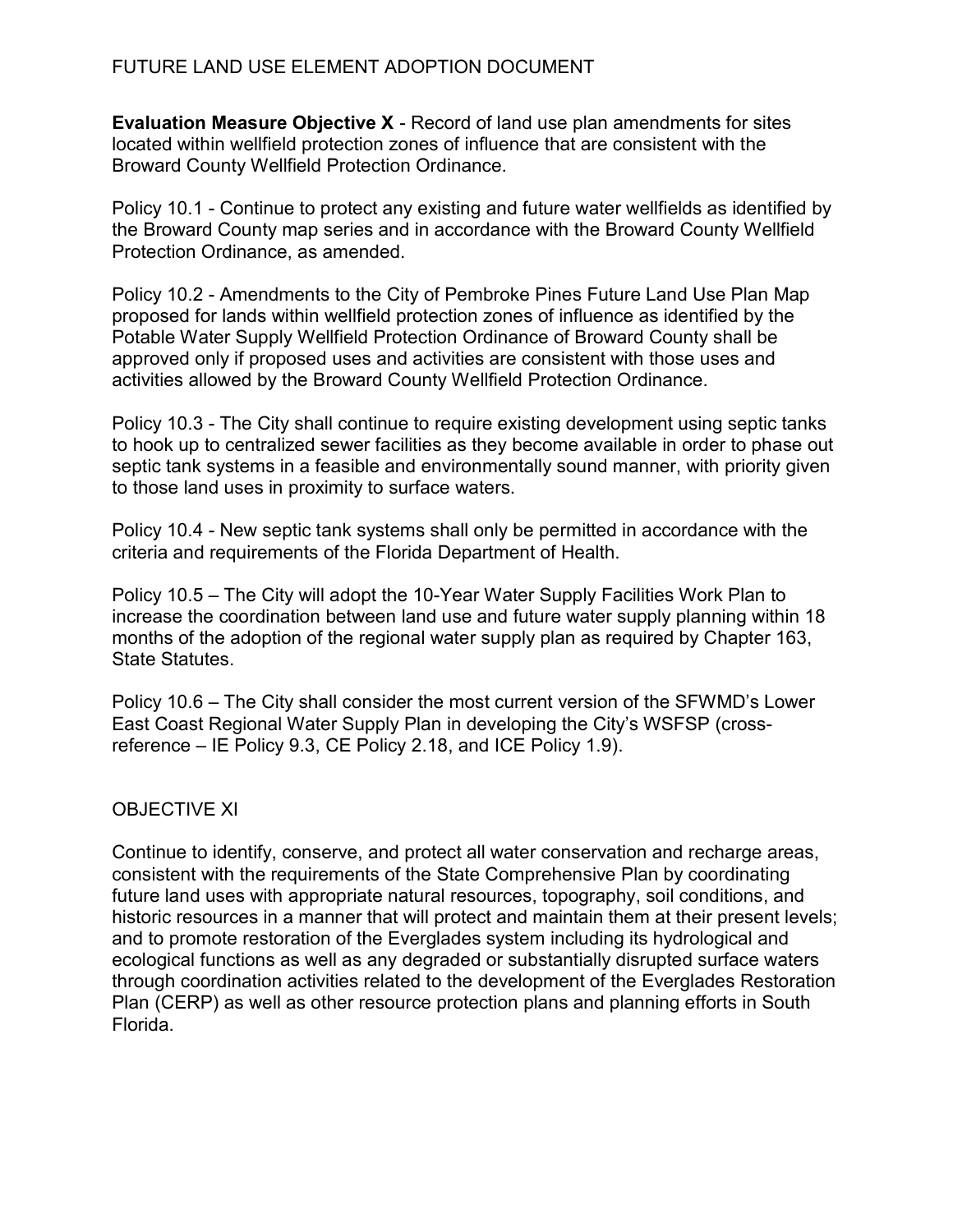Evaluation Measure Objective XI - Annual record of land use plan amendments that mitigate impacts on natural resources, topography, soil conditions, and historic resources.

Policy 11.1 - Designate and protect historically significant properties within the community that may be identified in the future by including them in the City's map series and updating land development regulations within a year after their identification.

Policy 11.2 - Continue to implement land development regulations that maintain the quality of the existing wildlife habitats and natural resources within the community.

Policy 11.3 - Protect and conserve those areas known to be reproduction, nesting, and feeding areas for animals listed as endangered or threatened species of concern.

Policy 11.4 - Continue to protect, preserve and identify environmentally sensitive lands and local Historical Jurisdictional Wetland areas identified on the City's Natural Reservation Map as included in the City's Recreation and Open Space Element of its Comprehensive Plan and, if necessary, update the map to be consistent with the Broward County map series (Previously submitted with Academic Village Amendment – DCA Reference No. 99-1).

Policy 11.5 - The City will not permit increased intensity/density of land use in the onehalf mile wide section of wetlands, west of US 27 known as the "Everglades Buffer Zone," and South Florida Water Management District Buffer Cell 17.

Policy 11.6 - The Everglades Buffer Zone shall continue to serve vital drainage control and flood level functions which further protect the residents of Pembroke Pines from the hazards of flooding.

Policy 11.7 - Areas known to contain plant species listed in the Regulated Plant Index of the Florida Department of Agriculture and Consumer Services will continue to be protected and conserved in accordance with the land development regulations.

Policy 11.8 - Historic resources protection activities will be coordinated with applicable State and Federal agency laws upon their identification.

Policy 11.9 - By 2001, the City will update the map series to include natural resources in accordance with the Broward County map series.

Policy 11.10 - The City shall consider the impacts of land use plan amendment applications on historic resources.

Policy 11.11 – The City shall continue to encourage the removal of invasive exotic species and the maximization of native plants as a condition of development approvals.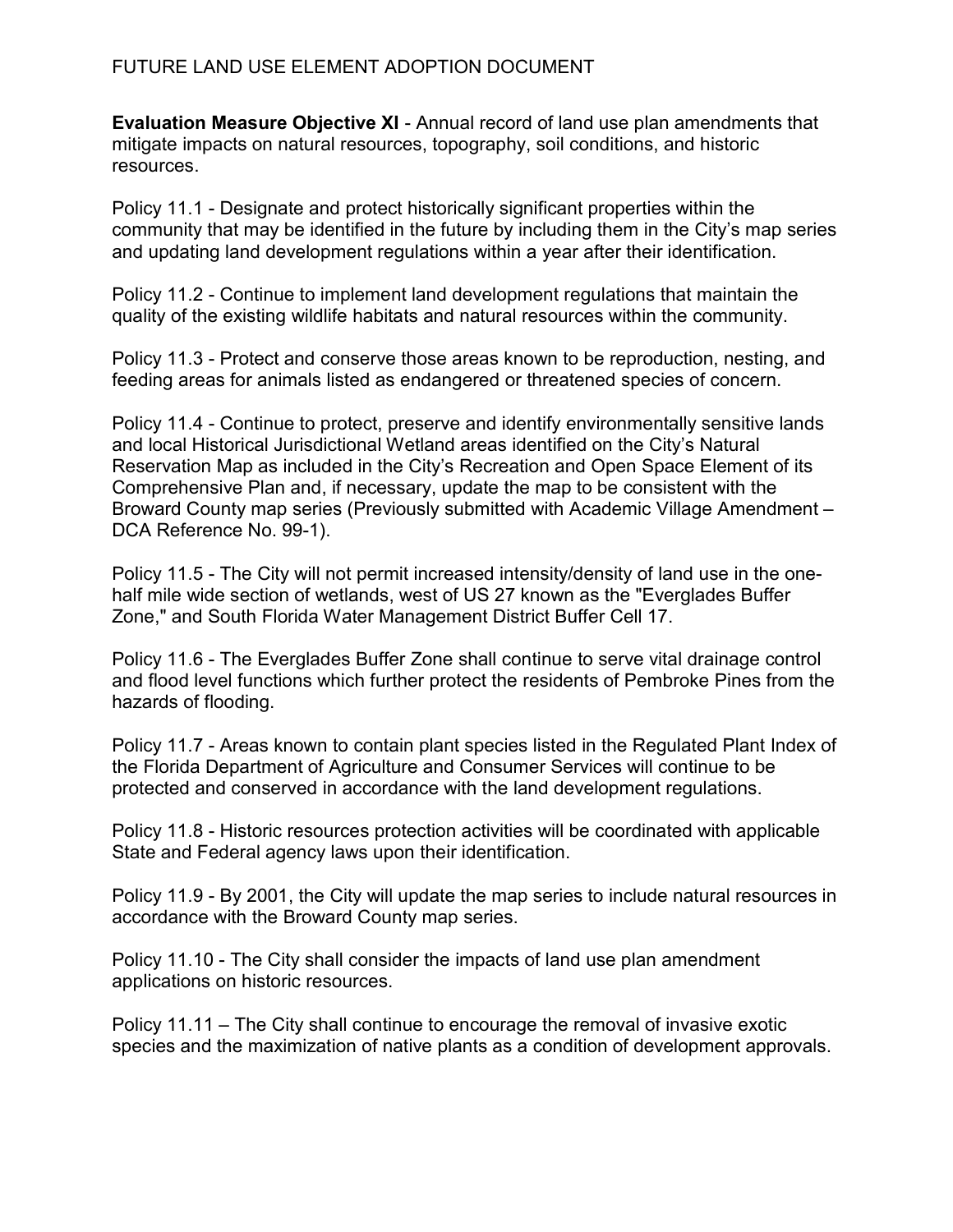Policy 11.12 – The City shall encourage the use of pervious areas within public rightsof-way as opportunities to re-establish native vegetation, particularly in residential swales.

Policy 11.13 – The City shall continue to coordinate with the South Florida Water Management District, Broward County Water and Wastewater Services, and other local, state, regional, and federal agencies on development and implementation of the Comprehensive Everglades Restoration Plan (CERP) as well as other resource protection plans and planning efforts in South Florida (cross-reference IE Policy 9.8, and ICE Policies 1.9 & 2.11).

Policy 11.14 - The City of Pembroke Pines shall discourage amendments to the City's Future Land Use Map that proposed industrial uses that could result in contamination of the aquifer.

### OBJECTIVE XII

New growth and development will continue to be permitted only where services are available and meet the level of service standards of the Comprehensive Plan and land development regulations, as amended and updated, thereby discouraging urban sprawl.

Evaluation Measure Objective XII - Annual record of approved land use plan amendment requests that either mitigate the reduction of the level of service standards or do not reduce the adopted level of service standards.

Policy 12.1 - Adequate drainage and stormwater management shall continue to be provided for all development in accordance with the level of service standards and criteria of the South Florida Water Management District, Central Broward Drainage District, South Broward Drainage District, Broward County Water Management Division, Broward County Department of Planning and Environmental Protection, and the City's Environmental Services Division.

Policy 12.2 - Open space shall continue to be provided in accordance with the Comprehensive Plan and the land development regulations.

Policy 12.3 - Safe and convenient on site traffic flow shall continue to be provided in accordance with the Comprehensive Plan and the land development regulations.

Policy 12.4 - Adequate vehicular parking shall continue to be provided for new development in accordance with the land development regulations.

Policy 12.5 - Access control regulations will continue to protect the local, state, regional and the Broward County Trafficways Plan transportation systems.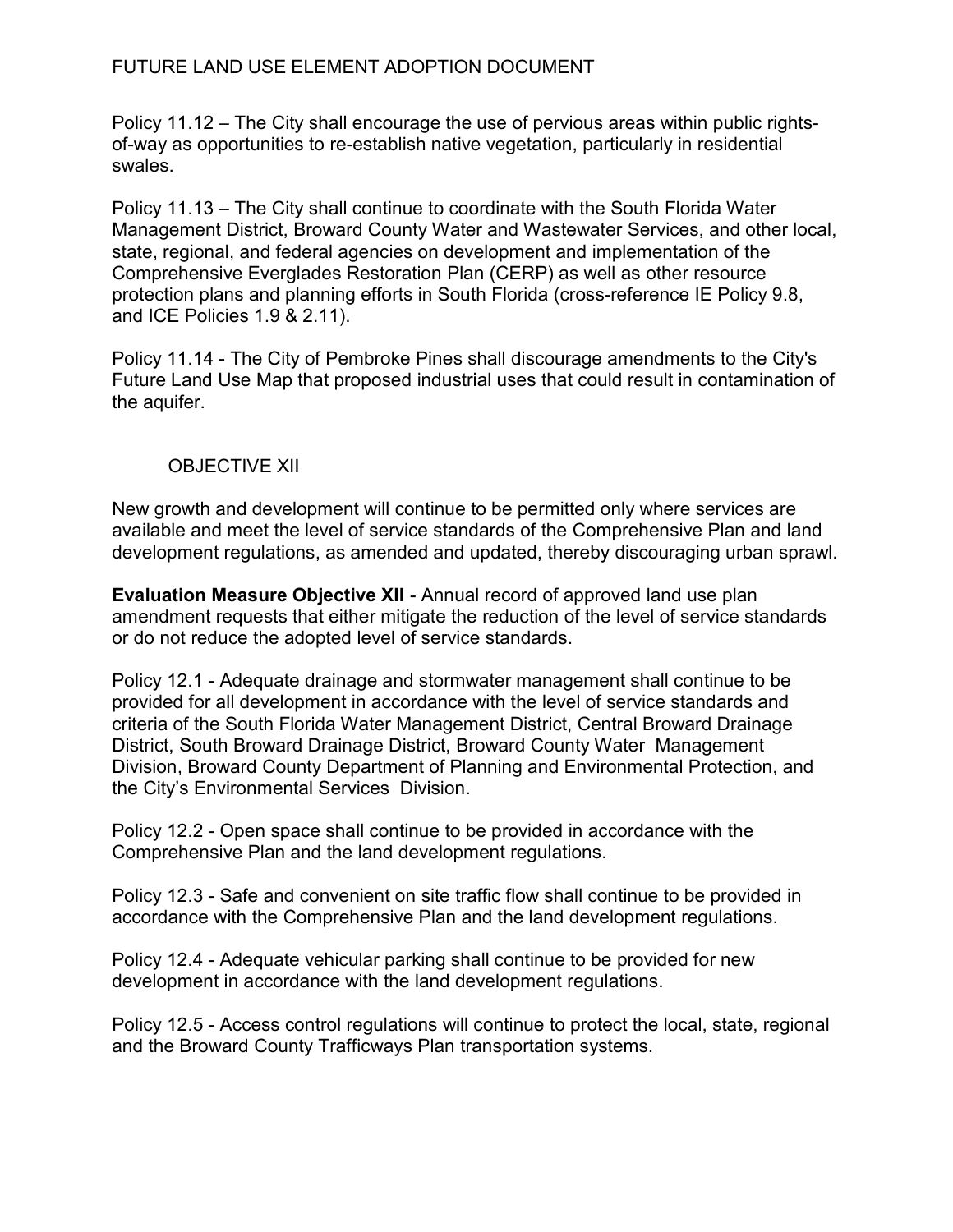Policy 12.6 - Signage within new developments will continue to be in accordance with the land development regulations.

Policy 12.7 - All new commercial/industrial development will continue to be served by centralized wastewater systems where financially feasible.

Policy 12.8 - Regional and community facilities, except schools, shall continue to be located close to major traffic corridors and mass transit routes adequate to carry the volume of traffic generated by such facilities.

Policy 12.9 - Road rights-of-way sufficient to meet the requirements of the Broward County Trafficways Plan shall continue to be conveyed to the public by deed or easement at the time of plat recordation.

Policy 12.10 - Continue annexation efforts consistent with Chapter 171, Florida Statutes, as amended, and House Bill 1099.

Policy 12.11 – Continue to update the City's map series to include recently annexed areas and infrastructure map, as needed.

Policy 12.12 - The City of Pembroke Pines will amend the Comprehensive Plan to provide for land use needs analysis policies consistent with Broward County policies in order to determine the appropriate supply of land uses needed to accommodate demand during the next amendment cycle following Broward County adoption.

### OBJECTIVE XIII

Protect identified floodplains and areas subject to seasonal or periodic flooding.

Evaluation Measure Objective XIII - Record of development on identified flood plains and areas subject to seasonal or periodic flooding in compliance with the guidelines and protection standards established in City Ordinance No. 871, as amended, and the criteria and mapping of the Federal Emergency Management Administration.

Policy 13.1 - Development on identified flood plains subject to seasonal or periodic flooding and on flood prone soils, as identified by the U.S. Soil Conservation Service, shall continue to be consistent with the criteria and mapping of the Federal Emergency Management Administration. All development in these areas will comply with the guidelines and protection standards established in City Ordinance No. 871 adopted September 7, 1988.

Policy 13.2 - The City will continue to update its map series as needed to include flood plains consistent with the Broward County map series upon completion of the Broward County maps as an amendment to the Comprehensive Plan.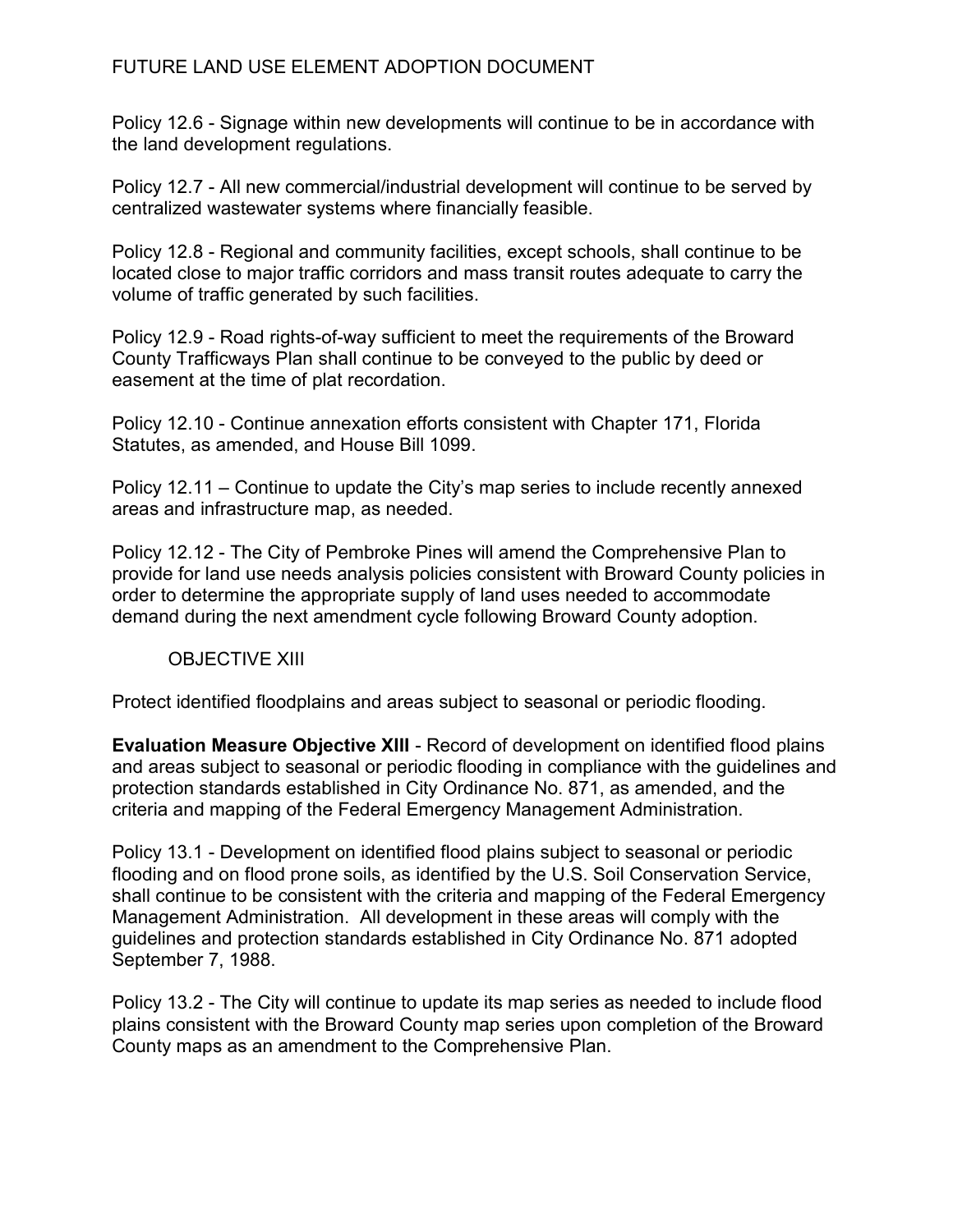Policy 13.3 - Adequate drainage and stormwater management shall continue to be provided for all development in accordance with the level of service standards and criteria of the South Florida Water Management District, Central Broward Drainage District, South Broward Drainage District, Broward County Water Management Division, Broward County Department of Planning and Environmental Protection, and the City's Environmental Services Division.

## OBJECTIVE XIV

Improve the quality of air in the City of Pembroke Pines by coordinating with the County to implement land development regulations which promote Broward County's compliance with the Southeast Florida State Implementation Plan.

Evaluation Measure Objective XIV - Record of ridership and improved access to and amenities for mass transit services.

Policy 14.1 - Promote mass transit services and discourage automobile travel by encouraging the location of mixed uses along major roadway corridors with mass transit facilities and amenities.

Policy 14.2 - Large developments which generate high traffic volumes should be located as much as possible with direct access to mass transit facilities and services.

## OBJECTIVE XV

Continue to implement those requirements and procedures which ensure consistency among the City of Pembroke Pines Future Land Use Plan and Land Development Regulations, and the land use plans and land development regulations of Broward County and other adjacent units of local government and regional and state agencies.

Evaluation Measure Objective XV - Adoption of Intergovernmental Coordination Element and incorporation of consistency matrix into Future Land Use Element support documents.

Policy 15.1 - The City will incorporate all updated Future Land Use Element objectives and policies which require coordination with other governmental entities in the City's Intergovernmental Coordination Element (ICE) during the amendment cycle following the update.

Policy 15.2 - The City will continue to coordinate the comprehensive planning process with the plans of other agencies including the Broward County Land Use Plan and the adopted Lower East Coast Water Supply Plan, as amended (cross reference IE 9.8, , CE 2.18, ICE 1.9 & 2.11, FLU 11.13 and 10.6).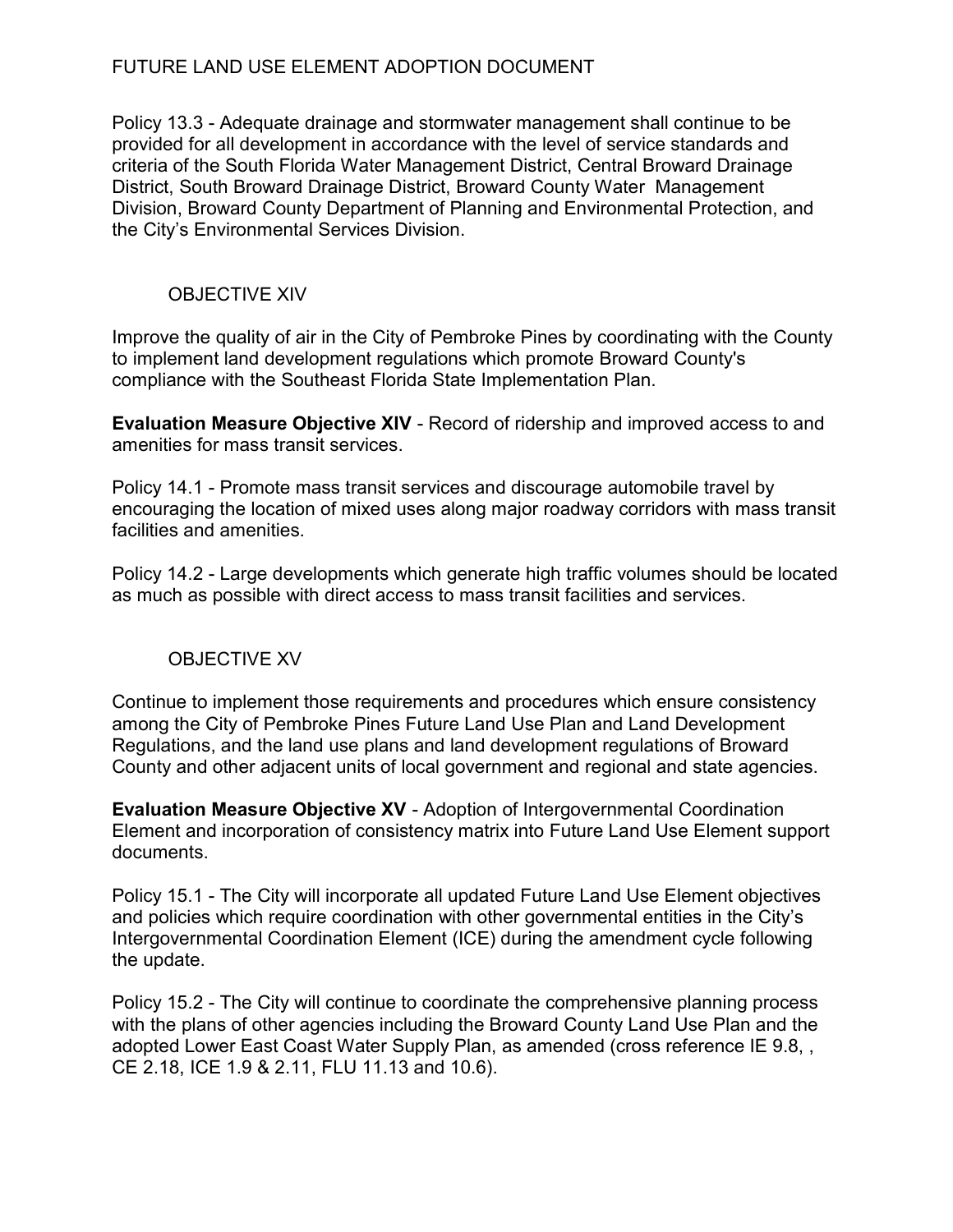Policy 15.3 - The City will continue to update the consistency matrix for all adopted Comprehensive Plan goals, objectives, and policies with reference to appropriate elements of the City's Comprehensive Plan, the Broward County Land Use Plan, and the State of Florida requirements pursuant to the applicable Florida Statutes, and the Florida Administrative Code.

Policy 15.4 - The City will continue to update the Implementation and Definitions sections of the Future Land Use Element consistent with the Broward County Land Use Plan, Chapter 163, Florida Statutes, and Rule 9J-5.003, Florida Administrative Code, and any land development regulations adopted pursuant to the EAR.

Policy 15.5 - The City's utilization of the Broward County Land Use Plan flexibility rules shall be subject to a determination by the Broward County Commission that such allocation is compatible with adjacent land uses, and that impacts on public school facilities have been adequately considered. Allocations of "flexibility" for "affordable housing" or "special residential facilities" or "urban infill, urban redevelopment, and downtown revitalization areas," as defined within the City of Pembroke Pines and Broward County Land Use Plans shall be exempt from this policy, unless the subject site is located adjacent to a Broward County or regional park, or an Environmentally Sensitive Land, as defined within the City and Broward County Comprehensive Plans.

Policy 15.6 – Adoption of interlocal agreements are to take place within one year of adoption of the amended Intergovernmental Coordination element, pursuant to the requirements of Section 163.3177(6)(h)2, F.S, for the purpose of establishing public school concurrency.

## OBJECTIVE XVI

Coordinate with all appropriate resource planning and management plans prepared pursuant to Chapter 380, Florida Statutes, and approved by the Governor and Cabinet.

Evaluation Measure Objective XVI - Record of the City's participation in Chapter 380 processes.

Policy 16.1 - Continue to participate in Chapter 380 processes in the review of Developments of Regional Impact (DRI's) as well as the designation of Areas of Critical State Concern (when applicable).

### OBJECTIVE XVII

Coordinate future land uses by encouraging the reduction or elimination of uses that are inconsistent with any interagency hazard mitigation reports.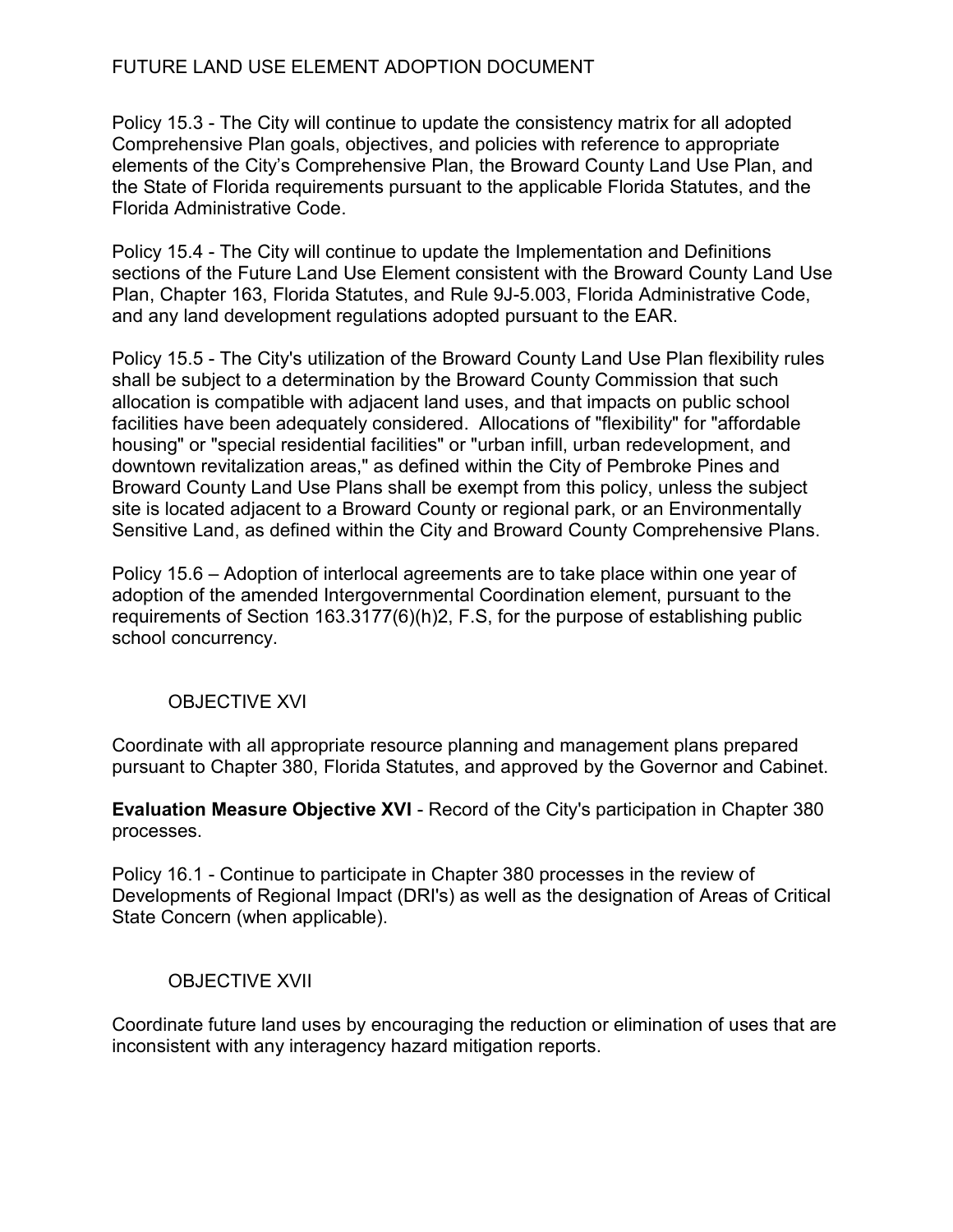Evaluation Measure Objective XVII - Annual record of land use plan amendments that reduce or eliminate uses that are inconsistent with any interagency hazard mitigation reports.

Policy 17.1 - Work with Broward County and other governmental agencies to coordinate post-disaster redevelopment and hazard mitigation plans.

Policy 17.2 - The City of Pembroke Pines Building Division shall continue to enforce the provisions of the South Florida Building Code as amended (Broward County Edition).

Policy 17.3 - Coordinate with Broward County's post disaster mitigation efforts to incorporate appropriate interagency hazard mitigation report recommendations into the future land use planning process.

## OBJECTIVE XVIII

Develop and implement land use programs to encourage the elimination or reduction of existing incompatible land uses and prevent future incompatible land uses.

Evaluation Measure Objective XVIII - Reduction and/or mitigation of existing incompatible uses; and record of land use plan amendments which are compatible with adjacent uses.

Policy 18.1 - Continue to coordinate with the Broward County Aviation Department to control development and ensure land uses compatible with airport operations within Runway Protection Zones.

Policy 18.2 - Continue to implement land development regulations to insure compatibility and buffering between adjacent residential and nonresidential uses.

Policy 18.3 - Continue to implement land use programs to encourage the elimination or reduction of existing incompatible land uses and prevent future incompatible land uses.

Policy 18.4 - The compatibility of existing and future land uses shall continue to be a primary consideration in the review, recommendations(s) and approval of amendments to the City of Pembroke Pines and Broward County Land Use Plans.

Policy 18.5 - The established character of predominantly developed areas shall continue to be a primary consideration in the review, recommendation(s) and approval of amendments to the City of Pembroke Pines and Broward County Land Use Plans in order to prevent future incompatible uses.

Policy 18.6 - The City of Pembroke Pines shall continue to minimize the impacts of existing incompatible uses through the implementation of the land development and zoning codes, such as buffering and setback regulations.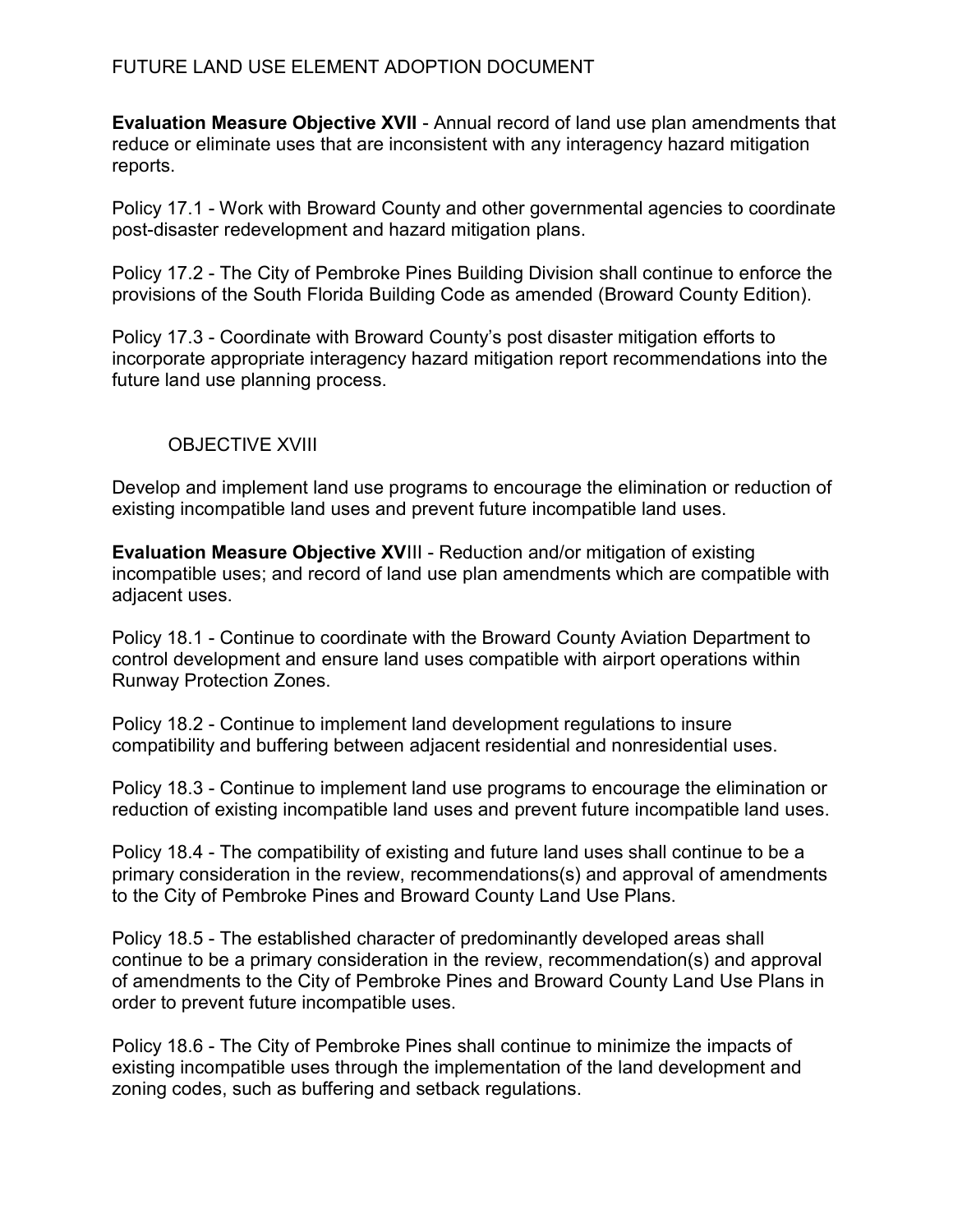Policy 18.7 – The City of Pembroke Pines will incorporate provisions within the City's land use plan, upon incorporation within the County's land use plan that address compatibility between existing/planned greenways, as identified on the Broward County Potential Greenways System Map, and adjacent existing and future land uses.

Policy 18.8 – The City of Pembroke Pines will continue to coordinate with the Broward County Planning Council and the Broward County Aviation Department in order to identify land use compatibility issues with respect to the development of new, and expansion of existing airport and heliport facilities, and, if warranted, propose additional land use plan policies to prevent and eliminate incompatibilities.

## OBJECTIVE XIX

Encourage compact development reflecting characteristics which includes a mixture of community-serving uses such as commercial, office, employment, civic and institutional, recreation and open space, and residential; characterized by an efficient infrastructure, close knit neighborhoods and sense of community, preservation of natural systems, promotion of pedestrian circulation and convenient access to mass transit facilities through the establishment of a Local Activity Center land use category within the land use plan.

Evaluation Measure Objective XIX – Record of Local Activity Centers that are composed of a mix of land uses distributed in a manner which promotes internal sustainability with respect to infrastructure, sense of community, housing opportunities, preservation of natural systems, interconnected pedestrian and bicycle circulation systems, and internal and external mass transit facilities which connect with multi-modal transportation facilities, parks, and other community amenities.

Policy 19.1 – The City of Pembroke Pines may propose a specific land area as a Local Activity Center within the City and Broward County land use plans, consistent with the criteria contained within the Local Activity Center Permitted Uses subsection of the Future Land Use Element (Section III (F)(16)).

Policy 19.2 – Areas proposed for the Local Activity Center land use designation must support the location of uses in a manner oriented around the five-minute (i.e. quartermile) walk. Multiple nodes of activity oriented around the five-minute (i.e. quarter-mile) walk may be included within one Local Activity Center. Areas proposed for the Local Activity Center land use designation must support the location of uses and internal circulation such that pedestrian mobility is a priority. All land uses in a Local Activity Center shall be directly accessed via pedestrian ways, and accessible to existing or future alternate public transportation modes, including bicycle and transit.

Policy 19.3 – Park land and/or open space that are accessible to the public must be included as a functional component within a proposed Local Activity Center.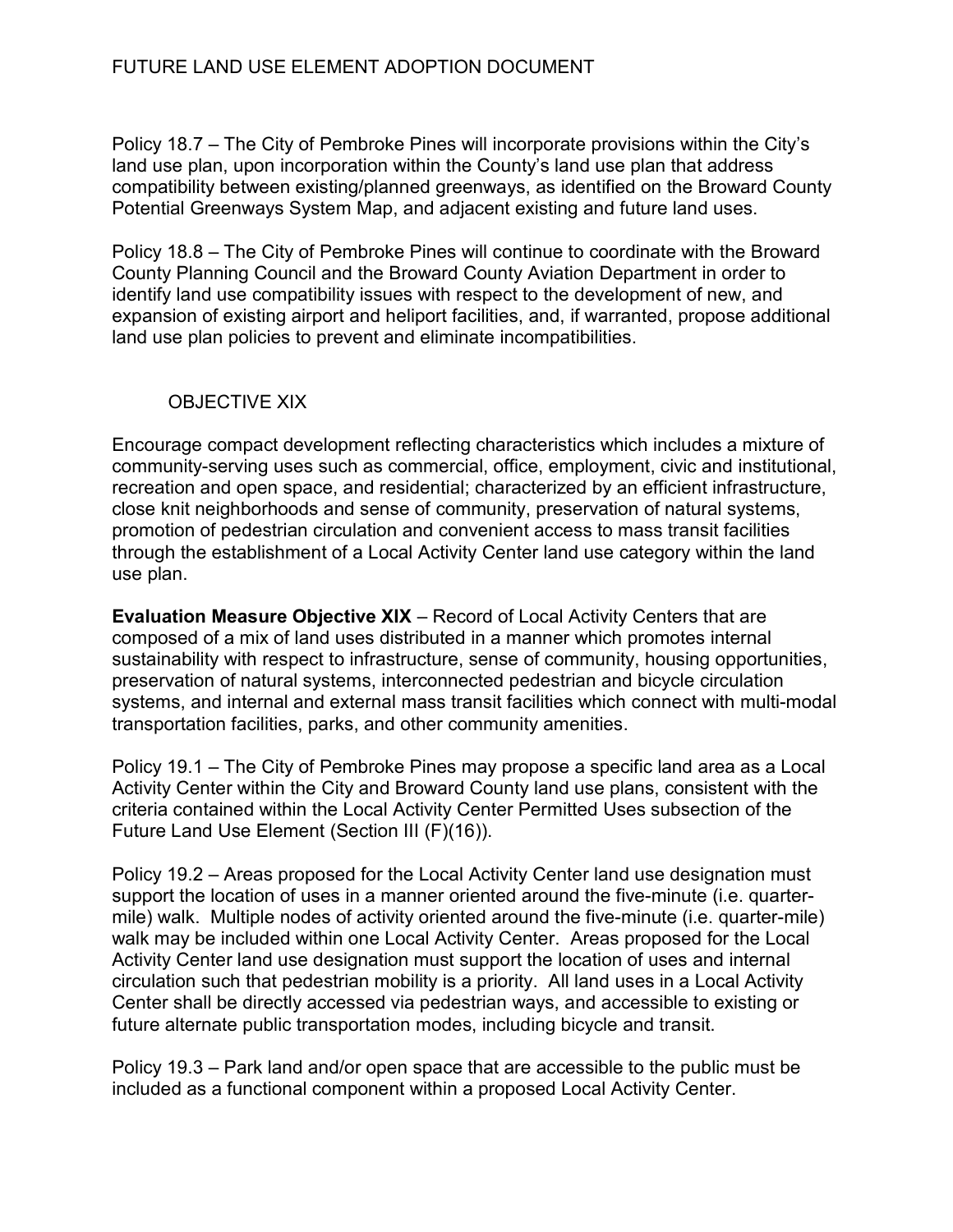Policy 19.4 – Housing opportunities must be included as a functional component within a Local Activity Center.

Policy 19.5 – Community needs for affordable housing shall be considered by the City of Pembroke Pines when proposing a Local Activity Center consistent with FLU Objective VIII and its implementing policies, FLU Proposed Policy 9.4, and HE proposed Policy 3.1.5.

Policy 19.6 – Local Activity Centers shall promote the rehabilitation and use of historic buildings as identified pursuant to FLU Policy 11.1.

Policy 19.7 – Design Guidelines that incorporate pedestrian and bicycle paths and greenways to accomplish fully connected routes to all destinations within the Local Activity Center shall be required. The paths should be spatially defined by buildings, trees, lighting, and should incorporate designs, which discourage high-speed traffic.

Policy 19.8 – To reduce reliance on automobile travel, convenient access to mass transit or multi-modal facilities shall be ensured within a proposed Local Activity Center.

Policy 19.9 – Internal transit systems to serve the residents and employees shall be encouraged within the proposed Local Activity Center (i.e. trolley, community transit services). Transit shelters should be incorporated in the Local Activity Center design guidelines to provide safe and comfortable service and to encourage transit usage.

Policy 19.10 – The development of key intersections or major transit stops to create nodes of development should be promoted within a proposed Local Activity Center.

# OBJECTIVE XX

Facilitate office development within areas highly suitable for more intense office uses by establishing policies, guiding principles, review procedures, and minimum requirements to govern the designation of areas in which the DRI (Development of Regional Impact) office threshold may be increased in accordance with Section 380.0651(d)(2), Florida Statutes.

Evaluation Measure Objective XX - Record of more intense office development supported by adequate facilities and services, with safe and convenient access to I-75, major arterials, and or mass transit facilities, that increase employment opportunities and diversify the city's tax base.

Policy 20.1 – The City of Pembroke Pines may designate a specific area designated for office use according to the City and County Future Land Use Plans as highly suitable for increased DRI office threshold intensity in accordance with Section 380.0651(d)(2),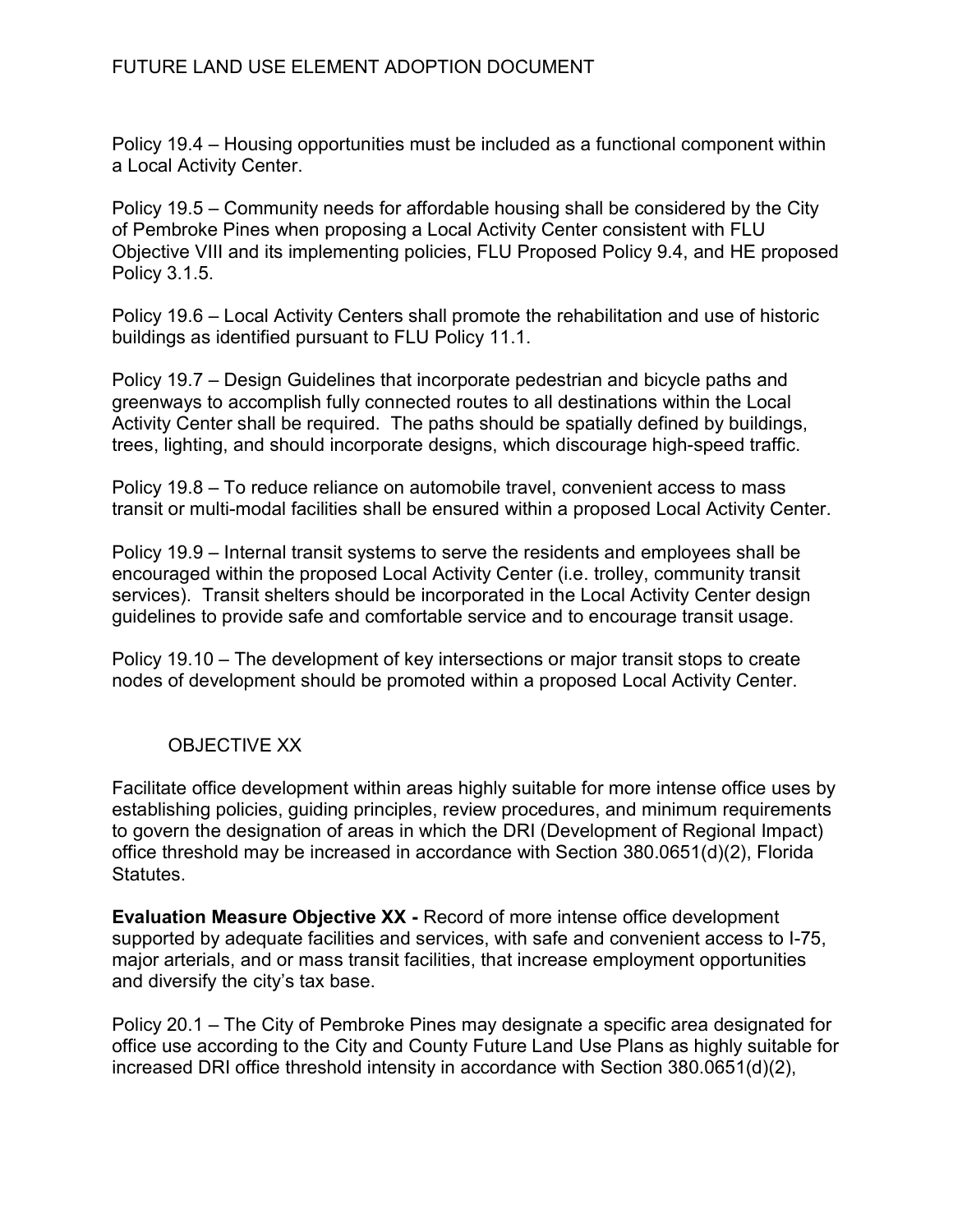Florida Statutes, consistent with the criteria in the Permitted Uses section of FLU, Data & Analysis Requirements, Section III (F)(3).

Policy 20.2 – Areas designated appropriate for increased DRI office threshold intensity will be required to submit design quidelines for city approval addressing roofs, entrances, windows, facades, building elevations/architectural treatments, awnings/canopies/overhangs, building materials, landscaping, open space, building height, lighting, paving materials, land use separation buffers, fences/walls, architectural designs for buildings facing residential buildings, screening of rooftop and/or mechanical equipment and lift stations, paint color options, and review process for amendments.

Policy 20.3 – Prior to site plan review of areas designated appropriate for increased DRI office threshold intensity, the City shall adopt, if necessary, land development regulations to implement Objective XX and its implementing policies.

## OBJECTIVE XXI (Transit Oriented Corridor)

Facilitate mixed use development with access to transit stations or stops along existing and planned high performance transit service corridors (such as bus rapid transit or rapid bus) designated in the Broward County Comprehensive Plan Transportation Element, the Broward County Transit Master Plan and Broward County Metropolitan Planning Organization's (MPO) Long Range Transportation Plan, Broward County Transit Development Plan, or city adopted financially feasible transportation or transit plan, through the establishment of a Transit Oriented Corridor (TOC) land use category within the City of Pembroke Pines and Broward County Land Use Plans.

Policy 21.1 – Evaluation measure(s) and implementing policies for Objective XXI will be consistent with the Broward County Land Use Plan, and adopted during the land use plan amendment process preceding the designation of a corridor within the City of Pembroke Pines in accordance with the plans specified by Objective XXI.

## OBJECTIVE XXII – (Transit Oriented Development)

Encourage mixed use development in areas served by regional transit stations, such as Tri-Rail stations, major transit hubs, and neighborhood and regional transit centers as designated in the Broward County Comprehensive Plan Transportation Element, the Broward County Transit Master Plan and Broward County Metropolitan Planning Organization's (MPO) Long Range Transportation Plan, Broward County Transit Development Plan, or city adopted financially feasible transportation or transit plan, through the establishment of a Transit Oriented Development (TOD) land use category within the City of Pembroke Pines and Broward County Land Use Plans.

The TOD land use category must be supported by policies in the land use plan element that incorporate design criteria to require pedestrian connectivity to regional transit